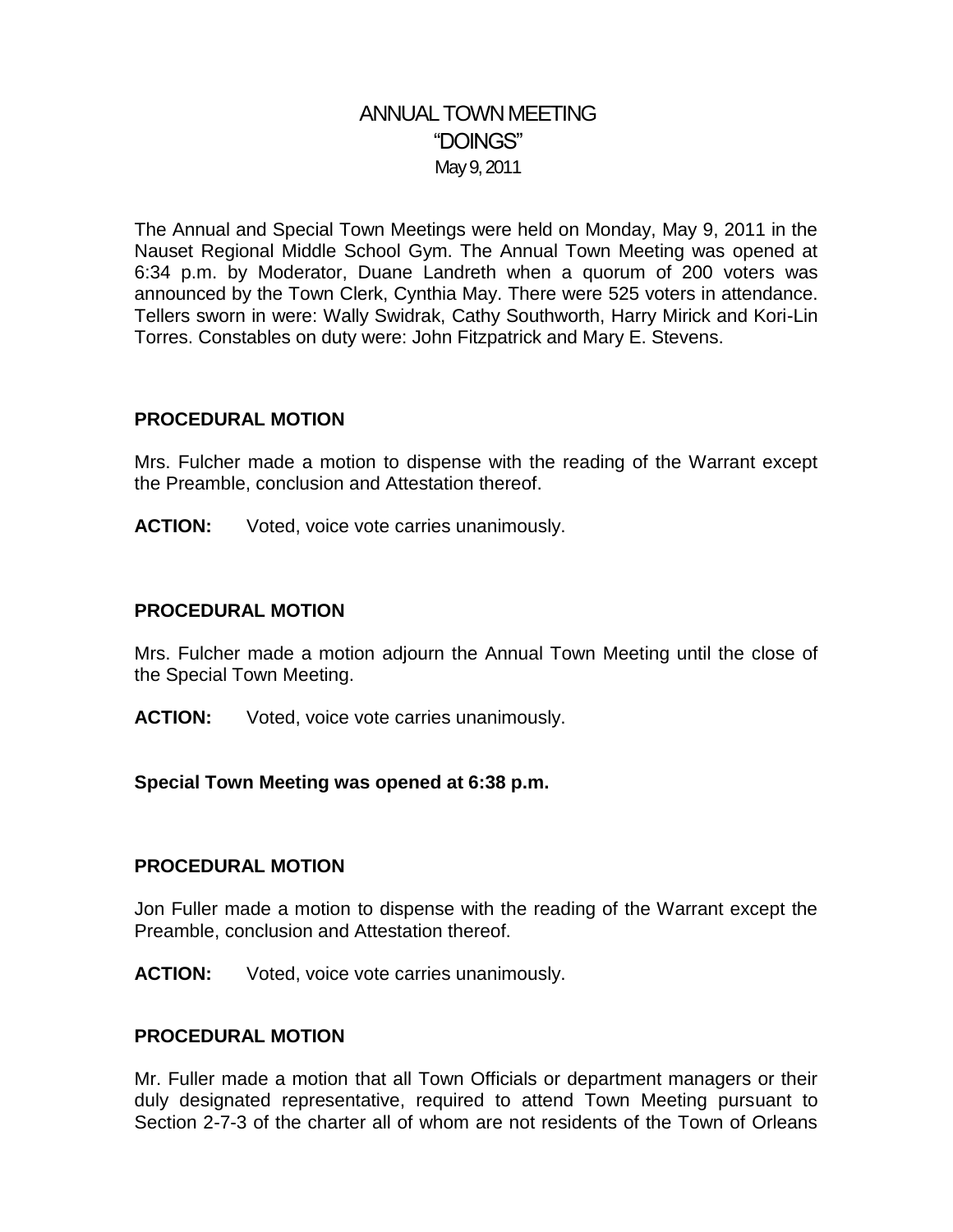be permitted to address the Special Town Meeting on matters affecting their office or department.

**ACTION:** Voted, voice vote carries unanimously.

## **ARTICLE 1. PAY BILLS OF PRIOR YEARS**

To see if the Town will vote to transfer from available funds a sum of money to pay bills of prior years under the provisions of Chapter 179, Acts of 1941, as amended, or to take any other action relative thereto. (9/10 Vote Required)

**MOTION:** To be accepted and adopted and the sum of Three Hundred Fifty Nine and 95/100 Dollars (\$359.95) be transferred from available funds to pay the following unpaid bills:

| Vendor              | Amount   |
|---------------------|----------|
| Sig Sauer, Inc.     | \$120.00 |
| Ronald Meservey Co. | \$239.95 |

**ACTION:** Voted, voice vote carries unanimously.

### **ARTICLE 2. TRANSFER ARTICLE**

To see if the Town will vote to transfer from available funds and/or authorize the transfer from various line items within current appropriations, such sums of money as necessary to supplement the operating budgets of the various Town departments for Fiscal Year 2011 as follows:

- 1) Transfer the sum of Twenty Nine Thousand and 00/100 Dollars (\$29,000.00), or any other sum, from Available Funds to the Police Department Overtime Salary Account.
- 2) Transfer the sum of One Hundred Eighty and 00/100 Dollars (\$180.00) from the Police Department Overtime Account to the Police Detail Account.
- 3) Transfer the sum of Fifty Five Thousand Six Hundred Eighty Nine and 00/100 Dollars (\$55,689.00) from Available Funds (insurance recovery) and Forty Thousand Seven Hundred Twenty Eight and 00/100 Dollars (\$40,728.00) from the Ambulance Receipts Reserve For Appropriation Account for a total of Ninety Six Thousand Four Hundred Seventeen and 00/100 Dollars (\$96,417.00), or any other sum, to the Fire Department Salary Account in the amount of Twenty Six Thousand Four Hundred Seventeen and 00/100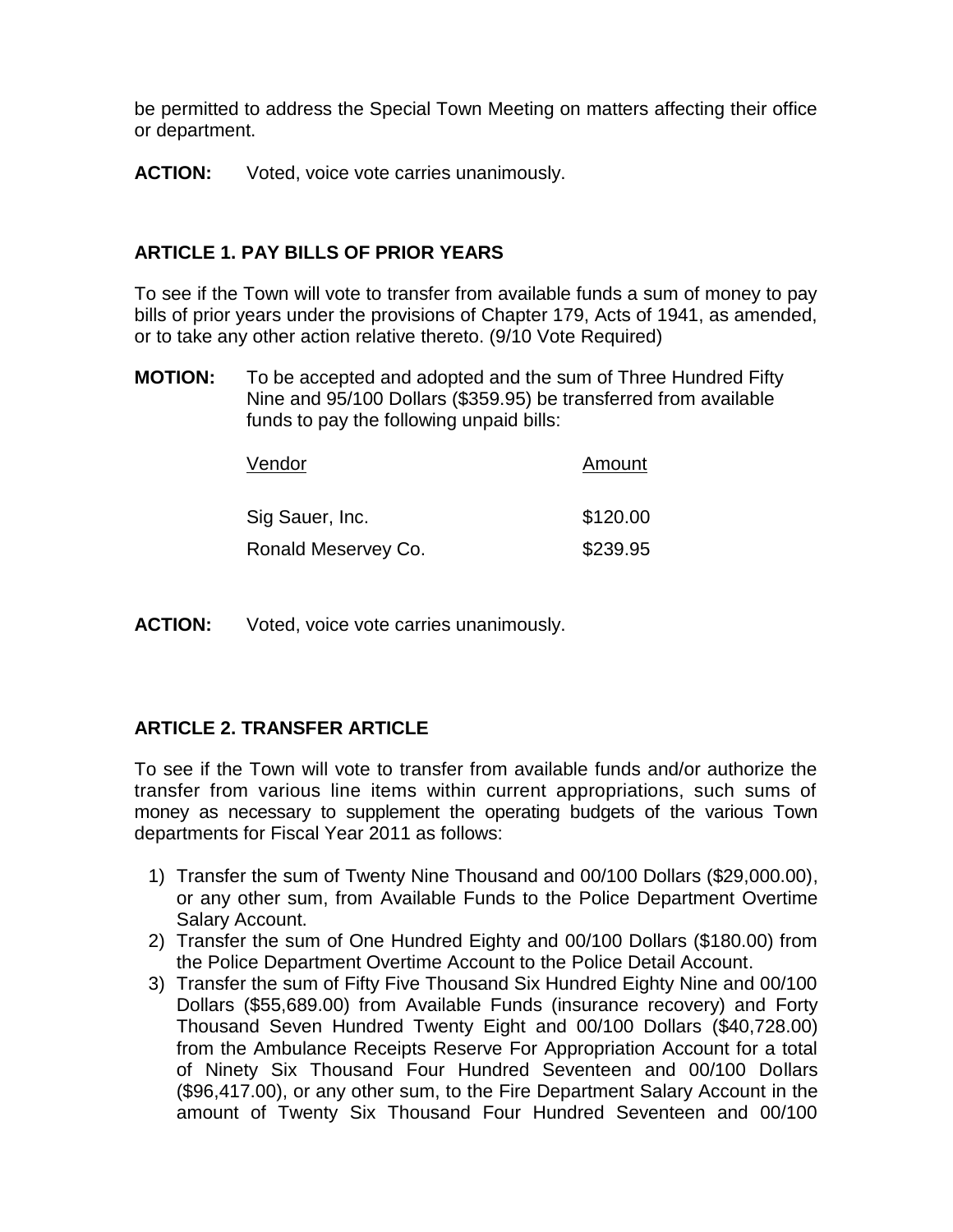Dollars (\$26,417) and to the Fire Department Overtime Account the amount of Seventy Thousand and 00/100 Dollars (\$70,000.00).

4) Transfer the sum of Five Thousand and 00/100 Dollars (\$5,000.00), or any other sum, from Available Funds to the Building Department Expense Account.

Or to take any other action relative thereto. (Simple Majority Vote Required)

**MOTION:** To accept and adopt and the following transfers be made from available funds for the purpose(s) set forth in the article.

- 1) Transfer the sum of Twenty Nine Thousand and 00/100 Dollars (\$29,000.00) from available funds to the Police Department Overtime Salary Account.
- 2) Transfer the sum of One Hundred Eighty and 00/100 Dollars (\$180.00) from the Police Department Overtime Account to the Police Detail Account.
- 3) Transfer the sum of Ninety Six Thousand Four Hundred Seventeen and 00/100 Dollars (\$96,417.00), from the Ambulance Receipts Reserve For Appropriation Account to the Fire Department Salary Account.
- 4) Transfer the sum of Five Thousand and 00/100 Dollars (\$5,000.00) from available funds to the Building Department Expense Account.
- **ACTION:** Voted, voice vote carries unanimously.

## **ARTICLE 3. ROCK HARBOR LAND LEASE AUTHORIZATION**

To see if the Town will vote to authorize the Board of Selectmen to enter into a five-year lease of a Town-owned parcel of land consisting of approximately .05 acres, located at Rock Harbor, on such terms as they deem appropriate, or to take any other action relative thereto. (Simple Majority Vote Required)

- **MOTION:** To accept and adopt Article 3 as printed in the warrant.
- **ACTION:** Voted, voice vote carries unanimously.

## **ARTICLE 4. CLOSING ARTICLE**

And to act on any other business that may legally come before the meeting. (Simple Majority Vote Required)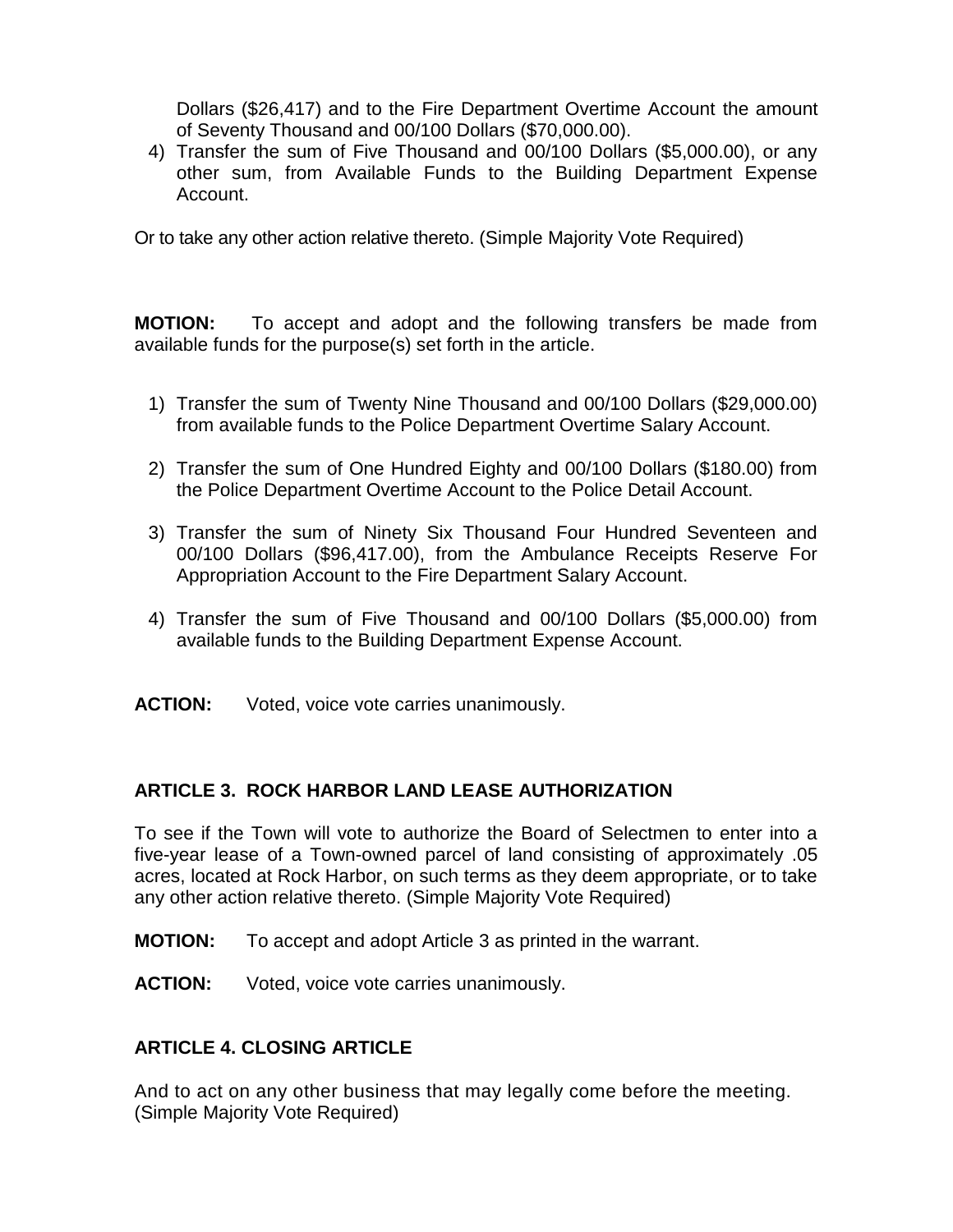- **MOTION:** To adjourn the Special Town Meeting.
- **ACTION:** Voted, voice vote carries unanimously.

## **Special Town Meeting was adjourned at 6:43 p.m.**

### **PROCEDURAL MOTION**

Margie Fulcher made a motion that all Town Officials or department managers or their duly designated representatives, required to attend Town Meeting pursuant to Section 2-7-3 of the charter, and Richard Hoffman, Nauset Regional School District Superintendant, and Hans Baumhauer, Nauset Regional School District Business Manager, and Mary Corr, Orleans Chamber of Commerce Executive Director, who are not residents of the Town of Orleans, be permitted to address the Town Meeting on matters affecting their office, department or organization, or projects for which they have performed services for the Town.

**ACTION:** Voted, voice vote carries unanimously.

## **ARTICLE 1. REPORT OF THE SELECTMEN, TOWN OFFICERS AND SPECIAL COMMITTEES**

To act upon the Annual Report of the Board of Selectmen, Town Officers and other Special Committees. (Simple Majority Vote Required)

Chet Crabtree, Planning Board Vice-Chair, presented the report on the Orleans Comprehensive Plan:

This will be a very brief update on the Planning Department's progress implementing The Orleans Comprehensive Plan over the past year. The plan contains more than 180 action items, of which 104 have been fully completed , and progress has was made on another 60.

The three most noteworthy initiatives are:

1) Village Center Improvement – The Planning Board is working closely with the business community to improve the appearance and function of the Village Center. We thank the many residents who participated in the village center market survey last summer, which produced dozens of recommended action steps. To prioritize among that many recommendations, we formed six committees, comprised of volunteer residents and business people. Going forward, we will continue to partner with a number of interested parties (including the Chamber of Commerce and the Orleans Improvement Association) to make the Village Center safer, more attractive and more pedestrian friendly.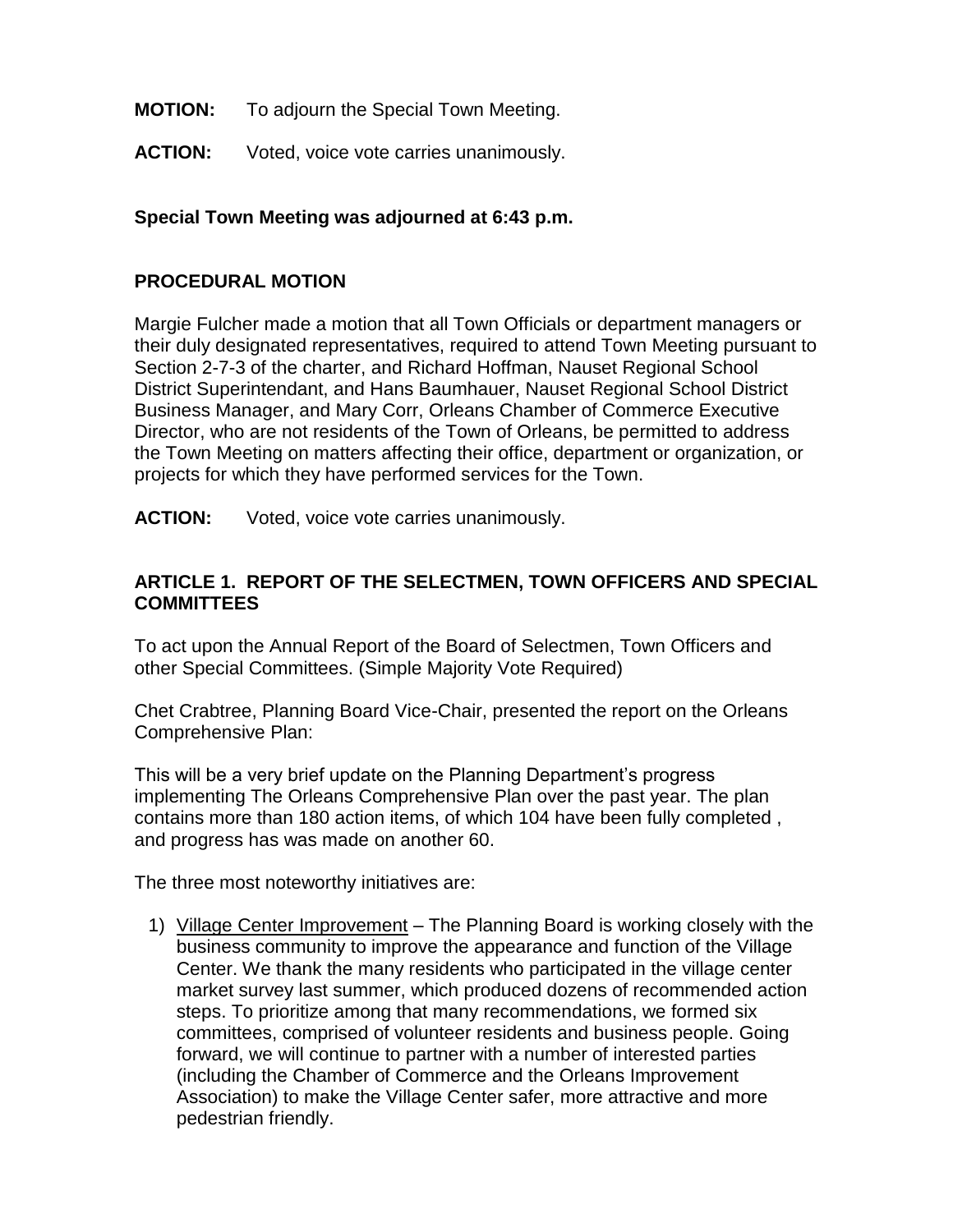- 2) Wastewater Management In the interest of protecting our natural environment, the Town has invested many hours studying the best way to address our wastewater management needs. The result of this effort is the Comprehensive Wastewater Management Plan which has now received approval from the necessary State agencies and is currently under review by the Cape Cod Commission. Tonight voters will have an opportunity to support the Town's continued progress on this front.
- 3) Traffic Safety and Congestion The dangerous intersection of Routes 6A & 28 and Canal Road is being redesigned by the State Dept. of Transportation, and we expect construction to begin next year.

On behalf of my fellow Planning Board members, we thank you for this opportunity to serve our Town.

**MOTION:** To accept and adopt the report of the Selectmen, Town Officers and all Town Committees, Commissions and Boards as published in the 2010 Annual Town Report and hear the report(s) of any other Town Committee reporting to the Town Meeting.

**ACTION:** Voted, voice vote carries by the necessary majority

Alan McLennen, Jr. (Namequoit Road, Orleans)

**MOTION:** Pursuant to Orleans town Meeting Bylaws, specifically bylaw #11, entitled "Changing the Order of Articles" and as shown as item #7 on the Motion Chart, that Article 4 entitled FUND TECHNICAL REVIEW AND COST ANALYSIS OF CWMP OPTIONS be taken out of order and be considered next before Article #2 TOWN/SCHOOL BUDGET (FY12)

**ACTION:** Voted, voice vote carries by the necessary 2/3 majority.

## **ARTICLE 4. FUND TECHNICAL REVIEW & COST ANALYSIS OF CWMP OPTIONS**

To see if the Town will vote to raise and appropriate and/or transfer from available funds the sum of One Hundred Fifty Thousand and 00/100 Dollars (\$150,000.00) for the purpose of funding a technical review and cost analysis of the Town's Comprehensive Wastewater Management Plan options, including all expenses incidental and related thereto; and further authorize the Board of Selectmen and/or Town Administrator to apply for and accept any Federal, State, County or other funds that may be available for this purpose, and to enter into Intermunicipal Agreements for acceptance of any such grants or funds which shall be used to offset the total appropriation authorized herein, or to take any other action relative thereto. (3/4 Vote Required)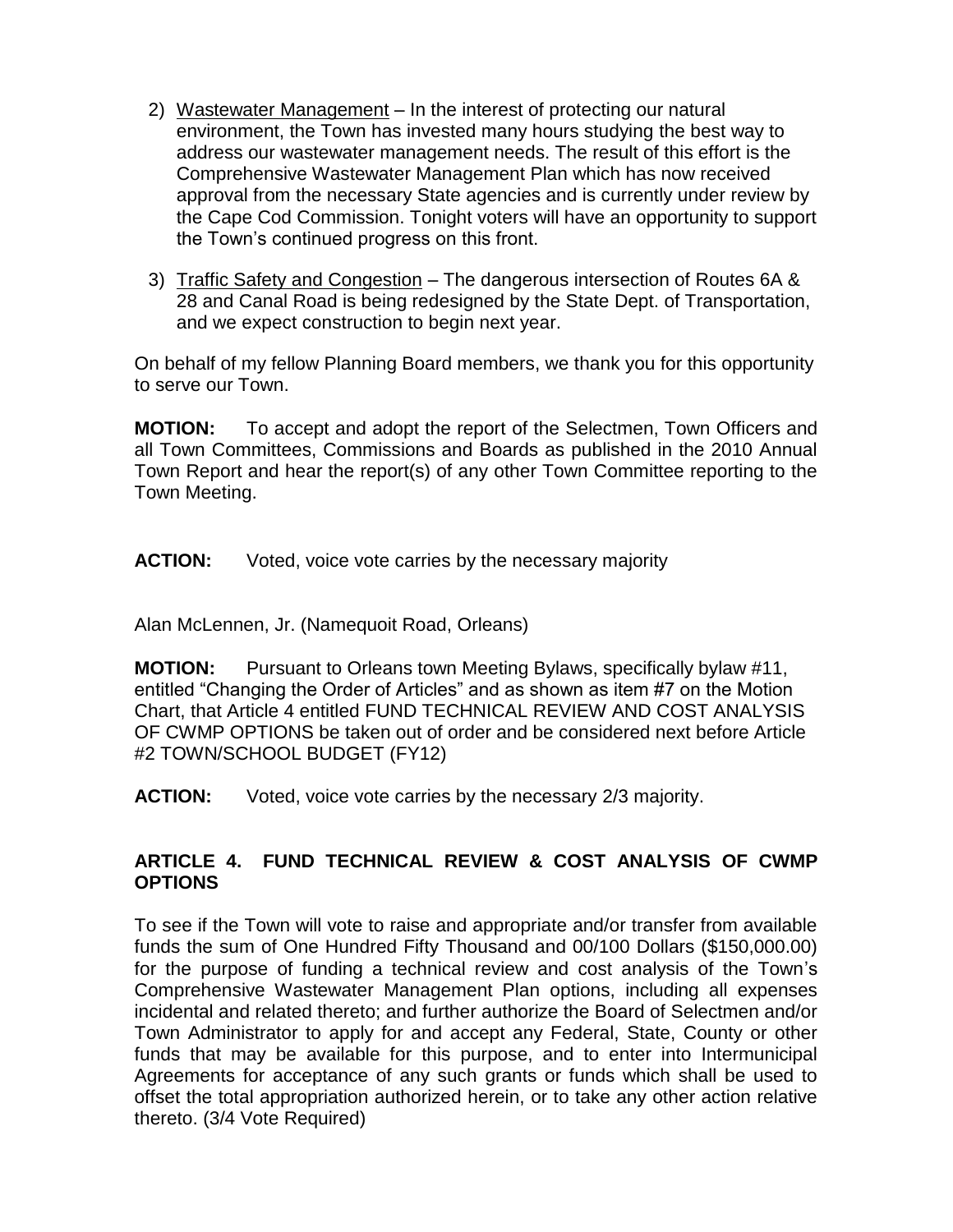**MOTION:** To accept and adopt Article 4 as printed in the warrant and that the sum of One Hundred Fifty Thousand and 00/100 Dollars (\$150,000.00) be raised and appropriated for this purpose provided that the objective of the technical review and cost analysis shall be to develop the centralized sewage collection, treatment and disposal system as outlined in the current Comprehensive Wastewater Management Plan (CWMP) and an alternative system based on septic tank effluent (STE) collection, treatment and disposal, using clusters if and where appropriate. The preliminary design criteria shall be based on the town's sixphase CWMP and the nitrogen removal requirements necessary to meet the Total Maximum Daily Loads( TMDL's) for each of the major watersheds. The Town Administrator will follow MGL, Chapter 7 Design Services to select a designer qualified in both centralized gravity sewers and septic tank effluent collection sewer systems. Proposals will be evaluated and ranked by a committee designated by the Town Administrator to include Wastewater Project Manager, Community Development Director, Finance Director, Health Agent and Conservation Administrator/Staff Planner. The designer selected to complete the project will be required to retain the services of a professional cost estimator to provide uniform detailed cost estimates for each of the alternatives. Further the selected designer will not be eligible for final system design consideration in order to avoid potential bias. Coordination of the project will be through the Town Administrator's Office with the assistance of the Wastewater Project Manager and the Community Development Director.

Mark Carron, Finance Committee made a motion to amend the main motion.

**MOTION:** To amend Article 4 by inserting after "…Health Agent and Conservation Administrator/Staff Planner" *; serving in the capacity of an Ad Hoc committee member, one Finance Committee member to be appointed by the Chairman of the Finance Committee.*

- **ACTION:** Standing vote YES = 197, NO = 270, motion fails to amend the main motion.
- **MOTION:** To move the question.
- **ACTION:** Voted, voice vote carries unanimously to move the question.
- **ACTION:** Standing vote, YES = 510, NO = 6, main motion passes by the necessary 3/4 majority.

## **ARTICLE 2. TOWN / SCHOOL BUDGET (FY12)**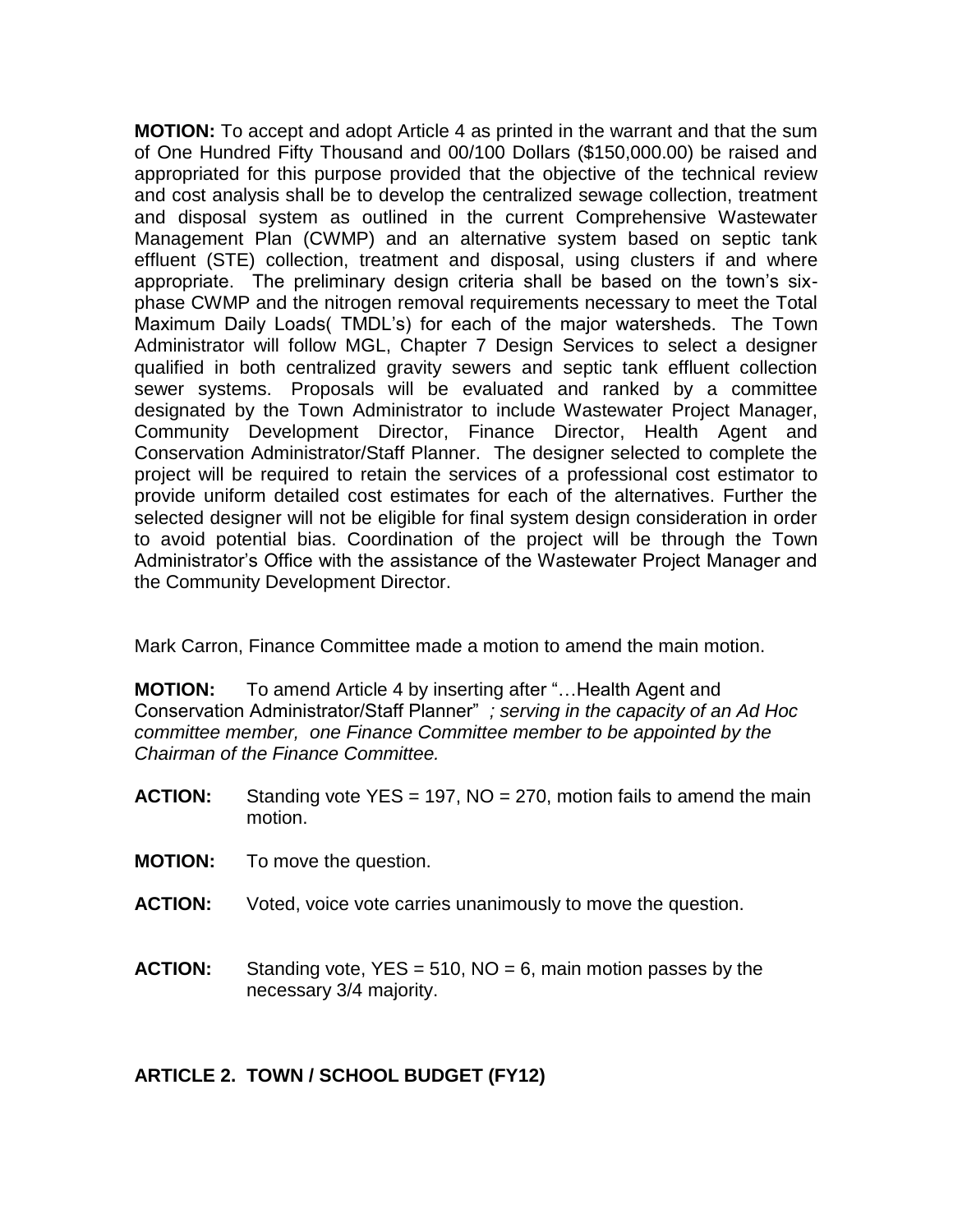To see if the Town will vote to raise and appropriate and/or transfer from available funds a sum of money to fund and pay departmental expenses for the fiscal year commencing July 1, 2011 and ending June 30, 2012 and to authorize the Board of Selectmen to sell, trade, lease or exchange or otherwise dispose of old equipment or vehicles deemed advisable and in the best interest of the Town. The proceeds from any such disposition are to be applied toward the cost of acquiring said equipment or service as the case may be, or to take any other action relative thereto. (Simple Majority Vote Required)

**MOTION:** To accept and adopt Article 2 and that the Town Meeting adopt the Selectmen's adopted FY12 budget as printed in the warrant and that the sum of twenty six million seven hundred ninety six thousand ninety nine and 00/100 Dollars (\$26,796,099.00) be raised and appropriated, and the sum of five hundred thirty thousand fifty one and 00/100 Dollars (\$530,051.00) be transferred from the Community Preservation Fund, and the sum of five hundred forty eight thousand seven hundred and 00/100 Dollars (\$548,700.00) be transferred from the Ambulance Receipts for Reserve for Appropriation Account, and the sum of one hundred thousand and 00/100 Dollars (\$100,000.00) be transferred from the Cable Fees Reserve for Appropriations Account, and the sum of fourteen thousand eight hundred sixteen and 00/100 Dollars (\$14,816.00) be transferred from the Municipal Insurance Fund, and the sum of one hundred thirty one thousand eight hundred ten and 00/100 Dollars (\$131,810.00) be transferred from the Water Ways Improvement Account, and the sum of five thousand and 00/100 (\$5,000.00) be transferred from the Water Pollution Abatement Trust, and the sum of ten thousand and 00/100 Dollars (\$10,000.00) be transferred from the Wetlands Protection Fund, and the sum of ten thousand six hundred eight and 00/100 Dollars (\$10,608.00) be transferred from the Fund Balance Reserve for Premiums on Bond Issue, and the sum of one hundred thousand and 00/100 Dollars (\$100,000.00) be transferred from the Water Surplus Fund, and the sum of sixty five thousand eight hundred forty five and 00/100 Dollars (\$65,845.00) be transferred from the EEA LAND Grant for a total appropriation of twenty eight million three hundred twelve thousand nine hundred twenty nine and 00/100 Dollars (\$28,312,929.00), provided however that the sum of one hundred twenty thousand and 00/100 dollars (\$120,000.00) for a portion of the budget for the Orleans Elementary School, Nauset Regional School District and the Cape Cod Regional High School District for the fiscal year beginning July 1, 2011 shall be considered a contingent appropriation and is being approved contingent upon the passage of a Proposition 2½ general override ballot question under the provisions of Massachusetts General Law Chapter 59, Section 21C, paragraphs (g) and (m).

- **MOTION:** To allow Hannah Montoya, an Orleans resident (non-voter) and student at the Nauset Regional Middle School to address the body.
- **ACTION:** Voted, voice vote carries unanimously to give Hannah Montoya the power of speech before the body.
- **MOTION:** To move the question
- **ACTION:** Voted, voice vote carries unanimously.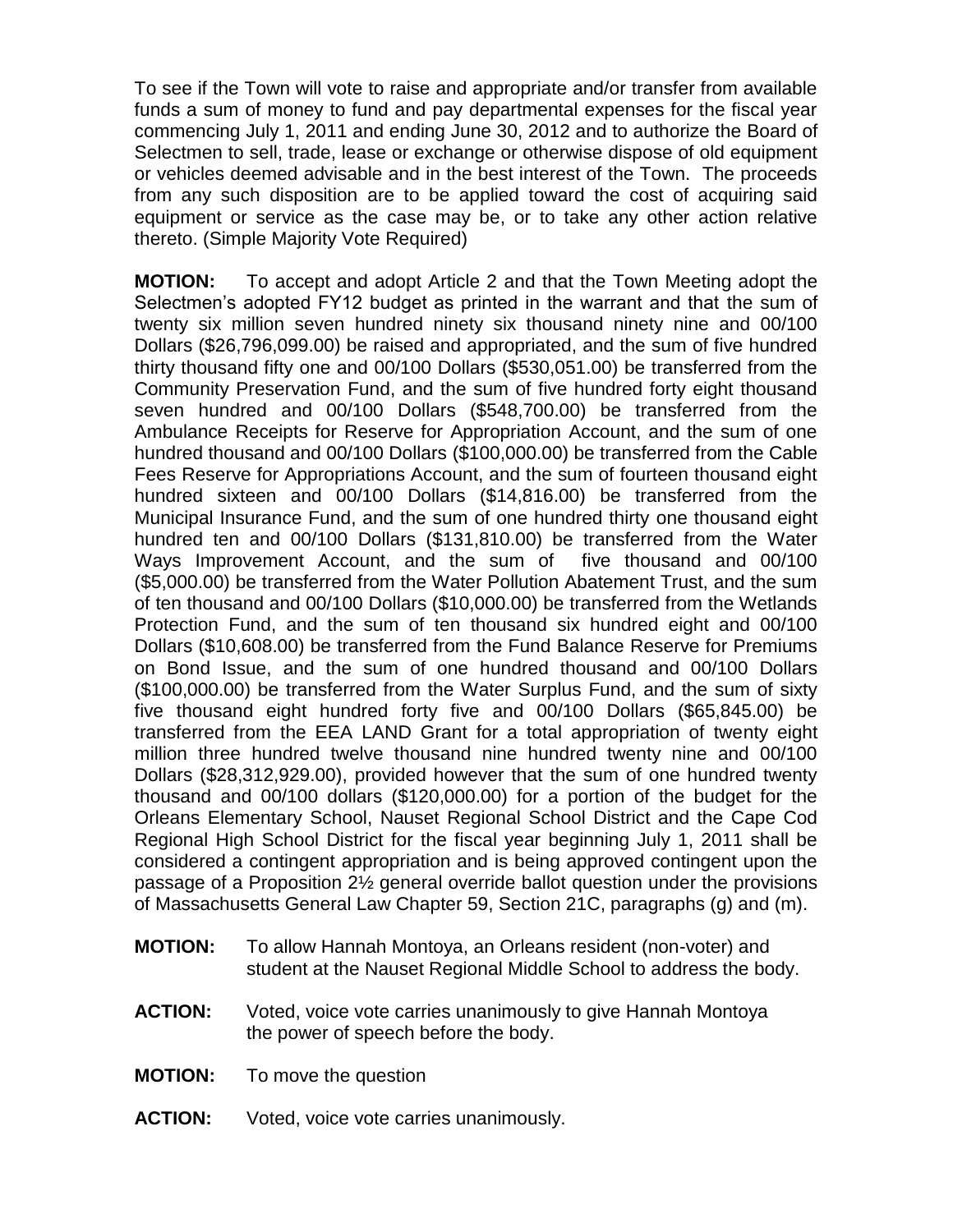**ACTION:** On the main motion, voted, voice vote carries by the necessary majority.

## **ARTICLE 3. CAPITAL IMPROVEMENTS PLAN**

To see if the Town will vote pursuant to CHAPTER 8 FINANCIAL PROVISIONS AND PROCEDURES, Section 7, Action of Town Meeting, Subsection 8-7-1 of the Orleans Home Rule Charter, to act on the Capital Improvements Plan as published in the Warrant, by adopting said Plan with or without amendments thereto, which amendments may include an increase or decrease in the amount of money allocated to any particular line item contained therein, the addition of new line items or the deletion of line items contained therein, or to take any other action relative thereto. (Simple Majority Vote Required)

### **FY13 PROJECT DESCRIPTIONS**

#### COMMUNITY PRESERVATION ACT – PROGRAM ACTIVITY FUNDING

Annually, under the CPA Orleans will receive matching funds to its current CPA 3% surtax from the Commonwealth's CPA Trust Fund. The amount currently available for appropriation is \$537,836. As required under the CPA, a minimum of 10% of the Town's annual proceeds have to be allocated to each of the three primary purposes: open space, affordable housing and historic preservation. Town Meeting approval is necessary for all Community Preservation Committee recommendations for funding.

Total Project Funding: TBD Method of Financing: Available Funds (CPA) Recommended Schedule: Chen Estimated Annual Cost O/M: N/A – Dependent upon use

### ELEMENTARY SCHOOL – REPLACE COMMUNITY PLAYGROUND

This project includes the removal and replacement of the current structure focusing on overall child safety and ADA compliance. The Orleans Community Playground was constructed in 1987 by Robert Leathers and Associates. Its location behind the school allows for the children to use it extensively during recess times and the public frequently uses the playground over the summer and on weekends when school is not in session. Makeshift repairs have taken place on site for a temporary fix during most recent years. The current estimate to replace the structure is \$350,000. Of this amount, it is proposed that \$100,000 be offset by fund raising efforts. A Playground Committee has been formed and the School Council has begun compilation of fundraising ideas that would reach out into the community.

Total Estimated Cost: \$250,000 Method of Financing: Bonding (5 years) Recommended Schedule: 12 Months Average Annual P&I  $$55,600$ 

Estimated Annual Cost O/M: To be developed during design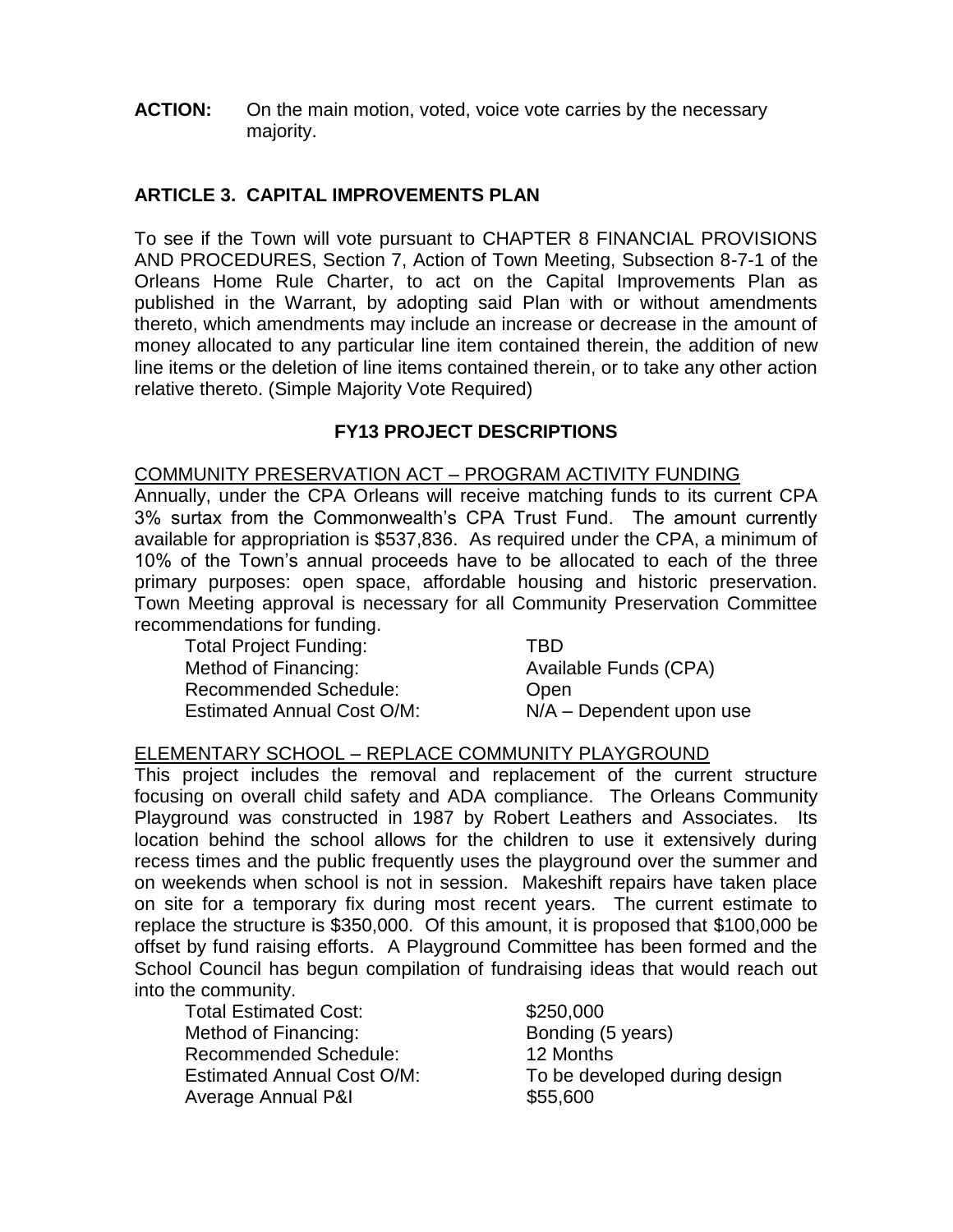#### HIGHWAY DEPARTMENT – WATER QUALITY DRAINAGE IMPROVEMENTS

This annual project involves the design and construction of improvements to the town's drainage infrastructure systems to address water quality issues resulting from storm water runoff that adversely affects the health of the various town coastal embayments and ponds, along with the town's fresh water bodies. Addressing these drainage issues will bring the town into compliance with US EPA Storm Water Quality Permits and Massachusetts DEP Water Quality requirements. Various state and federal agencies do offer limited grant funding to address storm water issues. As proposed, annual funding requests will be based on a proposed project schedule.

Total Estimated Cost: \$150,000 Method of Financing: The Available Funds (FY12 Gen. Override) Recommended Schedule: 12 Months Estimated Annual Cost O/M: To be developed during design

#### HIGHWAY DEPARTMENT – TOWN PAVEMENT MANAGEMENT PROGRAM

This project involves funding for the local share of the town's ongoing pavement management program to repair, resurface, and reconstruct town roadways. The Town currently maintains approximately 56 miles of public roadways. Also included under this program is work related to roadway drainage and sidewalk projects. Over the past several years the town has compiled an inventory of the condition of all our roadways in an effort to address, on a priority basis, the long term maintenance needs. As proposed, annual funding requests for roadway and drainage projects would be based on a proposed project schedule. Annual funding for laid out public roads is supplemented by State Chapter 90 aid, which for FY12 is \$293,000.

| <b>Total Estimated Cost:</b>      | \$300,000                  |  |  |
|-----------------------------------|----------------------------|--|--|
| Method of Financing:              | Available Funds (FY12 Gen. |  |  |
| Override)                         |                            |  |  |
| <b>Recommended Schedule:</b>      | 12 Months                  |  |  |
| <b>Estimated Annual Cost O/M:</b> | N/A                        |  |  |

#### HIGHWAY DEPARTMENT – REPLACE STREET SWEEPER

This item involves the replacement of the street sweeper in the Highway Department that was purchased in 2004. The sweeper is used to clean the 56 miles of public roads and the town owned parking lots.

Total Estimated Cost: \$170,000 Method of Financing: Bonding (5 years) Recommended Schedule: 3 Months for Completion Estimated Annual Cost O/M: \$5,000 Estimated Annual P & I \$37,800

### PROPERTY ACQUISITION – OPEN SPACE PURCHASES

This item provides supplementary support for possible future open space purchases only if CPA funds are depleted to the point that they will not fund additional acquisitions. By including this item in the capital plan, it will facilitate the presentation of property purchases or conservation easements for protection of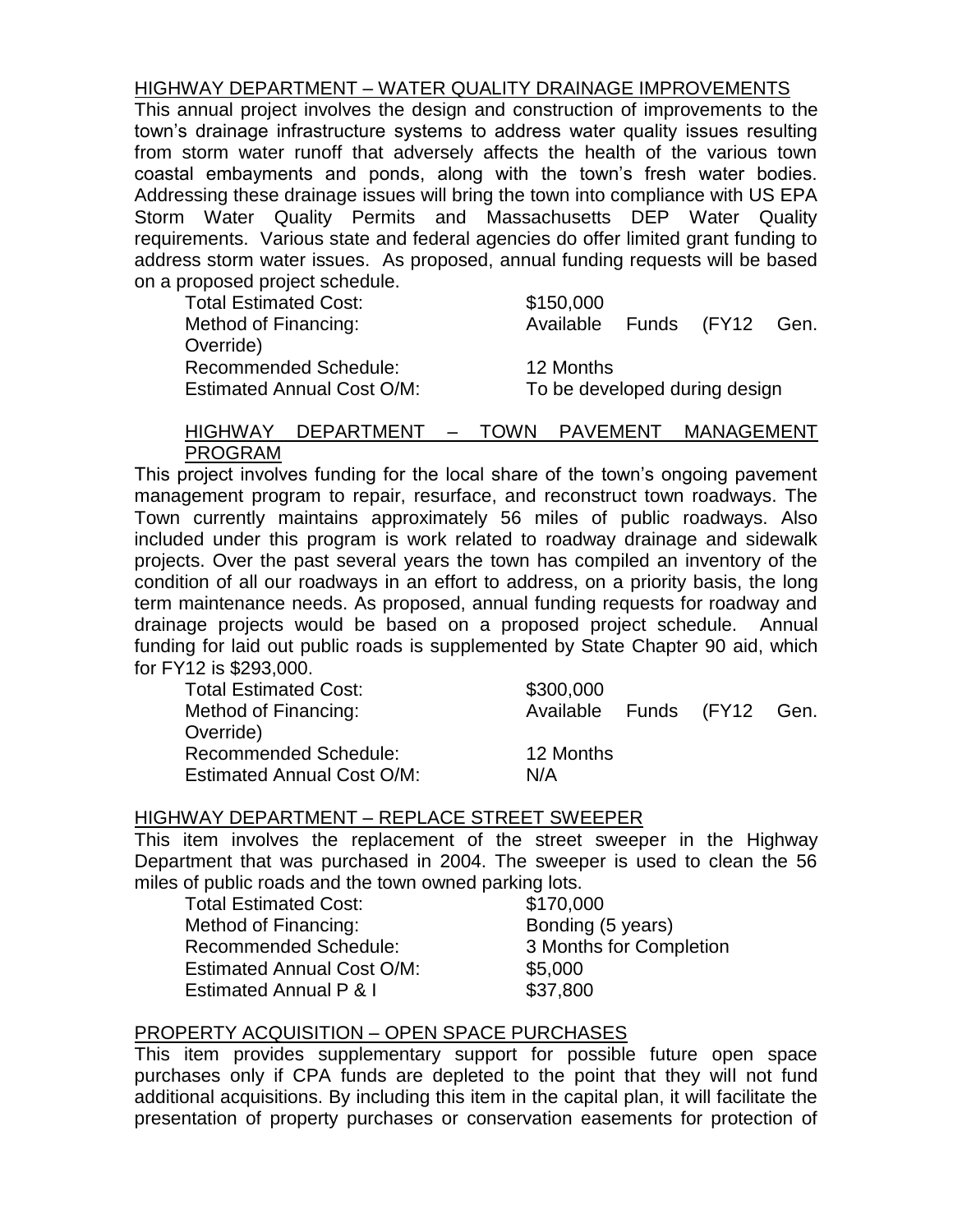public drinking water supplies, open space and conservation; and passive recreation during future years to Town Meeting (subject to the 2/3 vote required for land purchases). This provides future planning support for the goals of the Official Town Plan/Local Comprehensive Plan. Funding available as of 1/14/11 is \$455,000.

Total Estimated Cost: TBD Method of Financing: Bonding (10 years) Recommended Schedule: Open Average Annual P&I **\$55,000** 

Estimated Annual Cost O/M: N/A – Dependent upon purpose

#### PROPERTY ACQUISITION – AFFORDABLE HOUSING DEVELOPMENT

This item is included in the capital plan to facilitate the presentation of possible property purchases that may arise during the fiscal year to Town Meeting (subject to the 2/3 vote required for land purchases). This item is intended to cover non-CPA acquisitions specifically for affordable housing. As adopted in the Orleans Comprehensive Plan, the goal is to develop 35 new units of affordable housing for families over the next twenty years. Funding available as of 01/14/11 is \$350,000.

Total Estimated Cost: TBD Method of Financing: Bonding (10 years) Recommended Schedule: Chem Average Annual P&I  $$42,200$ 

Estimated Annual Cost O/M: N/A – Dependent upon purpose

### PROPERTY ACQUISITION – WASTEWATER MANAGEMENT PURCHASES

This item is included in the capital plan to facilitate the acquisition of property upon completion of the Comprehensive Wastewater Management Plan in order to site sewer collection, treatment, and disposal facilities. It is expected that the Town will need to purchase land, but there may also be opportunity to obtain easements as an alternative. This activity identifies potential expenditures of up to \$1.5 million over a three-year period for land acquisition associated with wastewater management.

Total Estimated Cost: \$1,500,000 Method of Financing: Bonding (10 years) Recommended Schedule: Open Average Annual P&I **\$181,000** 

Estimated Annual Cost O/M: N/A – Dependent upon purpose

#### PLANNING DEPARTMENT – WASTEWATER MANAGEMENT PLAN IMPLEMENTATION DESIGN ENGINEERING SERVICES (PHASE 1)

This project involves the completion of the final design necessary for construction of Phase 1 of the treatment facility and collection system based upon the Town Meeting approval of the Comprehensive Wastewater Management Plan in October 2008. Funds would primarily be used to obtain engineering services to develop construction plans and specifications for public bidding. Associated expenses will include permitting, surveys, obtaining necessary land and easements, legal services, and other activities required to prepare for construction of wastewater treatment, collection, and disposal works. Transition issues at the Tri-town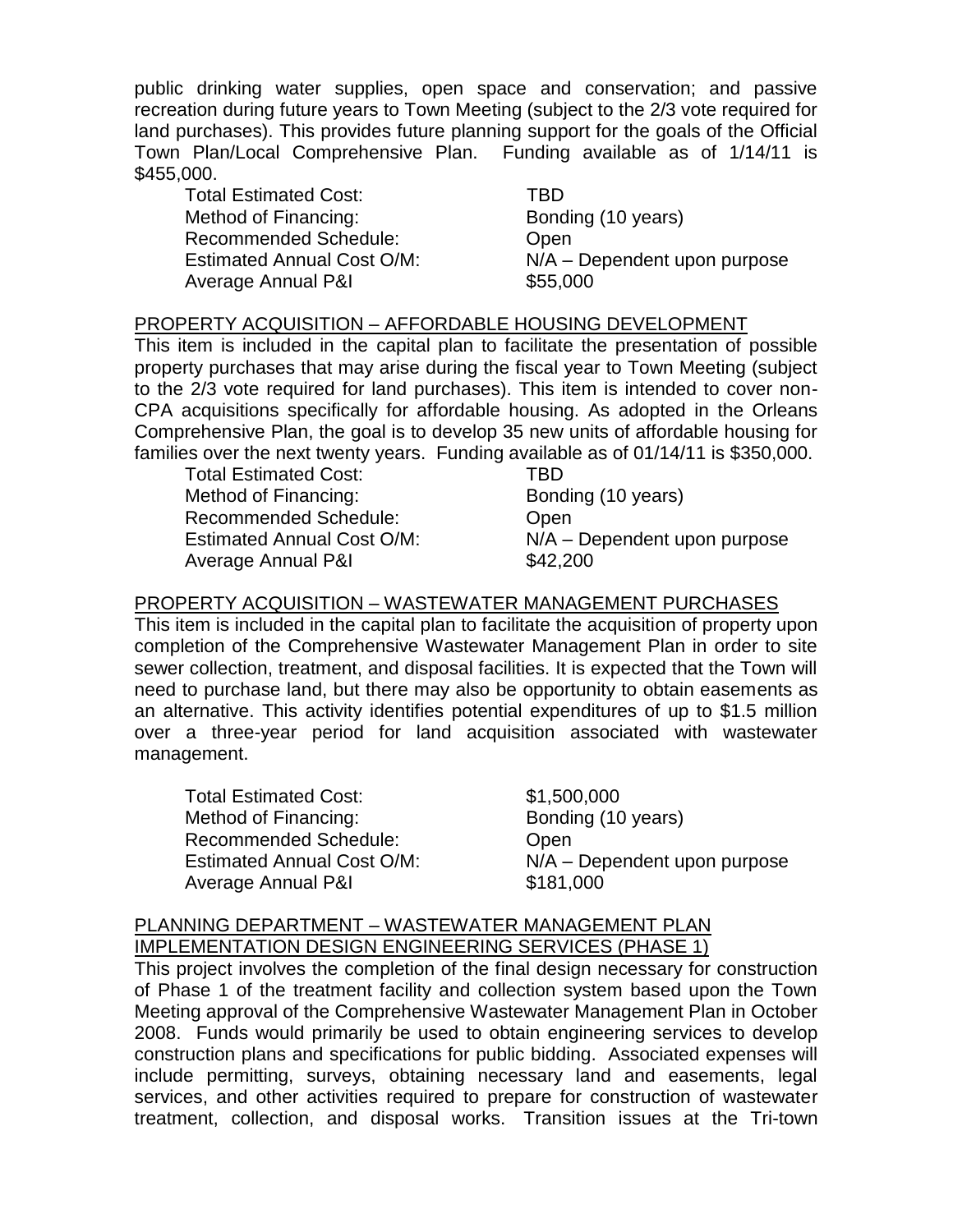Septage Treatment Facility may also need to be addressed in order to provide for continued services during construction.

Total Estimated Cost: \$5,000,000 Method of Financing: Bonding (20 years) Recommended Schedule: 24 Months Average Annual P&I  $$355,000$ 

Estimated Annual Cost O/M: To be determined during design

#### WATER DEPARTMENT – UPDATE AND PAINT STORAGE TANK NO. 2

This item involves the town's water storage tank no.2 that was last painted in 1991 and is currently showing signs of coating failure. The Department of Environmental Protection has adopted new regulations for storage tanks that would also be addressed at the time of painting.

Total Estimated Cost: \$750,000 Method of Financing: Bonding (10 years) Recommended Schedule: 3 Months Estimated Annual Cost O/M: N/A Average Annual P&I **\$90,500** 

## **FY14 PROJECT DESCRIPTIONS**

#### HIGHWAY DEPARTMENT – WATER QUALITY DRAINAGE IMPROVEMENTS

This annual project involves the design and construction of improvements to the town's drainage infrastructure systems to address water quality issues resulting from storm water runoff that adversely affects the health of the various town coastal embayments and ponds, along with the town's fresh water bodies.

Total Estimated Cost: \$150,000 Method of Financing: Stabilization Fund Recommended Schedule: 12 Months

Estimated Annual Cost O/M: To be developed during design

### HIGHWAY DEPARTMENT – TOWN PAVEMENT MANAGEMENT PROGRAM

This annual project involves funding for the local share of the town's ongoing pavement management program to repair, resurface, and reconstruct town roadways. The Town currently maintains approximately 56 miles of public roadways.

Total Estimated Cost: \$300,000 Method of Financing: Stabilization Fund Recommended Schedule: 12 Months Estimated Annual Cost O/M: N/A

#### HIGHWAY DEPARTMENT – REPLACE DUMP TRUCK EQUIPPED WITH A CATCH BASIN CLEANER

This item would replace a Dump Truck Equipped with a Catch Basin Cleaner in the Highway Department. The vehicle is used to remove sediment from catch basins throughout town in an effort to improve drainage system performance and address environmental concerns of contaminated runoff to our surrounding estuaries. The dump truck is also used to haul materials, equipment and plow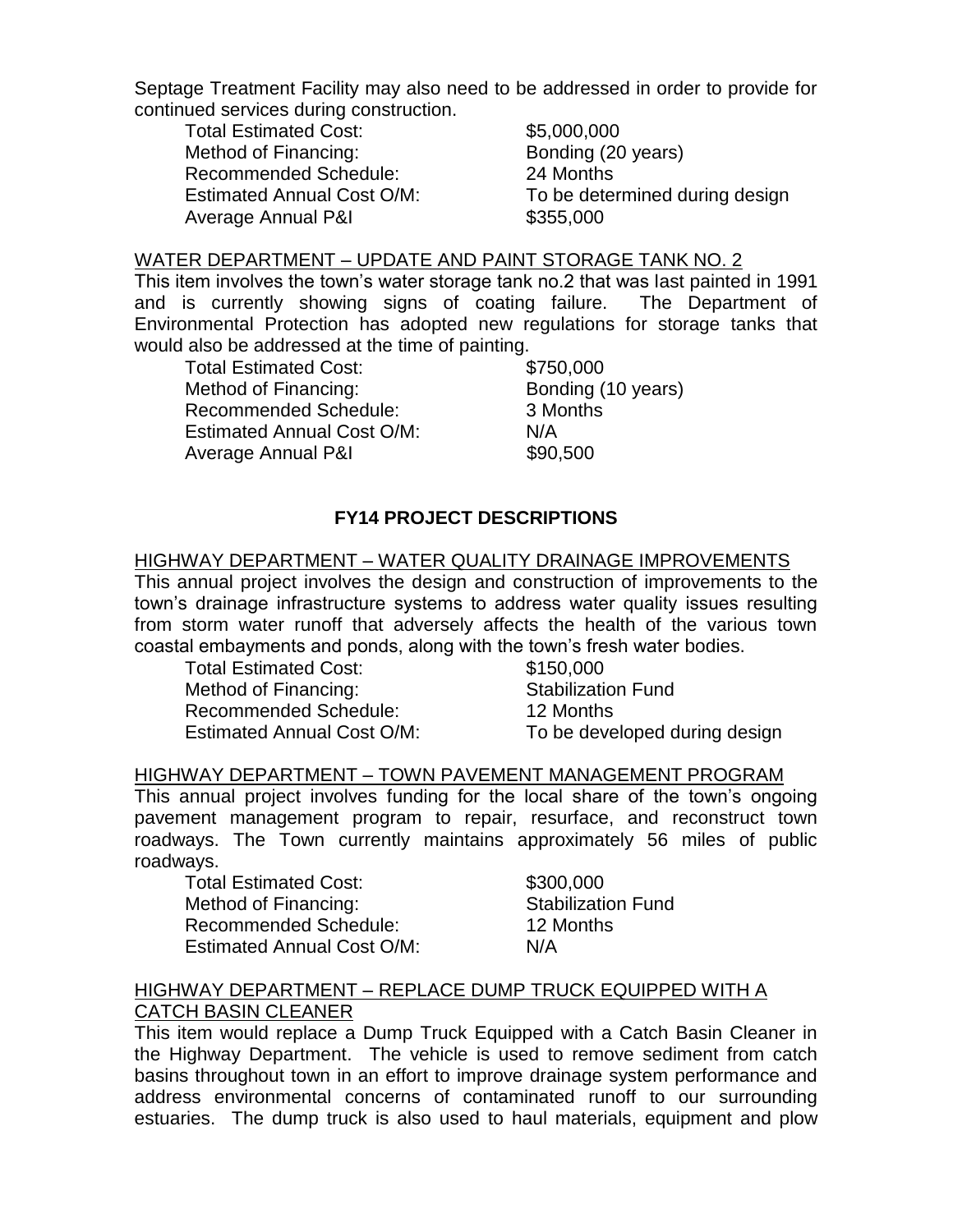snow for the Highway Department and it is used by other departments to move equipment, materials and various structures at the assorted seasonal facilities in town.

| <b>Total Estimated Cost:</b>      | \$120,000               |
|-----------------------------------|-------------------------|
| Method of Financing:              | Bonding (5 years)       |
| <b>Recommended Schedule:</b>      | 3 Months for completion |
| <b>Estimated Annual Cost O/M:</b> | \$1,800                 |
| Average Annual P&I                | \$26,700                |
| .                                 |                         |

TRANSFER STATION – REPLACE FRONT END LOADER

This item would replace a Front End Loader at the Transfer Station originally purchased in 2000. The loader is utilized for varied tasks at the Transfer Station as well as several other town departments including the loading and off loading of various equipment, materials and supplies and maintaining the composting area. In the winter it is used for snow removal in the downtown area, plowing the larger town parking lots and plowing some main roads in heavier snow events.

Total Estimated Cost: \$175,000 Method of Financing: Bonding (5 years) Recommended Schedule: 3 Months for completion Estimated Annual Cost O/M: \$1,500 Average Annual P&I **\$38,900** 

# **FY15 PROJECT DESCRIPTIONS**

### HIGHWAY DEPARTMENT – WATER QUALITY DRAINAGE IMPROVEMENTS

This annual project involves the design and construction of improvements to the town's drainage infrastructure systems to address water quality issues resulting from storm water runoff that adversely affects the health of the various town coastal embayments and ponds, along with the town's fresh water bodies.

Total Estimated Cost: \$150,000 Method of Financing: Stabilization Fund Recommended Schedule: 12 Months Estimated Annual Cost O/M: To be developed during design

## HIGHWAY DEPARTMENT – TOWN PAVEMENT MANAGEMENT PROGRAM

This annual project involves funding for the local share of the town's ongoing pavement management program to repair, resurface, and reconstruct town roadways. The Town currently maintains approximately 56 miles of public roadways.

Total Estimated Cost: \$300,000 Method of Financing: Stabilization Fund Recommended Schedule: 12 Months Estimated Annual Cost O/M: N/A

#### PLANNING DEPARTMENT – WASTEWATER MANAGEMENT PLAN IMPLEMENTATION CONSTRUCTION (PHASE 1)

This project involves the construction of the first phase of the wastewater treatment infrastructure identified in the comprehensive wastewater management plan. A sewage treatment facility at the Tri-town site on Bay Ridge Lane, and the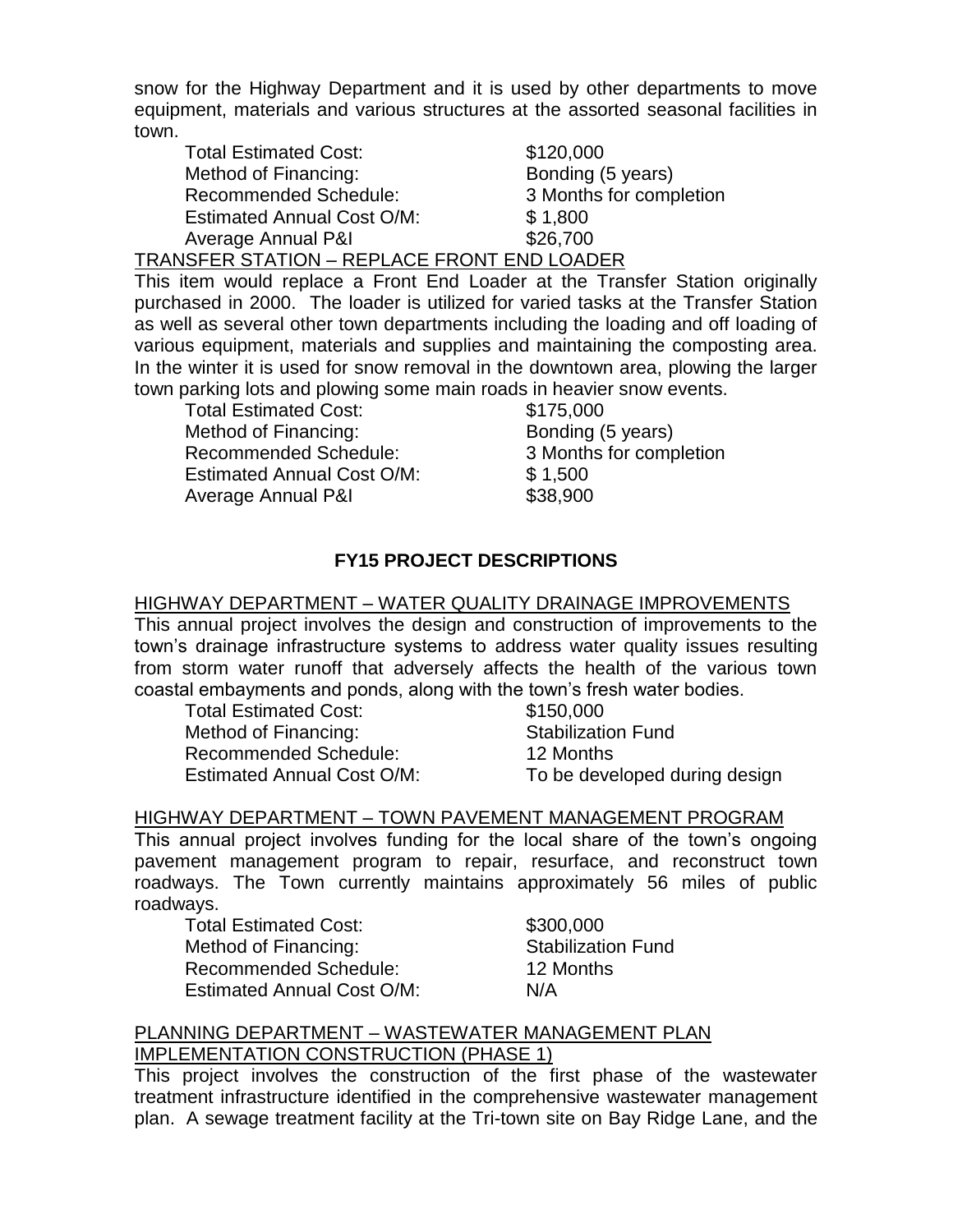Phase 1 collection system will be installed. In this phase, 560 homes will be connected to public sewer service. Funding will provide core infrastructure in the treatment facilities, collection, and disposal systems that will support subsequent phases of the plan.

Total Estimated Cost: \$42,000,000 Method of Financing: Bonding (30 years) Recommended Schedule: 24 Months Average Annual P&I  $$2,376,500$ 

Estimated Annual Cost O/M: To be determined during design

## **FY16 PROJECT DESCRIPTIONS**

#### HIGHWAY DEPARTMENT – WATER QUALITY DRAINAGE IMPROVEMENTS

This annual project involves the design and construction of improvements to the town's drainage infrastructure systems to address water quality issues resulting from storm water runoff that adversely affects the health of the various town coastal embayments and ponds, along with the town's fresh water bodies.

Total Estimated Cost: \$150,000 Method of Financing: Stabilization Fund Recommended Schedule: 12 Months

Estimated Annual Cost O/M: To be developed during design

HIGHWAY DEPARTMENT – TOWN PAVEMENT MANAGEMENT PROGRAM

This annual project involves funding for the local share of the town's ongoing pavement management program to repair, resurface, and reconstruct town roadways. The Town currently maintains approximately 56 miles of public roadways.

Total Estimated Cost: \$300,000 Method of Financing: Stabilization Fund Recommended Schedule: 12 Months Estimated Annual Cost O/M: N/A

### **FY17 PROJECT DESCRIPTIONS**

#### HIGHWAY DEPARTMENT – WATER QUALITY DRAINAGE IMPROVEMENTS

This annual project involves the design and construction of improvements to the town's drainage infrastructure systems to address water quality issues resulting from storm water runoff that adversely affects the health of the various town coastal embayments and ponds, along with the town's fresh water bodies.

Total Estimated Cost: \$150,000 Method of Financing: Stabilization Fund Recommended Schedule: 12 Months Estimated Annual Cost O/M: To be developed during design

### HIGHWAY DEPARTMENT – TOWN PAVEMENT MANAGEMENT PROGRAM

This annual project involves funding for the local share of the town's ongoing pavement management program to repair, resurface, and reconstruct town roadways. The Town currently maintains approximately 56 miles of public roadways.

Total Estimated Cost: \$300,000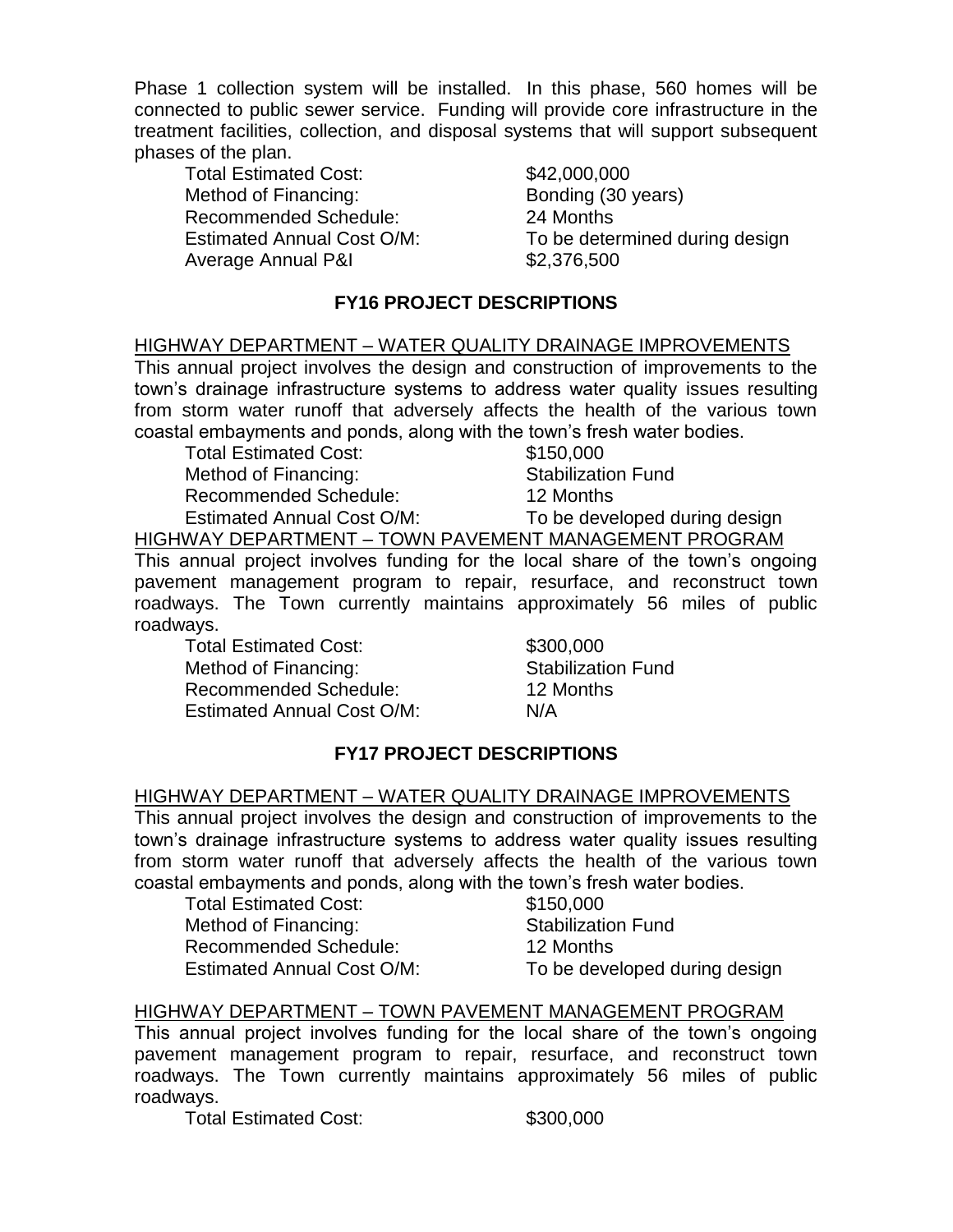Method of Financing: Stabilization Fund Recommended Schedule: 12 Months Estimated Annual Cost O/M: N/A

PLANNING DEPARTMENT – WASTEWATER MANAGEMENT PLAN IMPLEMENTATION DESIGN ENGINEERING SERVICES (PHASE 2)

This project involves the completion of the final design necessary for construction of Phase 2 collection system based upon the Town Meeting approval of the Comprehensive Wastewater Management Plan in October 2008. Funds would primarily be used to obtain engineering services to develop construction plans and specifications for public bidding. Associated expenses will include permitting, surveys, obtaining necessary land and easements, legal services, and other activities required to prepare for construction of wastewater treatment, collection, and disposal works.

Total Estimated Cost: \$2,000,000 Method of Financing: Bonding (20 years) Recommended Schedule: 24 Months Average Annual P&I **\$142,000** 

Estimated Annual Cost O/M: To be determined during design

**MOTION:** To accept and adopt Article 3 and that pursuant to Chapter 8, Financial Provisions and Procedures, Section 7, Action of Town Meeting, Subsection 8-7-1 of the Orleans Home Rule Charter, the Town Meeting accept the Capital Improvement Plan as printed in the warrant.

Nello Trevisan (Skymeadow Drive, Orleans)

**MOTION:** To amend the motion under Article 3 as it references the Capital Improvement Plan shown on pages 29 & 30 of the printed warrant as follows:

The \$5 million on page 29 in the column FY13 under *PLANNING*  **DEPARTMENT/Wastewater Management Plan Implementation/Design Engineering Services (Phase 1)** be moved to the column FY14 with the resultant changes in the totals on page 30 as follows: The total for FY13 be changed from \$6,620,000 to \$1,620,000 and the total for FY14 be changed from \$745,000 to \$5,745,000.

And that the \$42,000,000 on page 29 of the printed warrant in column FY15 under **PLANNING DEPARTMENT/Wastewater Management Plan Implementation/ Construction (Phase 1)** be moved to column FY16 with the resultant changes in the totals on page 30 as follows: The total for FY15 be changed from \$42,450,000 to \$450,000 and the total for FY16 be changed from \$450,000 to \$42,450,000.

And I move that the FY13 Project description which appears on page 35 of the printed warrant entitled **PLANNING DEPARTMENT – WASTEWATER MANAGEMENT PLAN IMPLEMENTATION - DESIGN ENGINEERING SERVICES (PHASE 1)** be removed from the list FY13 Project Descriptions and be placed in the ensuing list of FY14 Project Descriptions.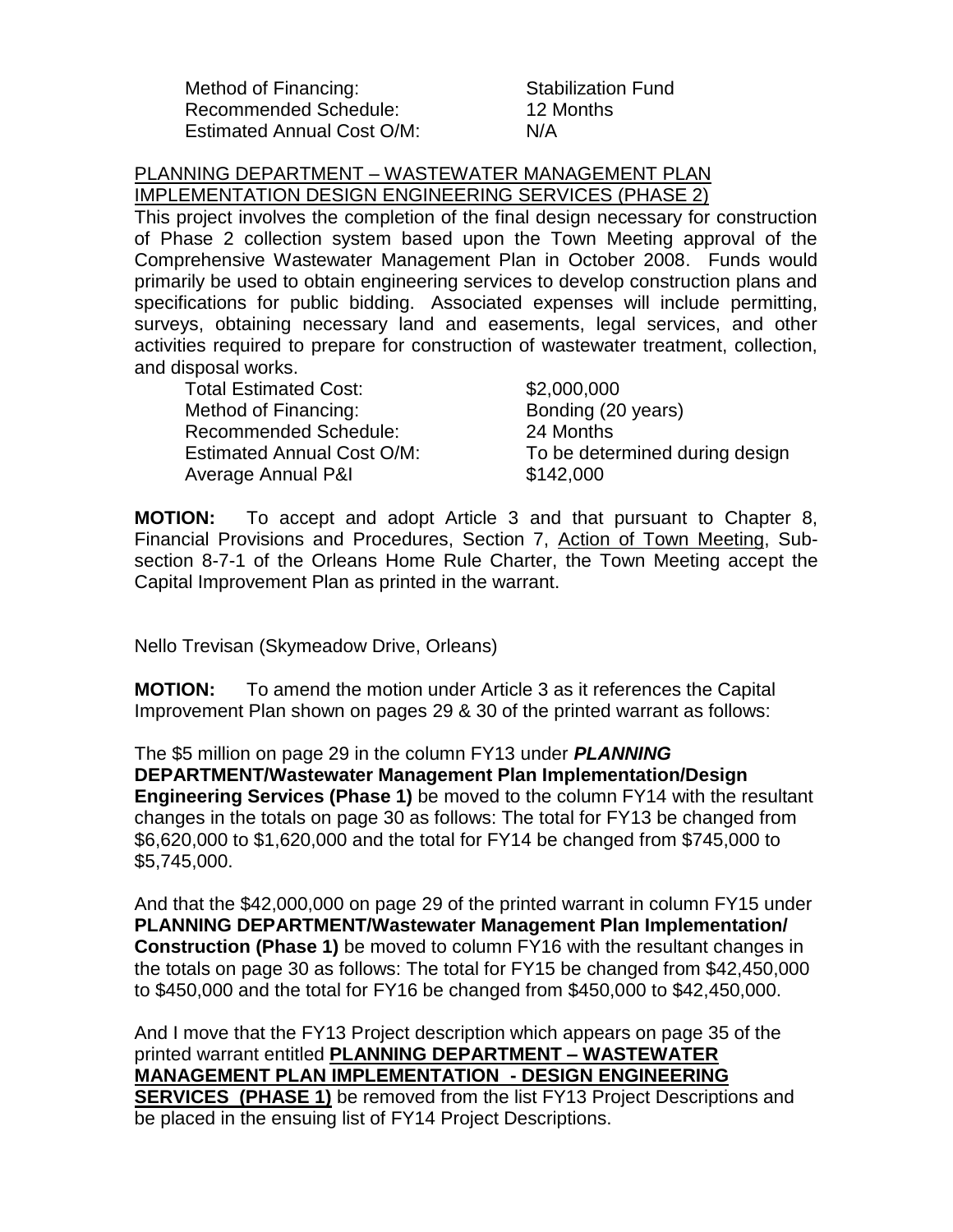And that the FY15 Project Description which appears on page 37 of the printed warrant entitled **PLANNING DEPARTMENT – WASTEWATER MANAGEMENT PLAN IMPLEMENTATION - CONSTRUCTION (PHASE 1)** be removed from the list of FY15 Project Descriptions and be placed in the ensuing list of FY16 Project Descriptions.

- **MOTION:** To move the question.
- **ACTION:** Voted, voice vote carries unanimously to move the question.
- **ACTION:** On the motion to amend, standing vote, YES = 147, NO = 202. Motion to amend fails.
- **ACTION:** On the main motion, Voted, voice vote carries by the necessary majority.

#### **ARTICLE 5. FUND TOWN BUILDINGS AND FACILITIES MASTER PLAN**

To see if the Town will vote to transfer the sum of Thirty Four Thousand Eight Hundred Twenty and 00/100 Dollars (\$34,820.00) from the appropriation made under Article 8 of the May 12, 2008 Annual Town Meeting and raise and appropriate and/or transfer from available funds the sum of Fifteen Thousand One Hundred Eighty and 00/100 Dollars (\$15,180.00) for the purpose of funding a town buildings and facilities master plan, including all expenses incidental and related thereto, or to take any other action relative thereto. (3/4 Vote Required)

**MOTION:** To accept and adopt Article 5 as printed in the warrant and that the sum of Thirty Four Thousand Eight Hundred Twenty and 00/100 Dollars (\$34,820.00) be transferred from the Maintenance Facility Feasibility Study Article #530908, and the sum of Fifteen Thousand One Hundred Eighty and 00/100 Dollars (\$15,180.00) be raised and appropriated for this purpose.

- **MOTION:** To move the question.
- **ACTION:** Voted, voice vote carries by the necessary majority.
- **ACTION:** On the main motion, standing vote, YES = 228, NO = 38, motion carries by the necessary 3/4 majority.

#### **ARTICLE 6. FUND COMMUNITY PRESERVATION ACT PROGRAM BUDGET**

To see if the Town will vote to act on the report of the Community Preservation Committee on the Fiscal Year 2012 Community Preservation budget and to appropriate or reserve for later appropriation monies from the Community Preservation Fund's Annual Revenues and/or available funds for the payment of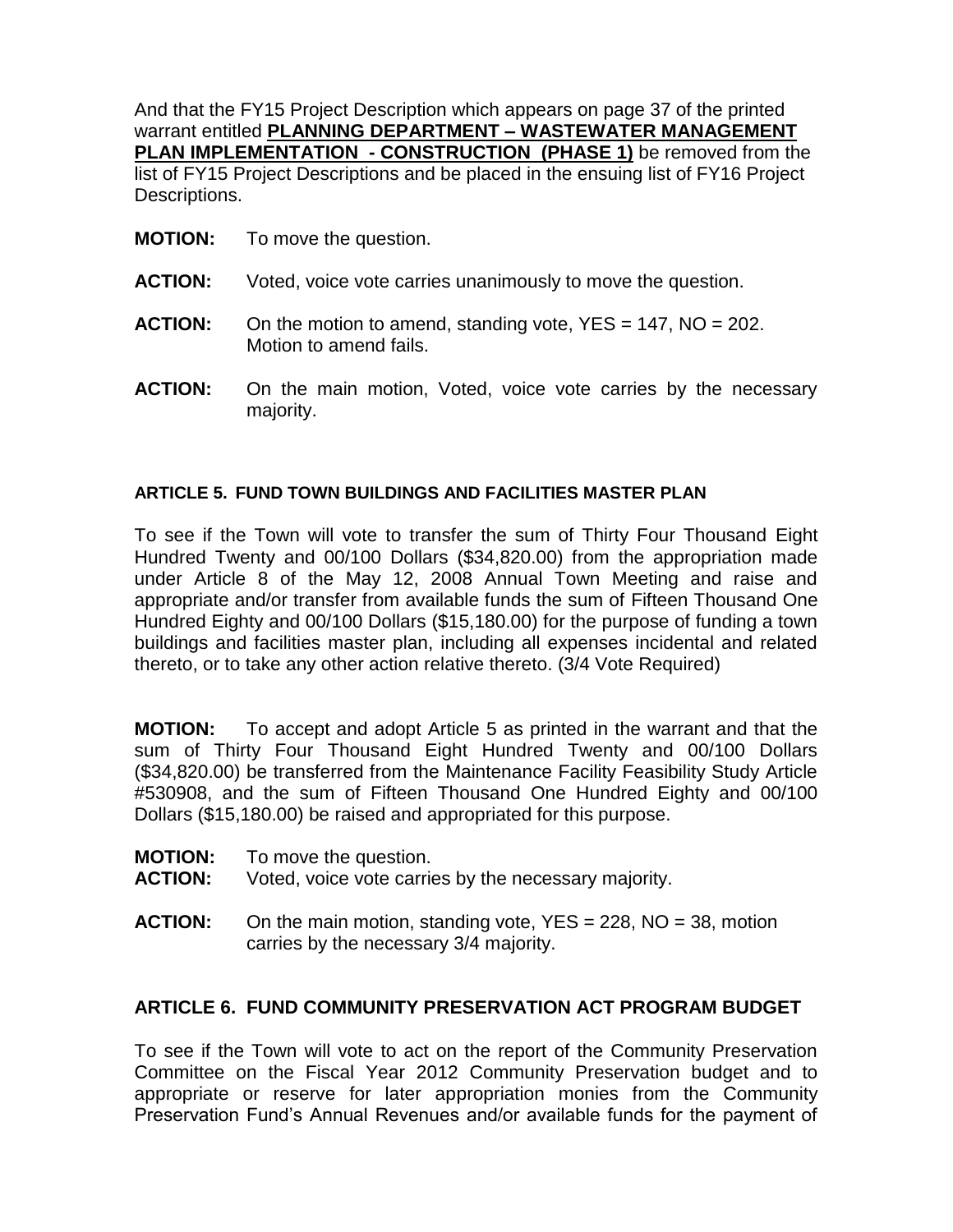debt service, the undertaking of Community Preservation projects, the Administrative Expenses of the Community Preservation Committee and all other necessary and proper expenses for FY12, or to take any other action relative thereto. (Simple Majority Vote Required)

The Community Preservation Committee recommends that the following amounts be appropriated and/or reserved from fiscal year 2012 Community Preservation Fund revenues, unless otherwise specified, for fiscal year 2012 community preservation purposes, with each item considered a separate appropriation:

| <b>PURPOSE</b>                                        | FY12 Est.<br><b>Surtax</b> | FY12 Est.<br><b>State</b><br><b>Share</b> | Fund<br><b>Balance</b> | Total   |
|-------------------------------------------------------|----------------------------|-------------------------------------------|------------------------|---------|
| Appropriations:                                       |                            |                                           |                        |         |
| 1) Debt service expenses (Note 1)                     | 530,051                    |                                           |                        | 530,051 |
| 2) Project #1 Sea Call Farm Pasture Rehabilitation    |                            | 16,775                                    |                        | 16,775  |
| 3) Project #2 OHS Document/Photograph Preservation II |                            | 29,000                                    |                        | 29,000  |
| 4) Project #3 OHS Property & Septic System Survey     | 20,000                     |                                           |                        | 20,000  |
| 5) Project #4 Snow Library Cape Codder Digitization   |                            | 17,000                                    |                        | 17,000  |
| 6) Project #5 Open Space Pre-Acquisition Funds        | 24,000                     |                                           |                        | 24,000  |
| 7) Project #6 Putnam Farm Rehab. & Restoration        |                            |                                           | 47,500                 | 47,500  |
| 8) Committee Expenses                                 | 10,000                     |                                           |                        | 10,000  |
| Reserves:                                             |                            |                                           |                        |         |
| <b>Open Space</b>                                     |                            |                                           |                        |         |
| <b>Historic Resources</b>                             |                            |                                           | 2,138                  | 2,138   |
| <b>Community Housing</b>                              | 675                        | 76,225                                    | 2,138                  | 79,038  |
| Unallocated                                           |                            |                                           |                        |         |
| <b>Grand Total</b>                                    | 584.726                    | 139,000                                   | 51,776                 | 775,502 |

#### **RECOMMENDED AMOUNT AND SOURCE**

**Note 1: Debt service previously voted in the operating budget (Article 2).**

|                                   | Resources | <b>Historic Community</b><br><b>Housing</b> |
|-----------------------------------|-----------|---------------------------------------------|
| <b>ENDING BALANCE OF RESERVES</b> | 124.868   | 307.644                                     |

#### **Project 1: Sea Call Farm Pasture Rehabilitation**

| Applicant: | Sea Call Farm Supporters, Inc. |
|------------|--------------------------------|
| Amount:    | \$16,775                       |

Sea Call Farm Supporters, Inc. requests funds for rehabilitation of the pasture, a historic element of Sea Call Farm as listed on the National Register of Historic Places. The pasture is badly degraded, but if rehabilitated would add to the historic and recreational value of the Farm. The buildings and orchard have been considerably restored in recent years. The Committee recommends funding of the pasture rehabilitation.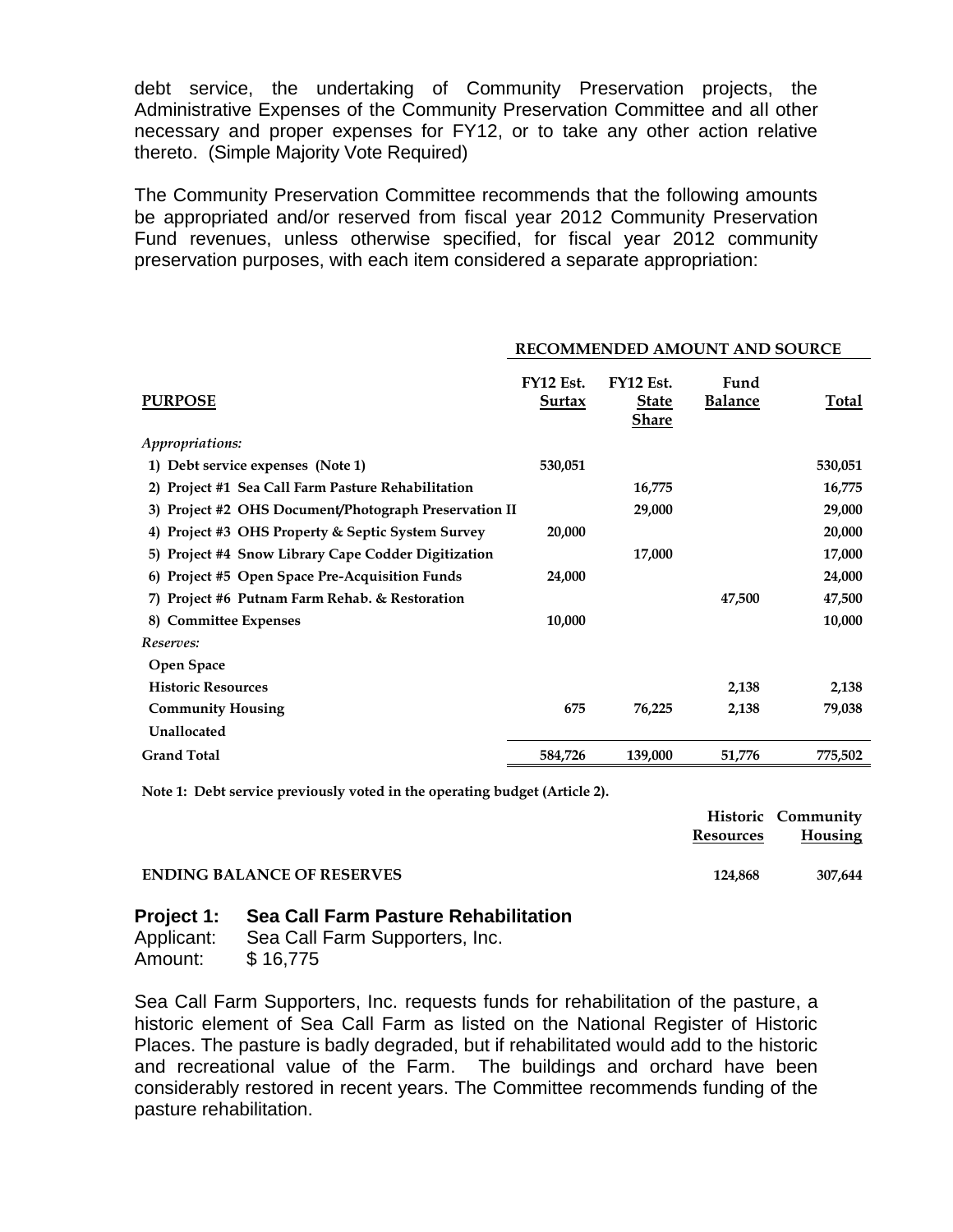### **Project 2: Preservation of Photographs and Documents**

Applicant: Orleans Historical Society Amount: \$29,000

The Orleans Historical Society, the Town's largest repository of cultural artifacts, historic photographs and archival records, seeks funding to continue the preservation, digitization and storage of selected photographs and documents from its collections by a professional archivist. The CPA has already provided funding for the first year of this three-year project. The Committee recommends funding of the remainder of the project.

## **Project 3: Land and Septic Survey**

Applicant: Orleans Historical Society Amount: \$20,000

The Orleans Historical Society requests funds to conduct a land and septic system survey and legal research for the Meeting House Museum property at 3 River Rd. The OHS needs additional space for storage, functions and office activities, and will review options to better utilize the current site which has two buildings on it – the Meeting House Museum and the Hurd Chapel. The CPC recommends funding for the survey.

## **Project 4: Digitization of the Cape Codder**

Applicant: Snow Library Amount: \$17,000

The Snow Library has asked for partial funding to create a digital record of the "Cape Codder" from 1946 to the present. The contents of the newspaper would also be indexed and available through the library website. The estimated cost of the entire project is \$64,898. The CPC recommends that \$17,000 be appropriated for this project as a match to the \$17,000 being committed by the Snow Library Trustees.

### **Project 5: Open Space Pre- Acquisition Funds**

| Applicant: | <b>Open Space Committee</b> |
|------------|-----------------------------|
| Amount:    | \$24,000                    |

The Open Space Committee requests funds for pre-acquisition costs for open space purchases including appraisals, flexibility studies, legal fees, engineering surveys, grant applications and all other costs incurred prior to a recommendation for action by Town Meeting. The CPC is recommending \$24,000, an amount sufficient to cover approximately a two-year period for such costs.

### **Project 6: Putnam Farm Rehabilitation and Restoration**

Applicant: Conservation Commission and Open Space Committee Amount: \$47,500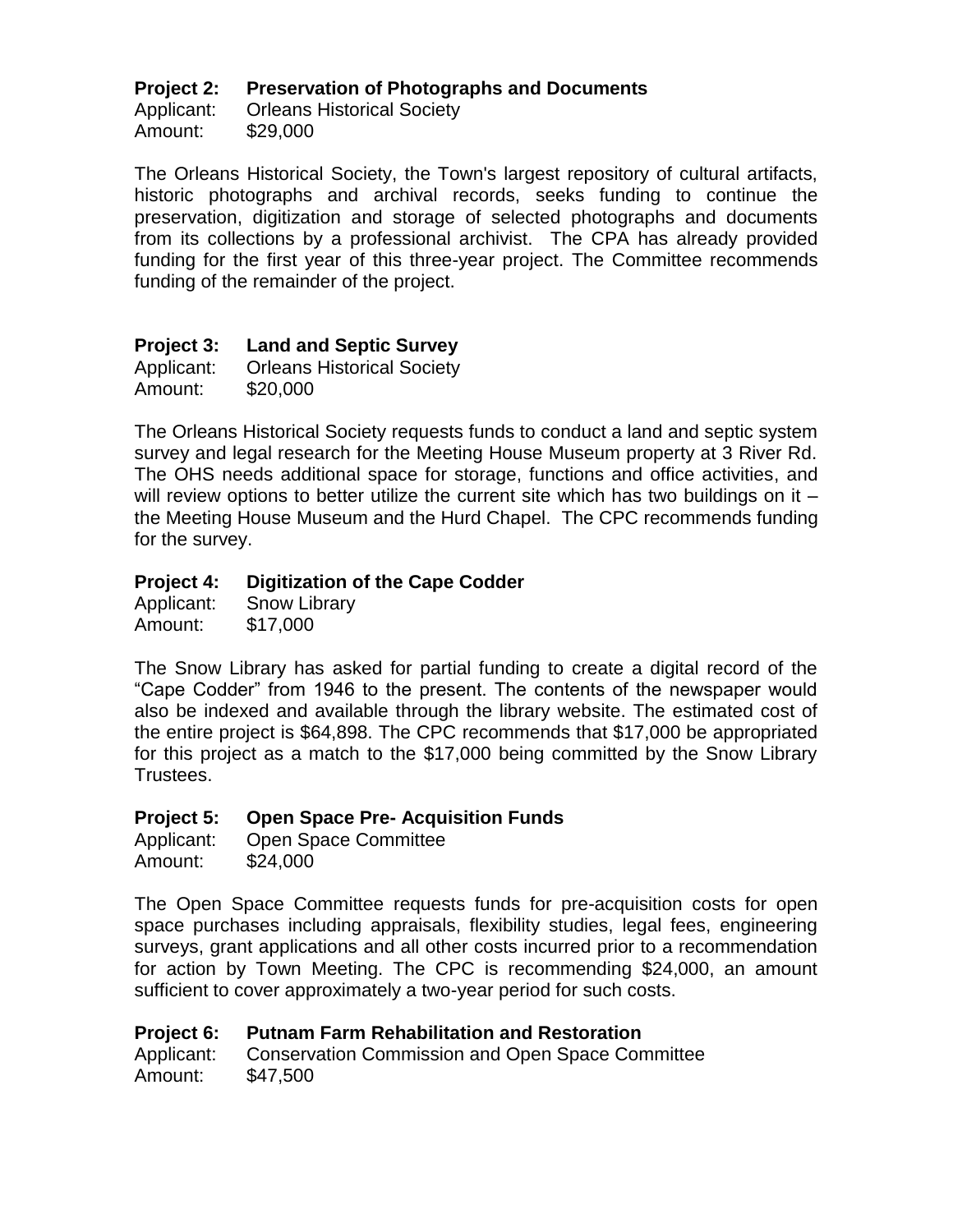The Conservation Commission and Open Space Committee are requesting funds for the rehabilitation and restoration of Putnam Farm, which has been determined by the Historical Commission to be "significant to the history of the Town of Orleans". This site is deteriorated and must be rehabilitated and restored to allow the return of agriculture to this significant historical landscape. The CPC is recommending the transfer of \$47,500 from grant funds within the CP Fund Balance which have been reserved for projects undertaken by the Open Space Committee.

### **Committee Expenses: Maximum Allowable \$38,450; CP Committee Voted \$10,000**

The Community Preservation Act permits the CPC to allocate up to 5 percent of annual revenues (surtax and state share) for operating and administrative expenses. For FY 2012, the 5% would be \$38,450. However, due to reductions in state funding, the CPC recommends that only \$10,000 be used for this purpose. The Committee anticipates using the funds for legal consultation, secretarial services, supplies, maintaining records and, if funding permits, potential studies directed toward effectively realizing the Town's possibilities in the areas of open space, community housing, and historic resources. Unused funds at the end of the fiscal year revert to the fund balance for future projects.

## **Community Housing Reserve: CP Committee Voted a Total of \$79,038**

The Community Preservation Act requires that "not less than 10 percent of the annual revenues" (estimated to be approximately \$769,000 for FY 2012) be used for each of the primary community preservation areas - open space, community housing and historic resources. Since there were no community housing applications for FY 2012, the CP Committee recommends that \$76,900, or 10 percent of the estimated revenues, be set aside for future housing purposes in order to adhere to this provision of the Act. Moreover, the Committee recommends that an additional \$2,138 be appropriated for community housing reserves in order to "make-up" the difference between 10% of the FY 2011 estimated revenues (amount appropriated for community housing in FY 2011) and 10% of the FY 2011 actual revenues (a greater amount). The total amount for Community Housing Reserves is, thus, \$79,038 (\$76,900 + \$2,138).

### **Historic Resources Reserves: CP Committee Voted \$2,138**

Since the FY 2011 actual annual revenues were more than the estimated annual revenues and the amount appropriated for historic resources for FY2011 was based on 10% of the estimated revenues, the CP Committee is recommending that the difference in calculations (\$2,138) be placed in Historic Resources Reserves. (Simple Majority Vote Required)

**MOTION:** To accept and adopt Article 6 as printed in the warrant and that the sum of Seven Hundred Seventy-Five Thousand Five Hundred Two and 00/100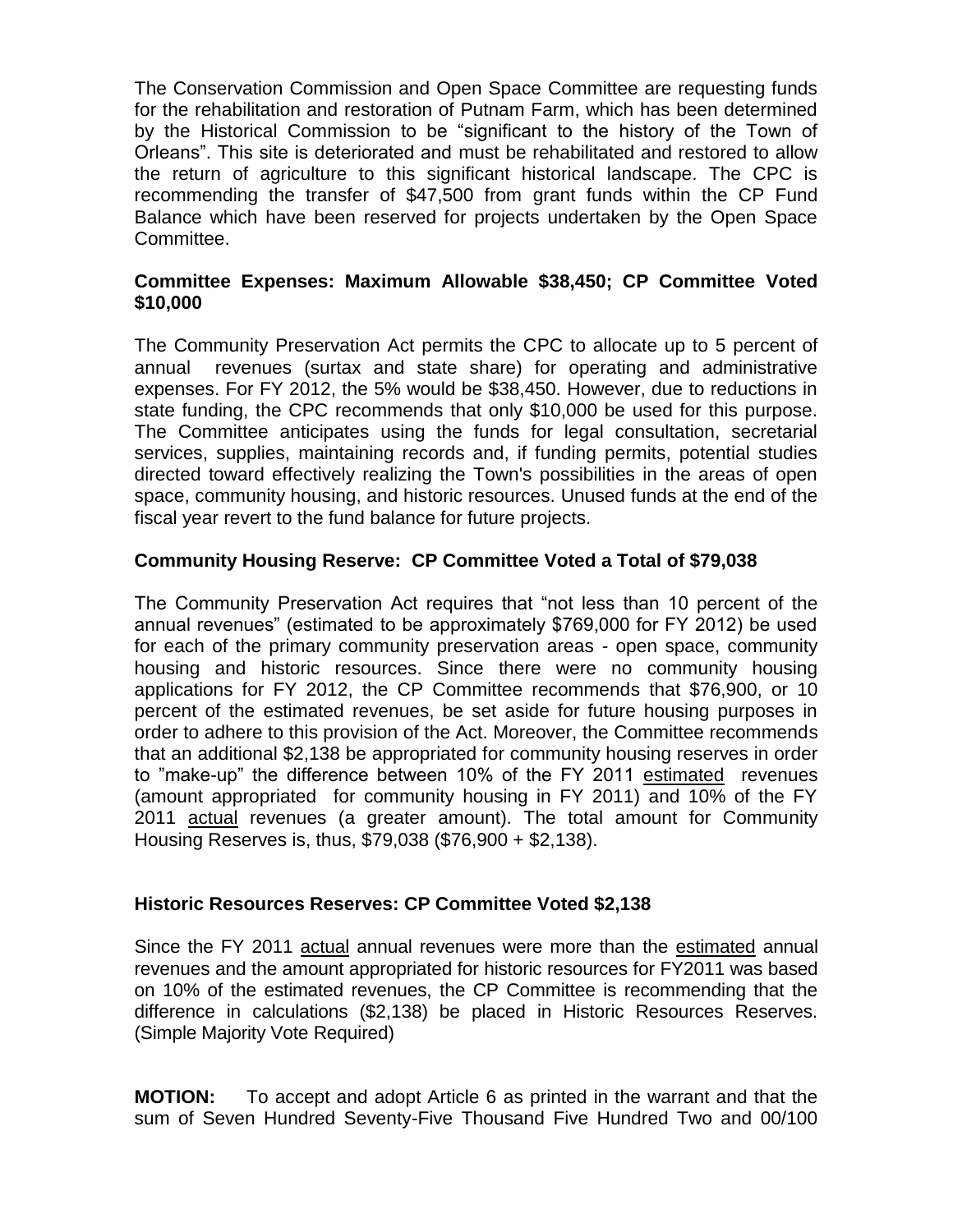Dollars (\$775,502.00) be transferred from the Community Preservation Fund for the purposes and in the amounts set forth in the article.

- **MOTION:** To move the question.
- **ACTION:** Voted, voice vote carries unanimously to move the question.
- **ACTION:** On the main motion, voted, voice vote carries unanimously.

### **ARTICLE 7. REVISE CONDO PURCHASE PROJECT DESCRIPTION IN CPA FUND BUDGET APPROVED AT 2009 ANNUAL TOWN MEETING**

To see if the Town will vote to amend the action taken under Article 4 of the 2009 Annual Town Meeting, the Community Preservation Act Budget, Project 4: Condominium Purchase Program Description, by deleting the phrase "income qualified first time home buyers" and inserting therein, "income qualified home buyers or renters," or take any other action relative thereto. (Simple Majority Vote Required)

**MOTION:** To accept and adopt Article 7 as printed in the warrant.

**ACTION:** Voted, voice vote carries unanimously.

## **ARTICLE 8. HIGHWAY DEPT. – WATER QUALITY DRAINAGE IMPROVEMENTS**

To see if the Town will vote to raise and appropriate, borrow and/or transfer from available funds the sum of One Hundred Fifty Thousand and 00/100 Dollars (\$150,000.00), or any other sum, for the purpose of funding the design and construction of improvements to the town's drainage infrastructure systems, including all expenses incidental and related thereto; provided however that such appropriation shall be contingent upon the passage of a general override ballot question under the provisions of Massachusetts General Law Chapter 59 Sec. 21C (Proposition 2 ½) paragraphs (g) and (m), which ballot question provides for the establishment of a stabilization fund, and further authorizes the Board of Selectmen and/or Town Administrator to apply for and accept any Federal, State, County or other funds that may be available for this purpose, and to enter into Intermunicipal Agreements for acceptance of any such grants or funds which shall be used to offset the total appropriation authorized herein, or to take any other action relative thereto. (2/3 Vote Required)

**MOTION:** To accept and adopt Article 8 as printed in the warrant and that the sum of One Hundred Fifty Thousand and 00/100 Dollars (\$150,000.00) be raised and appropriated for this purpose and for costs incidental and related thereto,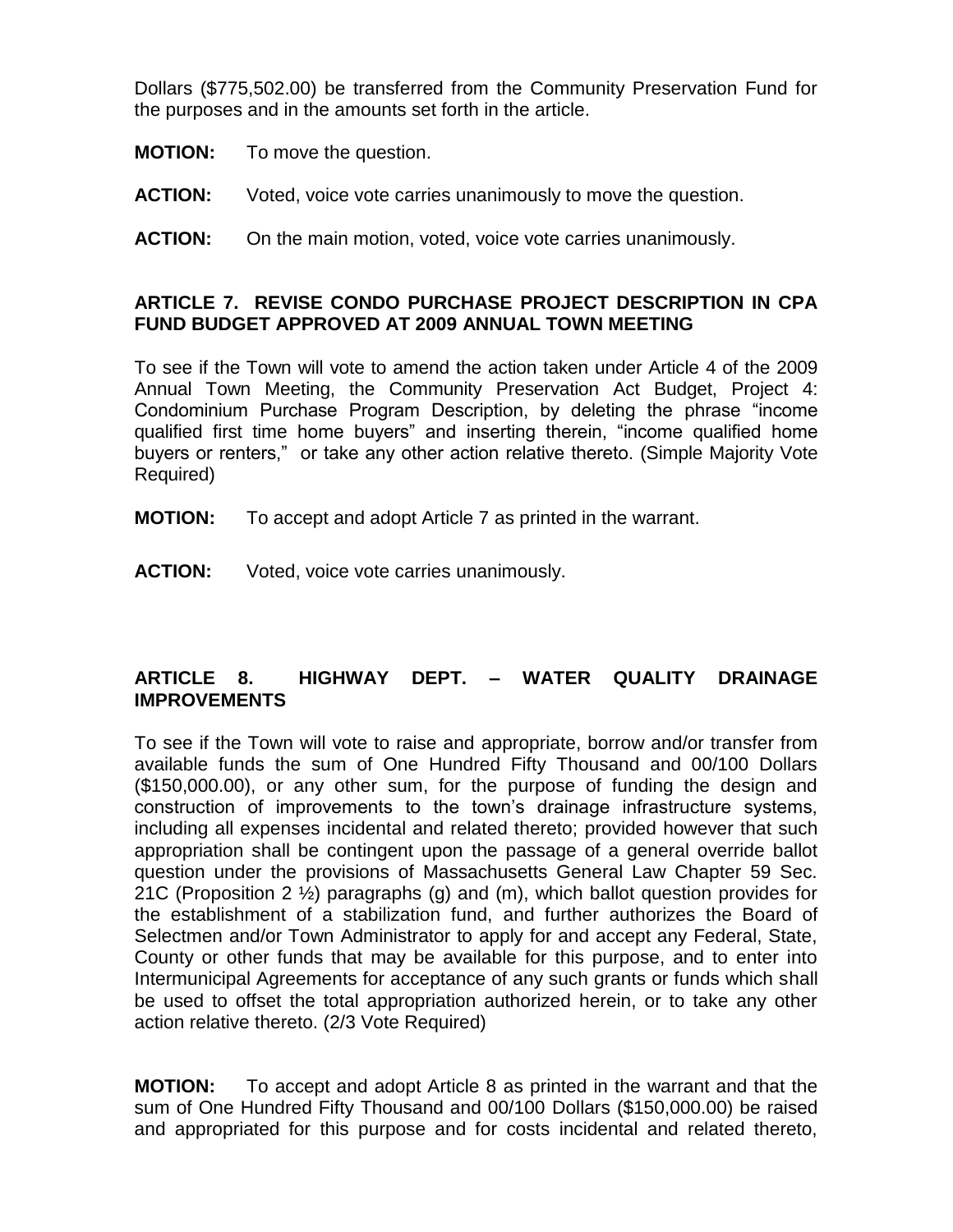provided however that this vote shall be considered a contingent appropriation and is being approved contingent upon the passage of a Proposition 2  $\frac{1}{2}$  general override ballot question, under the provisions of Massachusetts General Law Chapter 59, Section 21C, paragraphs (g) and (m).

**ACTION:** Voted, voice vote carries by the necessary 2/3 majority.

### **ARTICLE 9. HIGHWAY DEPT. – TOWN PAVEMENT MANAGEMENT PROGRAM**

To see if the Town will vote to raise and appropriate, borrow and/or transfer from available funds the sum of Three Hundred Thousand and 00/100 Dollars (\$300,000.00) for the purpose of funding the local share of the town's ongoing pavement management program to repair, resurface, and reconstruct town roadways, including all expenses incidental and related thereto; provided however that such appropriation shall be contingent upon the passage of a general override ballot question under the provisions of Massachusetts General Law Chapter 59 Sec. 21C (Proposition 2 ½) paragraphs (g) and (m), which ballot question provides for the establishment of a stabilization fund, and further authorizes the Board of Selectmen and/or Town Administrator to apply for and accept any Federal, State, County or other funds that may be available for this purpose and to enter into Intermunicipal Agreements for acceptance of any such grants or funds which shall be used to offset the total appropriation authorized herein, or to take any other action relative thereto. (2/3 Vote Required)

**MOTION:** To accept and adopt Article 9 as printed in the warrant and that the sum of Three Hundred Thousand and 00/100 Dollars (\$300,000.00) be raised and appropriated for this purpose and for costs incidental and related thereto, provided however that this vote shall be considered a contingent appropriation and is being approved contingent upon the passage of a Proposition 2 ½ general override ballot question, under the provisions of Massachusetts General Law Chapter 59, Section 21C, paragraphs (g) and (m).

**ACTION:** Voted, voice vote carries unanimously.

#### **ARTICLE 10. SHELLFISH/HARBORMASTER DEPARTMENT - REPLACE MUNICIPAL PIERS, DOCKS AND BOAT LAUNCH RAMP**

To see if the Town will vote to raise and appropriate, borrow and/or transfer from available funds the sum of Two Hundred Fifty Thousand and 00/100 Dollars (\$250,000.00) for the purpose of funding the replacement of municipal piers at Rock Harbor and boat launch ramp at River Road town landing, including all expenses incidental and related thereto; provided however that such vote shall not take effect until the Town votes to exempt from the limitations of total taxes imposed by Massachusetts General Law Chapter 59 § 21 C (Proposition 2 ½) amounts required to pay the principal and interest of the borrowing approved by such vote and further authorize the Board of Selectmen and/or Town Administrator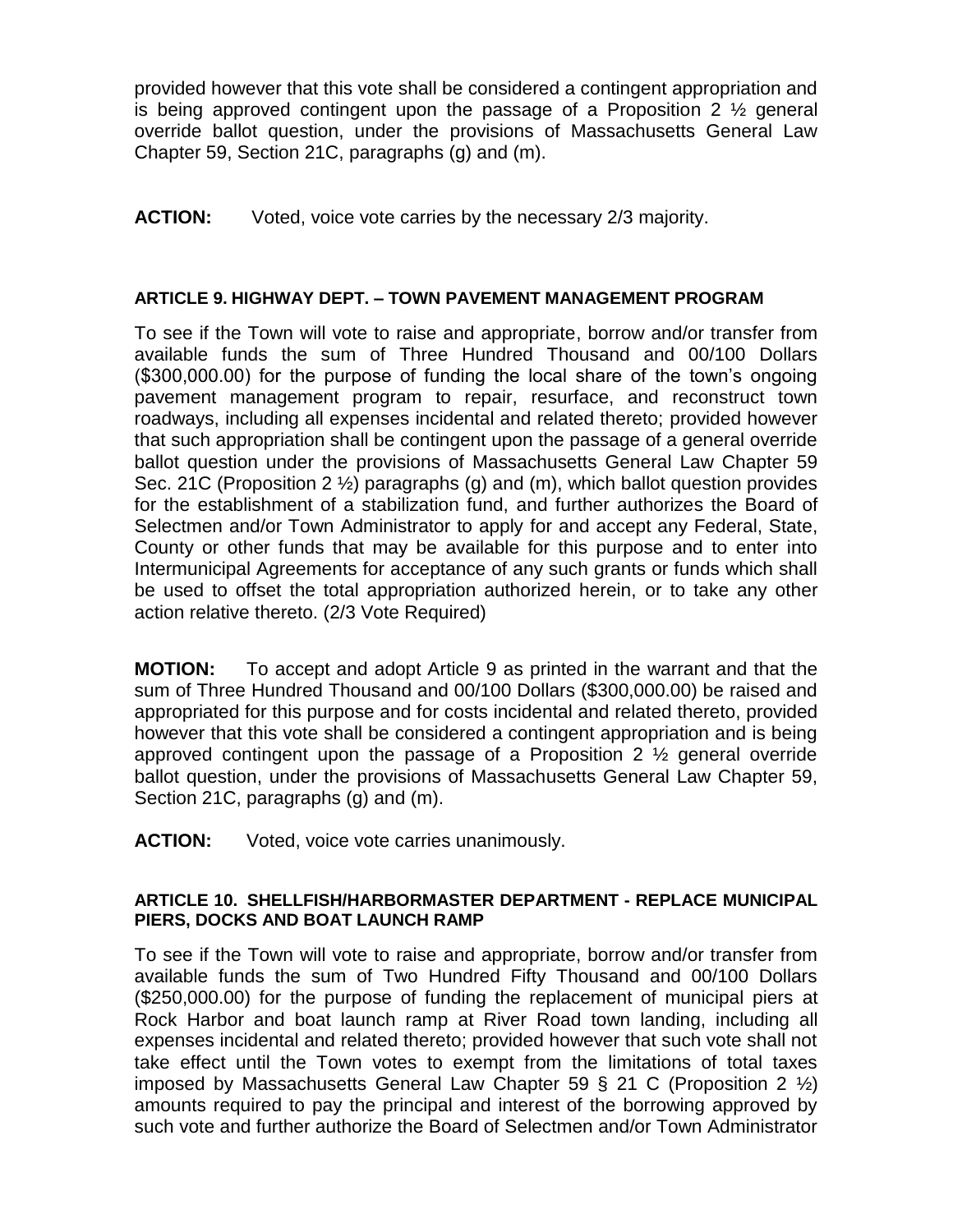to apply for and accept any Federal, State, County or other funds that may be available for this purpose and to enter into Intermunicipal Agreements for acceptance of any such grants or funds which shall be used to offset the total appropriation authorized herein, or to take any other action relative thereto. (2/3 Vote Required)

**MOTION:** To accept and adopt Article 10 as printed in the warrant and that the sum of Two Hundred Fifty Thousand and 00/100 Dollars (\$250,000.00) be appropriated for this purpose and for costs incidental and related thereto, and to raise such appropriation, the Treasurer, with approval of the Board of Selectmen, is authorized to borrow the sum of Two Hundred Fifty Thousand and 00/100 Dollars (\$250,000.00), pursuant to Massachusetts General Laws Chapter 44, Section 7 Clause (17), or any other enabling authority, and to issue bonds or notes of the Town therefor, provided however that this vote shall not take effect until the Town votes to exempt from the limitations on total taxes imposed by the Massachusetts General Laws Chapter 59, Section 21C (Proposition 2 ½ so called) the amounts required to pay the principal and interest on the borrowing approved by such vote.

**ACTION:** Voted, voice vote carries unanimously.

#### **ARTICLE 11. WATER DEPARTMENT – I&M PLANT FILTER MEMBRANE RACK REPLACEMENT**

To see if the Town will vote to raise and appropriate, borrow and/or transfer from available funds the sum of Two Hundred Eighty-five Thousand and 00/100 Dollars (\$285,000.00) for the purpose of funding the replacement of Water Treatment Plant membranes, as needed, including all expenses incidental and related thereto; provided however that such vote shall not take effect until the Town votes to exempt from the limitations of total taxes imposed by Massachusetts General Law Chapter 59 § 21 C (Proposition 2  $\frac{1}{2}$ ) amounts required to pay the principal and interest of the borrowing approved by such vote and further authorizes the Board of Selectmen and/or Town Administrator to apply for and accept any Federal, State, County or other funds that may be available for this purpose and to enter into Intermunicipal Agreements for acceptance of any such grants or funds which shall be used to offset the total appropriation authorized herein, or to take any other action relative thereto. (2/3 Vote Required)

**MOTION:** To accept and adopt Article 11 as printed in the warrant and that the sum of Two Hundred Eighty-Five Thousand and 00/100 Dollars (\$285,000.00) be appropriated for this purpose and for costs incidental and related thereto, and to raise such appropriation, the Treasurer, with approval of the Board of Selectmen, is authorized to borrow the sum of Two Hundred Eighty-five Thousand and 00/100 Dollars (\$285,000.00), pursuant to Massachusetts General Laws Chapter 44, Section 7 Clause (9) and Section 8 Clause (7C), or any other enabling authority,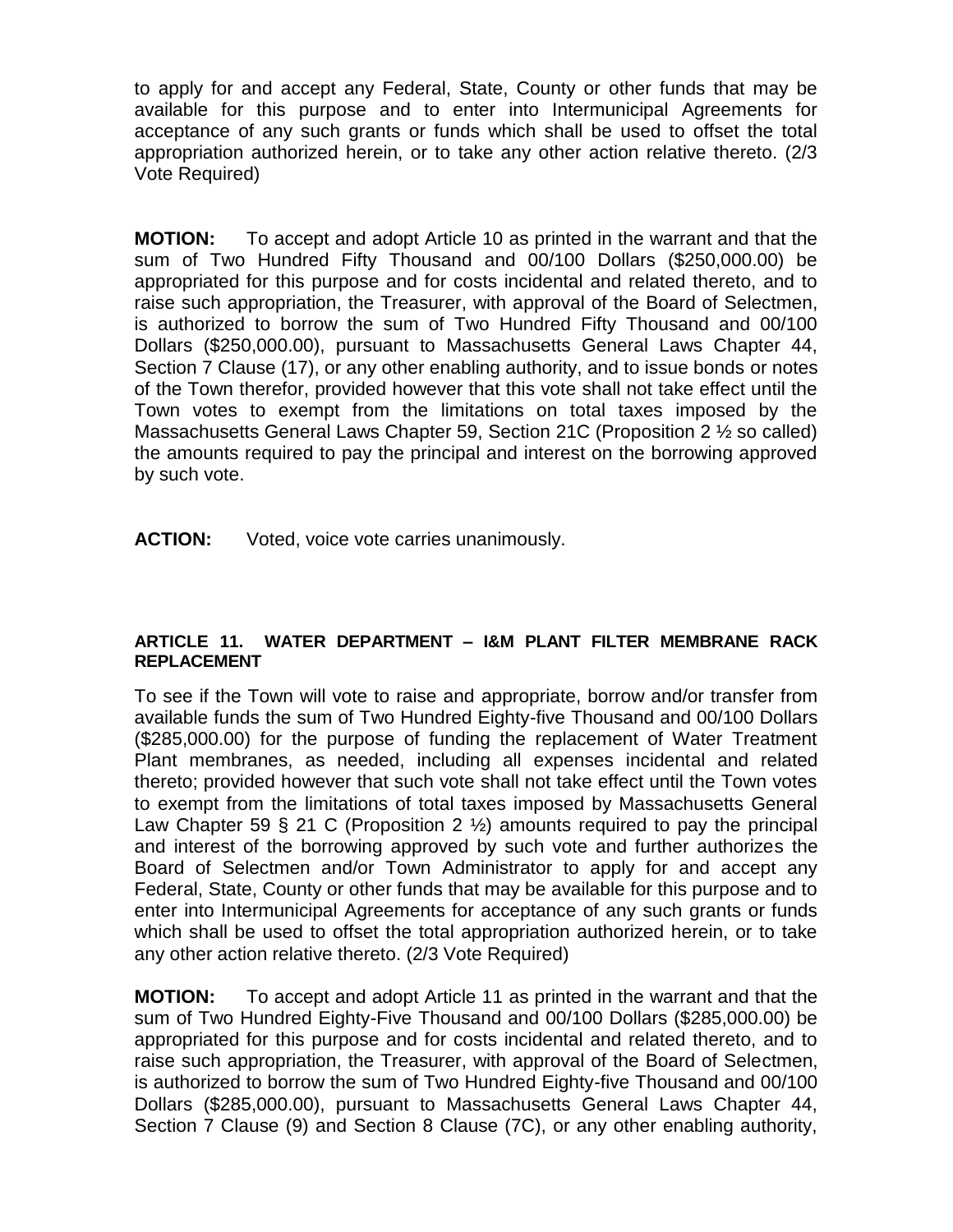and to issue bonds or notes of the Town therefor, provided however that this vote shall not take effect until the Town votes to exempt from the limitations on total taxes imposed by the Massachusetts General Laws Chapter 59, Section 21C (Proposition 2 ½ so called) the amounts required to pay the principal and interest on the borrowing approved by such vote.

**ACTION:** Voted, voice vote carries unanimously.

## **ARTICLE 12. ACCEPT TRANSPORTATION BOND BILL FUNDS**

To see if the Town will vote to authorize the Board of Selectmen to accept and enter into a contract for the expenditure of any funds allocated or to be allocated from year to year by the Commonwealth of Massachusetts and/or Barnstable County for the construction, reconstruction and improvements of roads and bikeways within the Town of Orleans, or to take any other action relative thereto. (Simple Majority Vote Required)

**MOTION:** To accept and adopt Article 12 and that said funds and their earned interest shall be expended to repair and resurface certain Town roads under the direction of the Board of Selectmen.

**ACTION:** Voted, voice vote carries unanimously.

### **ARTICLE 13. HOLDING STATE HARMLESS FOR WORK**

To see if the Town will vote to assume liability in the manner provided by Section 29 of Chapter 91 of the General Laws, as most recently amended by Chapter 5 of the Acts of 1955, for all damages that may be incurred by work to be performed by the Massachusetts Department of Environmental Management for the improvement, development, maintenance and protection of tidal and non-tidal rivers and streams, harbors, tide-waters, foreshores and shores along a public beach, in accordance with Section 11 of Chapter 91 of the General Laws and authorize the Selectmen to execute and deliver a bond of indemnity therefore to the Commonwealth, or to take any other action relative thereto. (Simple Majority Vote Required)

**MOTION:** To accept and adopt Article 13 as printed in the warrant.

**ACTION:** Voted, voice vote carries unanimously.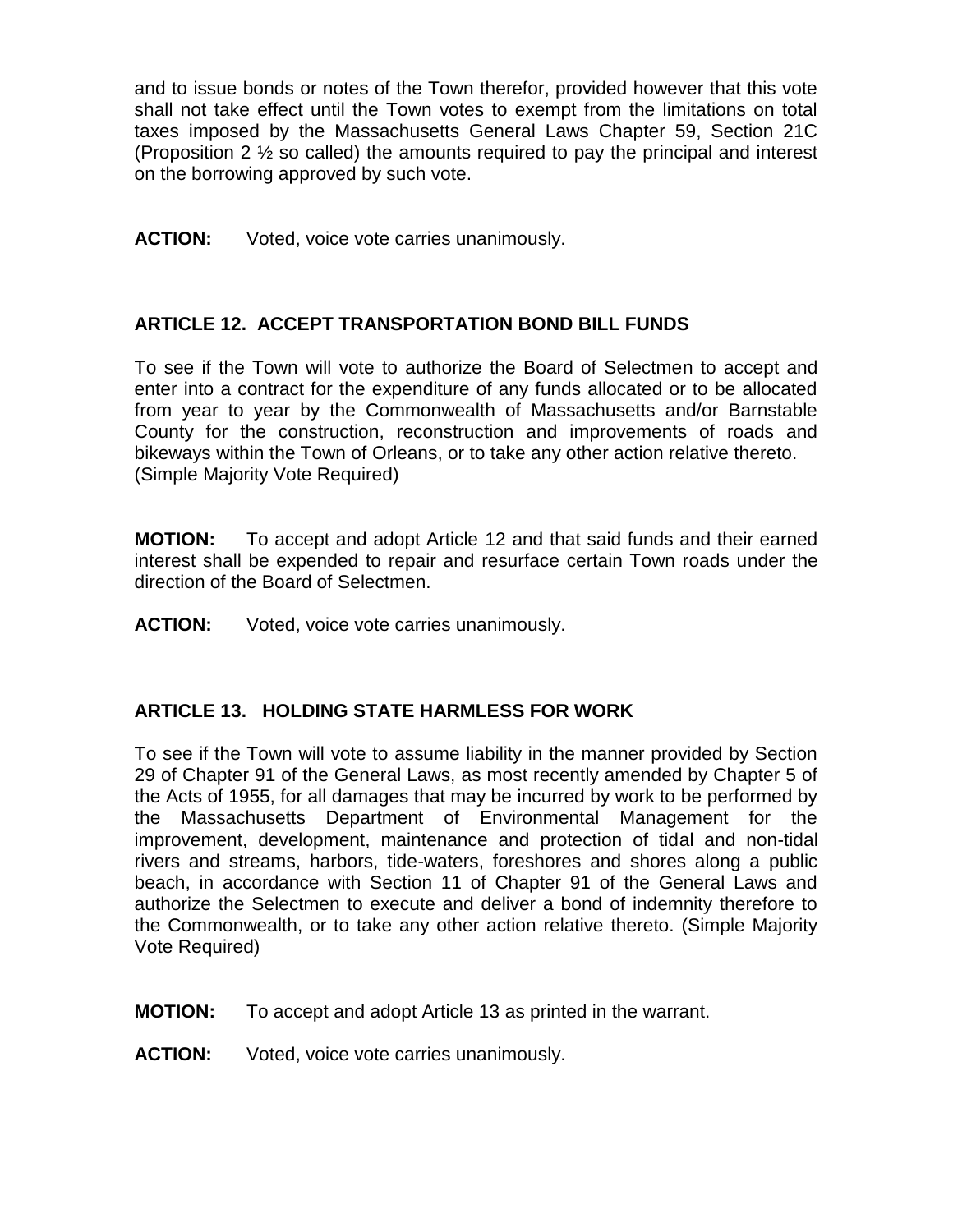## **ARTICLE 14. AUTHORIZATION TO SELL SURPLUS EQUIPMENT & ACCEPT GIFTS**

To see if the Town will vote to authorize the Town Administrator to dispose of surplus supplies and equipment under such terms and conditions as the Town Administrator deems advisable, provided all proceeds from any such disposition are returned to the General Fund, Water Surplus Fund or Reserve for Appropriation account where applicable and to accept any gift items that may be given to the Town on behalf of the citizens of Orleans, or to take any other action relative thereto. (Simple Majority Vote Required)

- **MOTION:** To accept and adopt Article 14 as printed in the warrant.
- **ACTION:** Voted, voice vote carries unanimously.

## **ARTICLE 15. ADOPT M.G.L. CHAPTER 44, SECTION 53E ½ - REVOLVING ACCOUNTS**

To see if the Town will vote to authorize the establishment of the following Revolving Accounts, in accordance with Massachusetts General Law Chapter 44, § 53E ½;

- 1) The Home Composting Bin/Recycling Containers Account, said account not to exceed Fifteen Thousand and 00/100 Dollars (\$15,000.00). The Account will be used to purchase additional composting bins and recycling containers. Said funds to be spent under the direction of the department manager and the Town Administrator.
- 2) The Council on Aging Account, said account not to exceed Seventy-Five Thousand and 00/100 Dollars (\$75,000.00). Monies on hand in the Account will be used to fund programs, class instructor fees, fees for reservations and tickets related to trips and functions, and an annual volunteer appreciation function. All funds to be spent under the direction of the department manager and the Town Administrator.
- 3) The Council on Aging Van Transportation Account, said account not to exceed Ten Thousand and 00/100 Dollars (\$10,000.00). The Account will be used to fund driver salaries, vehicle maintenance and other necessary expenses related to the van transportation program. Said funds to be spent under the direction of the department manager and the Town Administrator.
- 4) The Conservation Properties Account, said account not to exceed Ten Thousand and 00/100 Dollars (\$10,000.00). The Account will be used to pay utility bills and other necessary expenses associated with the rental of the Town owned properties under the jurisdiction and control of the Conservation Commission. Said funds to be spent under the direction of the Conservation Commission and the Town Administrator.
- 5) The Gavigan Property Account, said account not to exceed Eighteen Thousand and 00/100 Dollars (\$18,000.00). The Account will be used to pay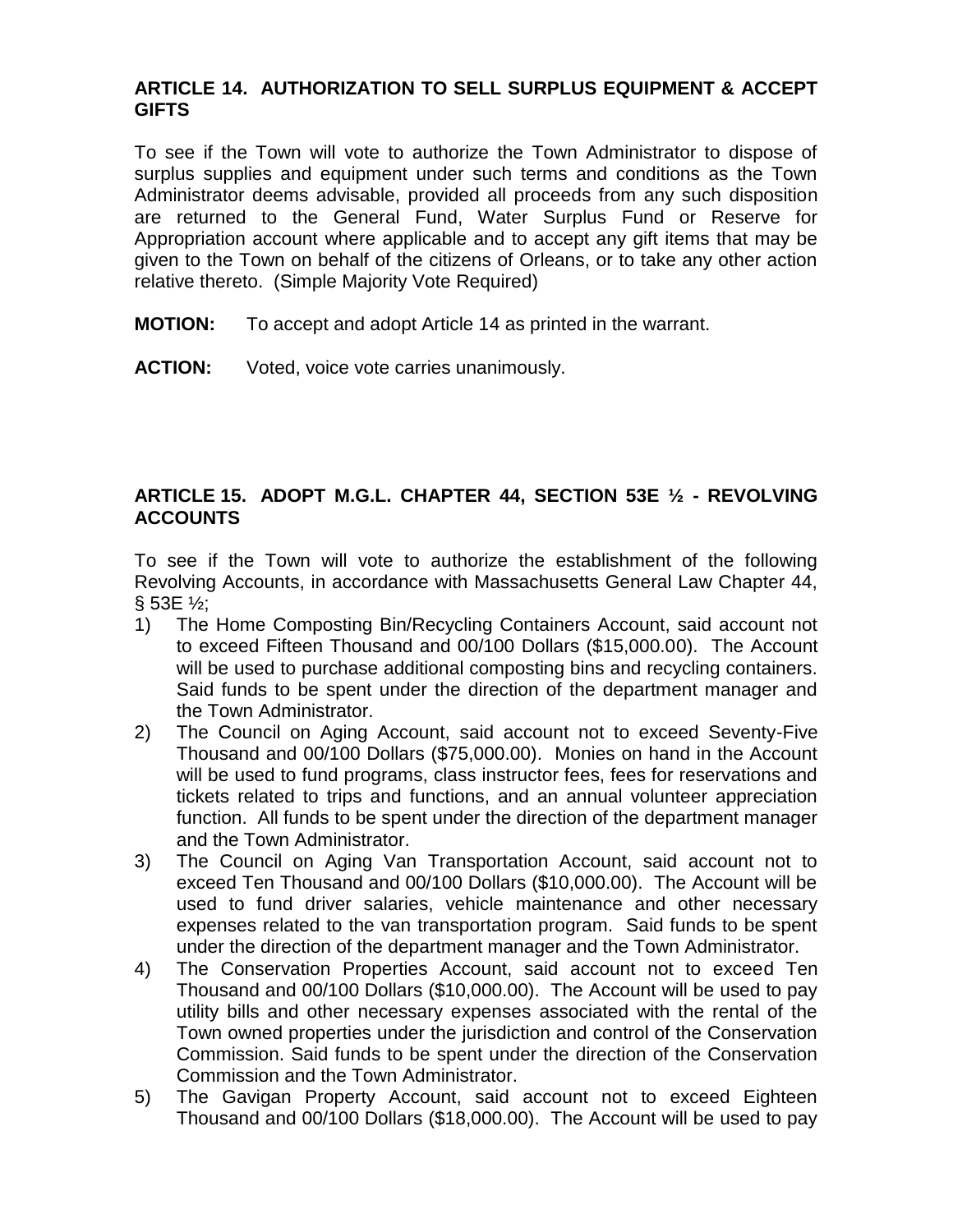utility and other necessary expenses associated with the rental of the property located on Wildflower Lane. Said funds to be spent under the direction of the department manager and the Town Administrator.

6) The Cultural Council Awards Account, said account not to exceed Two Thousand and 00/100 Dollars (\$2,000.00). The Account will be used for awarding of cash prizes for participants and reception expenses for special art gallery showings. Said funds to be spent under the direction of the Cultural Council and the Town Administrator.

Or to take any other action relative thereto to. (Simple Majority Vote Required)

**MOTION:** To accept and adopt Article 15 as printed in the warrant and that the Revolving Accounts as set forth in the article be established in accordance with Massachusetts General Laws Chapter 44, Section 53E ½.

**ACTION:** Voted, voice vote carries unanimously.

## **ARTICLE 16. ADOPT M.G.L. CH. 71, § 16B – ASSESSMENT FORMULA – NAUSET REGIONAL SCHOOLS**

To see if the Town will vote to accept the provisions of Massachusetts General Law Chapter 71, § 16B, which would reallocate the sum of the member towns' contribution to the Nauset Regional School District in accordance with the Regional Agreement rather than the Education Reform Formula, so-called, or to take any other action relative thereto. (Simple Majority Vote Required)

**MOTION:** To accept and adopt Article 16 as printed in the warrant.

**ACTION:** Voted, voice vote carries unanimously.

## **ARTICLE 17. TRANSFER WATER SERVICE CONNECTION FUNDS**

To see if the Town will vote to transfer the sum of Twenty Five Thousand and 00/100 Dollars (\$25,000.00) from the Water Service Connection Funds Reserved for Appropriation Account to the Water Service Connection Account, or to take any other action relative thereto. (Simple Majority Vote Required)

**MOTION:** To accept and adopt Article 17 as printed in the warrant and the sum of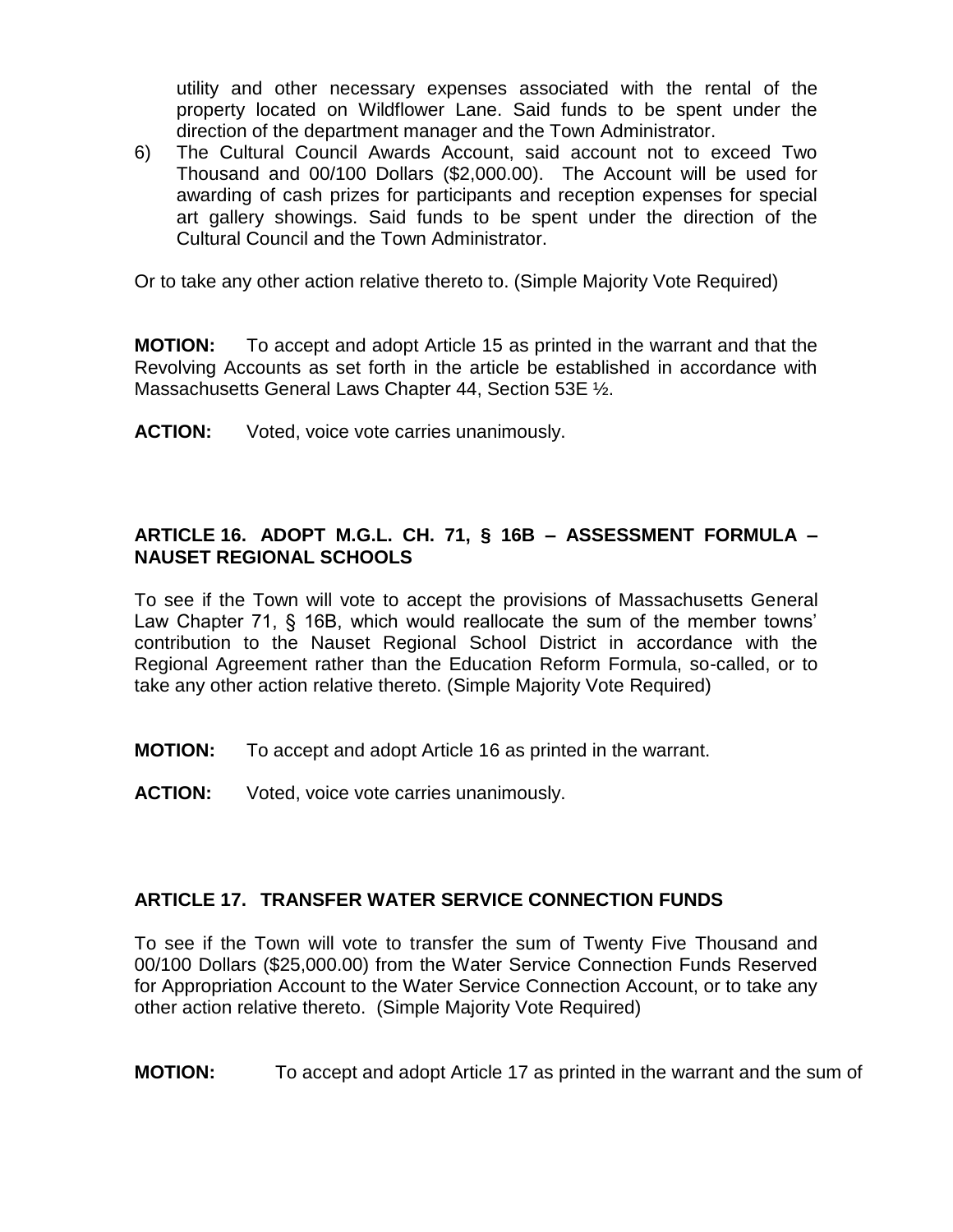Twenty-Five Thousand and 00/100 Dollars (\$25,000.00) be transferred from the Water Service Connection Funds Reserved for Appropriations Account to the Water Service Connection Expense Account for this purpose.

**ACTION:** Voted, voice vote carries unanimously.

## **ARTICLE 18. FUND VISITOR MANAGEMENT SERVICES BY ORLEANS CHAMBER OF COMMERCE**

To see if the Town will vote to raise and appropriate and/or transfer from available funds the sum of Nineteen Thousand Five Hundred Fifty and 0/100 Dollars (\$19,550.00), or any other sum, to be spent under the direction of the Orleans Chamber of Commerce, Inc. and the Board of Selectmen for the purposes of managing summer visitors, making the Town more user-friendly and improving the visual image of the Town, or to take any other action relative thereto. (Simple Majority Vote Required)

**MOTION:** To accept and adopt Article 18 as printed in the warrant and that the sum of Nineteen Thousand Five Hundred Fifty and 00/100 Dollars (\$19,550.00), be raised and appropriated for this purpose.

**ACTION:** Voted, voice vote carries unanimously.

### **ARTICLE 19. FUND ELDREDGE PARK IRRIGATION SYSTEM**

To see if the Town will vote to raise and appropriate and/or transfer from available funds the sum of Ten Thousand and 00/100 Dollars (\$10,000.00), or any other sum, to fund the installation of an irrigation system at Eldredge Park, or to take any other action relative thereto. (Simple Majority Vote Required)

**MOTION:** To accept and adopt Article 19 as printed in the warrant and that the sum of Ten Thousand and 00/100 Dollars (\$10,000.00), be raised and appropriated for this purpose.

**ACTION:** Voted, voice vote carries unanimously.

### **ARTICLE 20. FUND HUMAN SERVICES AGENCIES (FY12)**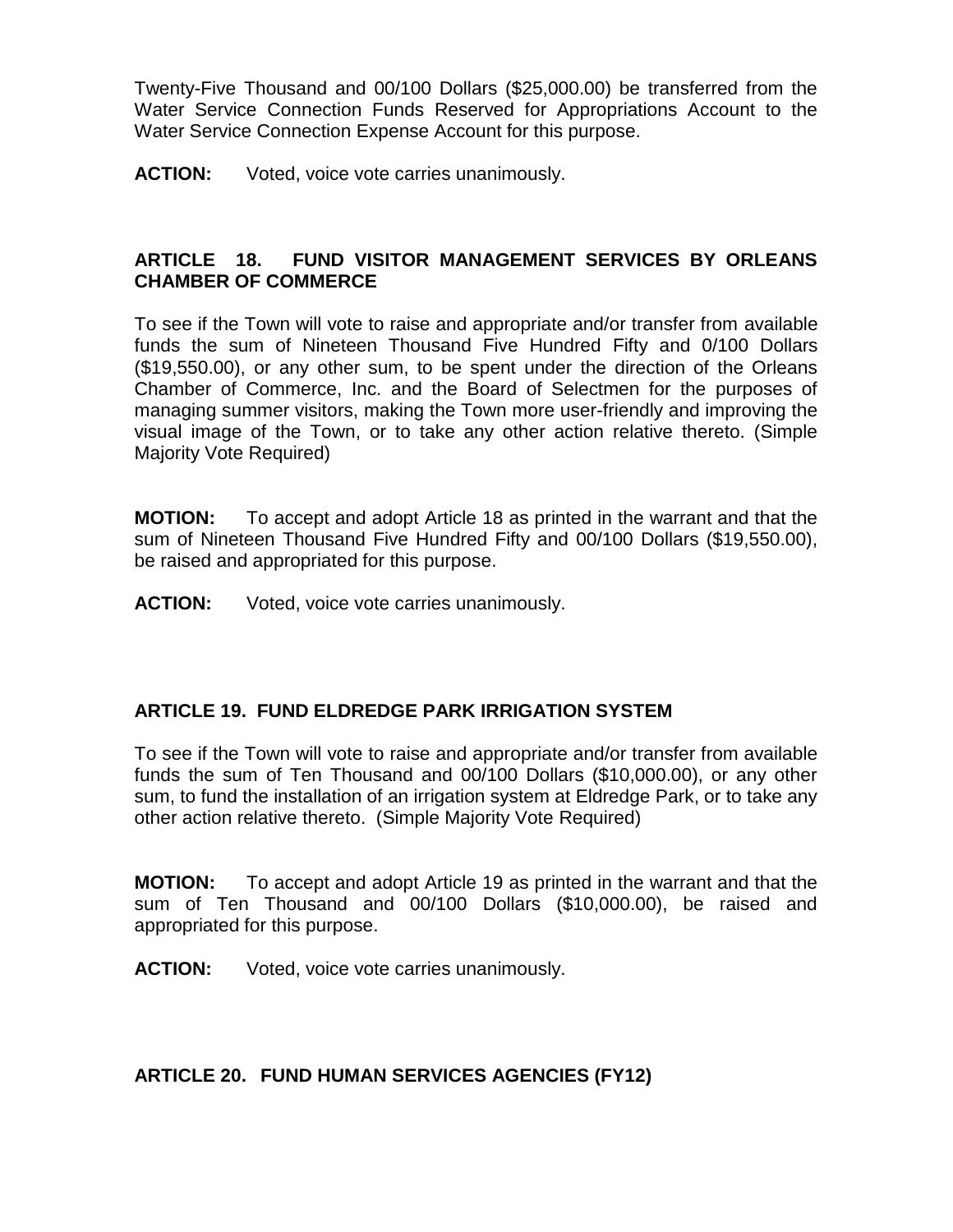To see if the Town will vote to raise and appropriate and/or transfer from available funds the sum of Fifty Thousand Six Hundred Thirty and 00/100 Dollars (\$50,630.00), or any other sum, to fund the following human services organizations for the period July 1, 2011 to June 30, 2012.

| <b>Aids Support Group</b>                      | 2,000  |
|------------------------------------------------|--------|
| <b>Cape Cod Child Development</b>              | 2,500  |
| <b>Consumer Assistance Council</b>             | 250    |
| Elder Services of Cape Cod and the Islands     | 2,500  |
| <b>Gosnold on Cape Cod</b>                     | 7,500  |
| <b>Homeless Prevention Council</b>             | 6,030  |
| Independence House, Inc.                       | 4,500  |
| Lower Cape Outreach Council                    | 7,500  |
| <b>Orleans After School Activities Program</b> | 15,000 |
| <b>Sight Loss Services</b>                     | 850    |
| South Coast Legal Services                     | 2,000  |

TOTAL \$50,630

Or to take any other action relative thereto. (Simple Majority Vote Required)

**The Aids Support Group of Cape Cod** provides services to persons living with HIV and AIDS in Cape Cod communities. The Support Group also helps clients to maintain and enhance their quality of life while providing health education/prevention/harm reduction outreach to the residents of Barnstable County via timely and accurate information about HIV/AIDS, STD's and Viral Hepatitis.

- (no FY11 application, FY10 funding \$2,000)  $\bullet$
- The projected number of Orleans' residents to be served in FY12 is 6.

**Cape Cod Child Development** provides childcare, education and developmental intervention, and family support services. The primary mission is to offer child centered, family focused programs that are affordable, accessible, and of the highest quality.

- (FY11 funding \$2,500)
- The projected number of Orleans' residents to be served in FY12 is 30.

**Consumer Assistance Council, Inc.** assists consumers by providing information so they are aware of their legal rights should they have difficulties dealing with a business.

- (FY11 funding \$250)
- The projected number of Orleans' residents to be served in FY12 is 200.

**Elder Services of Cape Cod and the Islands** provides many programs including Meals-on-Wheels, Home Care, Protective Services, Elder At Risk, Family Caregiver Support, Long Term Care Screening, Nursing Home Ombudsman, Senior AIDES, Retired and Senior Volunteer Program, Money Management, Community Grants, Information and Referral Program and Senior Nutrition Program.

(FY11 funding \$2,500)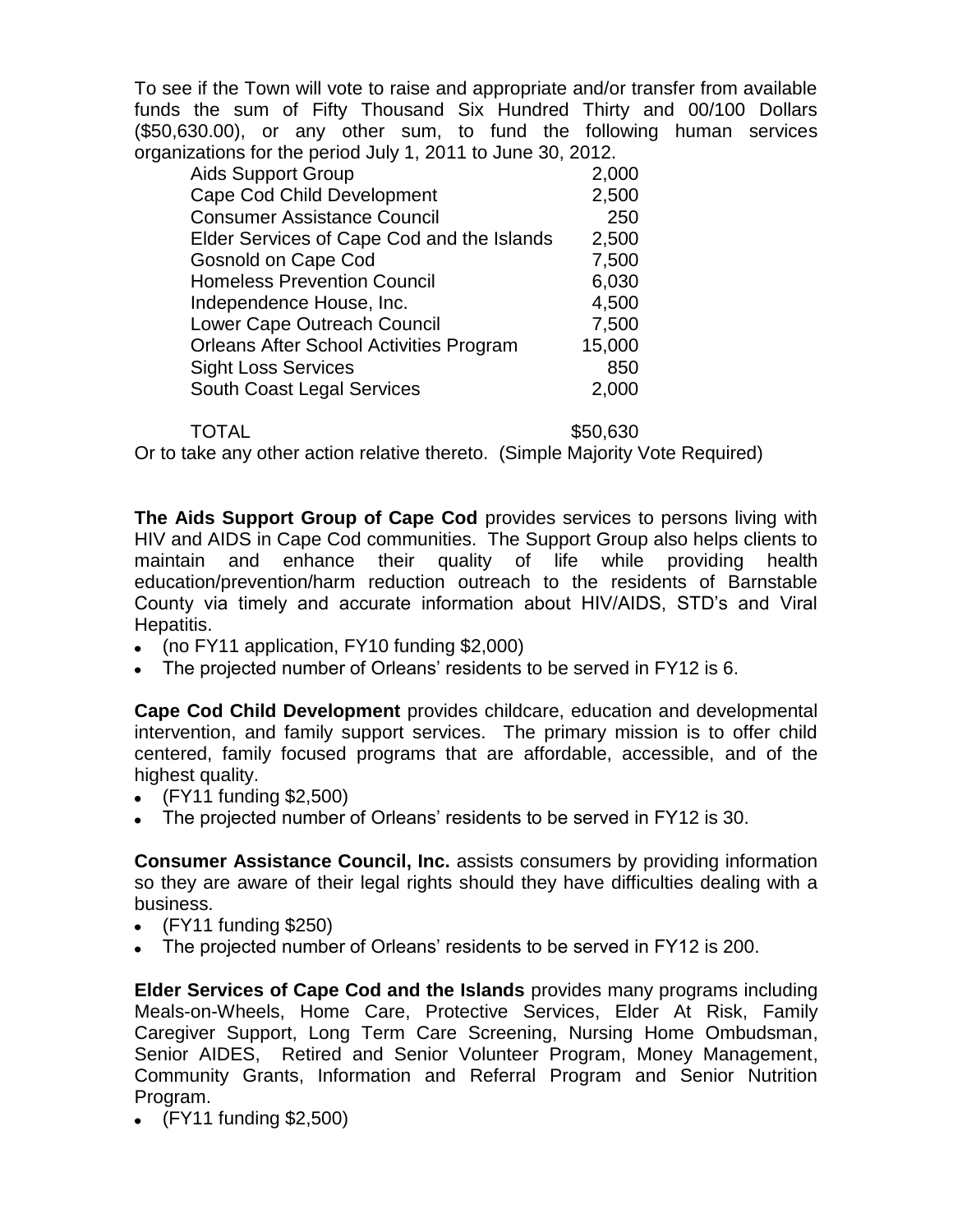The projected number of Orleans' residents to be served in FY12 is 70.  $\bullet$ 

**Gosnold, Inc.** provides inpatient care and offer outpatient services for all aspects of substance abuse and mental health treatment to those affected with addiction, substance abuse and/or mental health illness.

- (FY11 funding \$7,000)
- The projected number of Orleans' residents to be served in FY12 is 100.

**The Homeless Prevention Council** serves Orleans residents who are homeless or at risk of homelessness.

- $\bullet$  (FY11 funding \$5,244)
- The projected number of Orleans' residents to be served in FY12 is 341.

**Independence House** is the comprehensive resource center for victims of domestic violence on Cape Cod, their children and sexual assault survivors on Cape Cod.

- (FY11 funding \$4,500)
- The projected number of Orleans' residents to be served in FY12 is 95.

**Lower Cape Outreach Council, Inc.** provides emergency assistance of free food, clothing, and financial support to individuals and families, which will lead to health, productive and self-sustaining lives as part of the Cape Cod Community.

- (FY11 funding \$7,000)
- The projected number of Orleans households to be served in FY12 is 203.

**Orleans After School Activities Program** provides safe, quality after-school care for Orleans Elementary School students after school, during vacations and in the summer.

- (FY11 funding \$15,000)
- The projected number of Orleans children to be served in FY12 is 85 (70) families).

**Sight Loss Services, Inc.** provides assistance to Orleans residents who are newly blind, visually impaired or affected with progressive eye disease.

- (FY11 funding \$850)
- The projected number of Orleans' residents to be served in FY12 is 87.

**South Coast Legal Services, Inc.,** formerly Legal Services for Cape Cod and Islands, Inc. provides free legal advice and representation to Orleans residents over the age of sixty, despite income, through the Elder Law Project.

- (FY11 funding \$2,000)
- The projected number of Orleans' residents to be served in FY12 is 25.

**MOTION:** To accepted and adopted as printed in the warrant, and that the sum of Fifty Thousand Six Hundred Thirty and 00/100 Dollars (\$50,630.00) be raised and appropriated for this purpose.

**ACTION:** Voted, voice vote carries unanimously.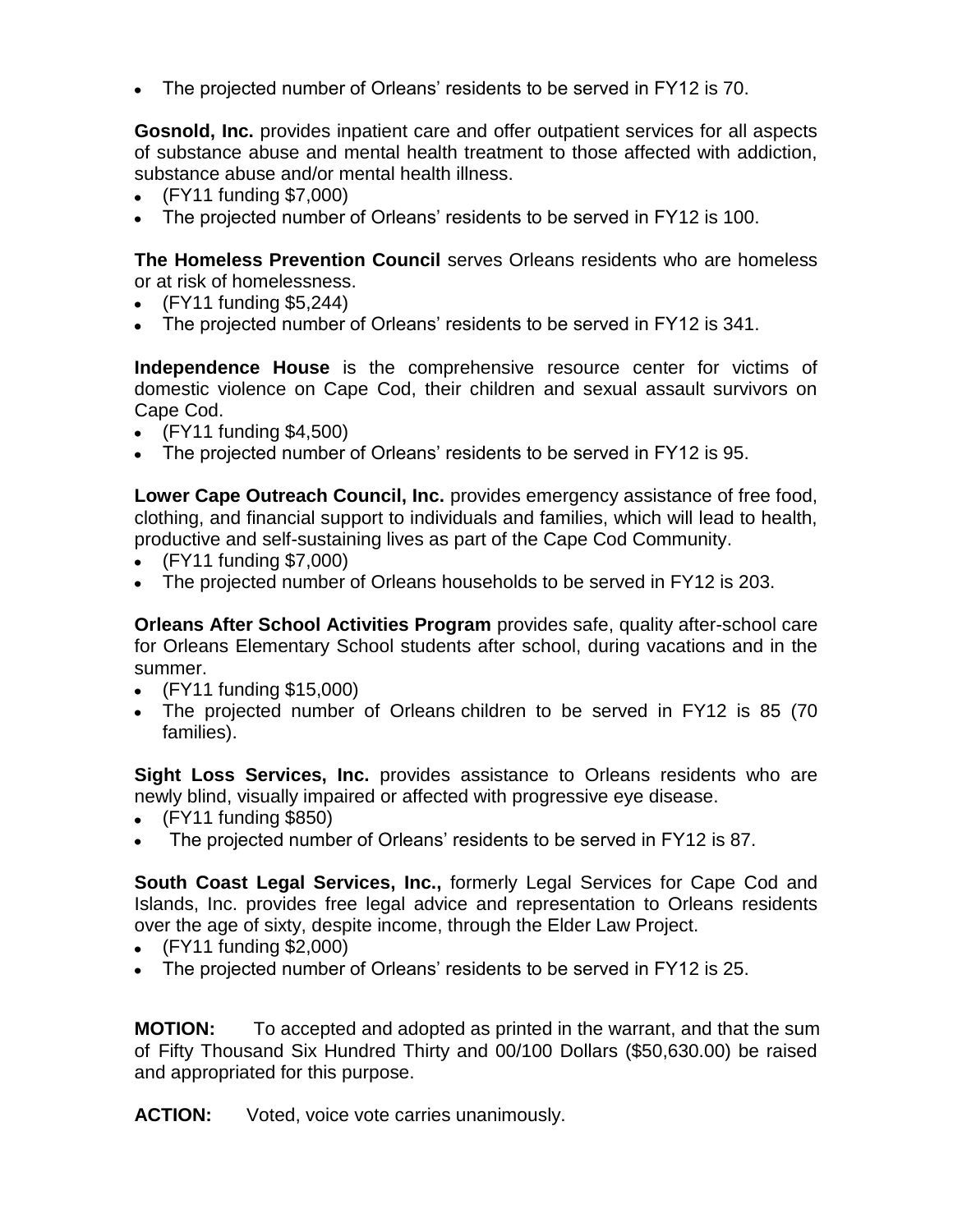## **ARTICLE 21. FUND FOURTH OF JULY PARADE**

To see if the Town will vote to raise and appropriate and/or transfer from available funds the sum of Eight Thousand and 00/100 Dollars (\$8,000.00), or any other sum, for the purpose of funding the July 4<sup>th</sup> parade within the Town of Orleans. Said funds to be expended under the direction of the Town Administrator, or to take any other action relative thereto. (Simple Majority Vote Required)

**MOTION:** To accept and adopt Article 21 as printed in the warrant, and that the sum of Eight Thousand and 00/100 Dollars (\$8,000.00) be raised and appropriated for this purpose.

**ACTION:** Voted, voice vote carries by the necessary majority.

## **ARTICLE 22. FUND ELECTED OFFICIALS COMPENSATION (FY12)**

To see if the Town will vote to fix the salaries of elected officials for the twelve month period beginning July 1, 2011 as follows:

| $\left( \begin{matrix} 1 \end{matrix} \right)$ | Board of Selectmen (5) | \$1,000.00    |
|------------------------------------------------|------------------------|---------------|
|                                                | 3) Moderator (1)       | \$150.00      |
|                                                | 4) Constables (2)      | \$100.00 each |

and to raise and appropriate and/or transfer from available funds the sum of Five Thousand Three Hundred Fifty and 00/100 Dollars (\$5,350.00) or any other sum, for this purpose, or to take any other action relative thereto. (Simple Majority Vote Required)

**MOTION:** I move this article be accepted and adopted as printed in the warrant and that the sum of Five Thousand Three Hundred Fifty and 00/100 Dollars (\$5,350.00) be raised and appropriated for this purpose as follows:

| Board of Selectmen (5) | \$1,000.00 each |
|------------------------|-----------------|
| Moderator (1)          | \$150.00        |
| Constables (2)         | \$100.00 each   |

**ACTION:** Voted, voice vote carries unanimously.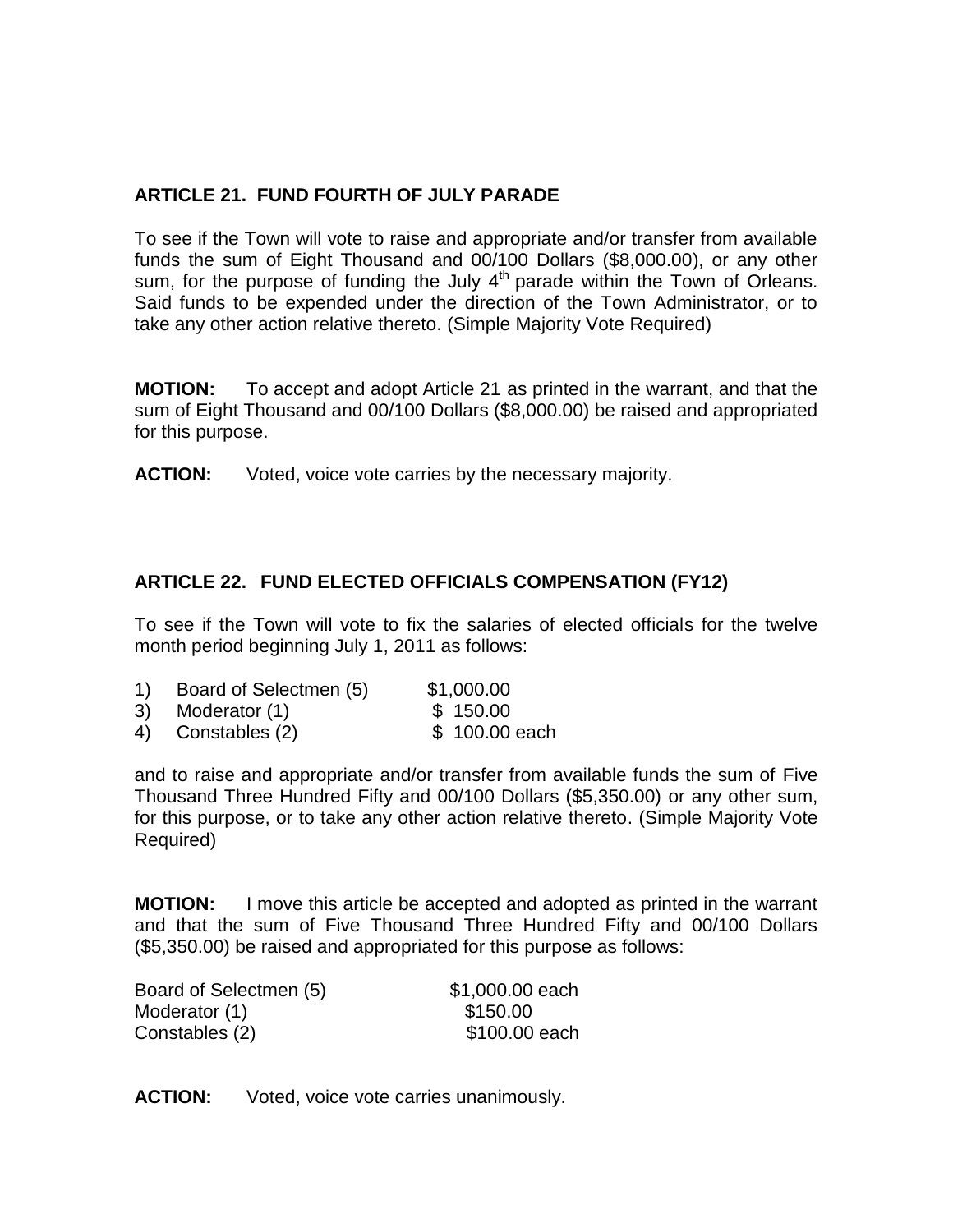### **ARTICLE 23. AMEND GENERAL BYLAWS, CH. 40: PERSONNEL**

To see if the Town will vote to amend the General Bylaws by amending Chapter 40, Personnel. The amendment will update sections of the bylaw to reflect existing policies and procedures of the town, as set forth in the amendment on file with the Town Clerk; or take any action relative thereto. (Simple Majority Vote Required)

- **MOTION:** To accept and adopt Article 23 as printed in the warrant.
- **ACTION:** Voted, voice vote carries unanimously.

### **ARTICLE 24. ADOPT M.G.L. CH. 53 §9A: DEADLINE TO OBTAIN NOMINATION PAPERS**

To see if the Town will vote to accept the provisions of Massachusetts General Law Chapter 53, § 9A, which would make the final date for obtaining blank nomination papers for nomination to city or town office to be forty-eight weekday hours prior to the hour on which nomination papers are required to be submitted to the registrars of voters for certification, or to take any other action relative thereto. (Simple Majority Vote Required)

- **MOTION:** To accept and adopt Article 24 as printed in the warrant.
- **ACTION:** Voted, voice vote carries unanimously.

### **ARTICLE 25. AMEND ZONING BYLAW SECTION 164-35, SIGNS**

To see if the Town will vote to add a new Section 164-35. M. to read as follows:

### **M. Eldredge Park Sponsorship Banner Signs**

Notwithstanding anything in this Section 164-35 to the contrary, banner signs may be displayed at the Town-owned property shown as Parcel 1 on the Town Assessor's Map 41 and known as Eldredge Park, by non-profit organizations having a license or use agreement with the Town for the use of Eldredge Park, subject to the following conditions: (a) banner signs shall be limited to signs recognizing sponsors of the non-profit organization, (b) issuance of a sign permit from the Building Commissioner, (c) the approval of the Park Commissioners, (d) banner signs may be displayed for up to 90 days and must be removed promptly after the permitted time period, (e) banners may only be placed on approved locations on the dugouts or fence, (f) placement and removal of the banner shall be done by the licensed non-profit organization, (g) all banners must be kept in good repair, (f) subject to any rules and regulations of the Park Commissioners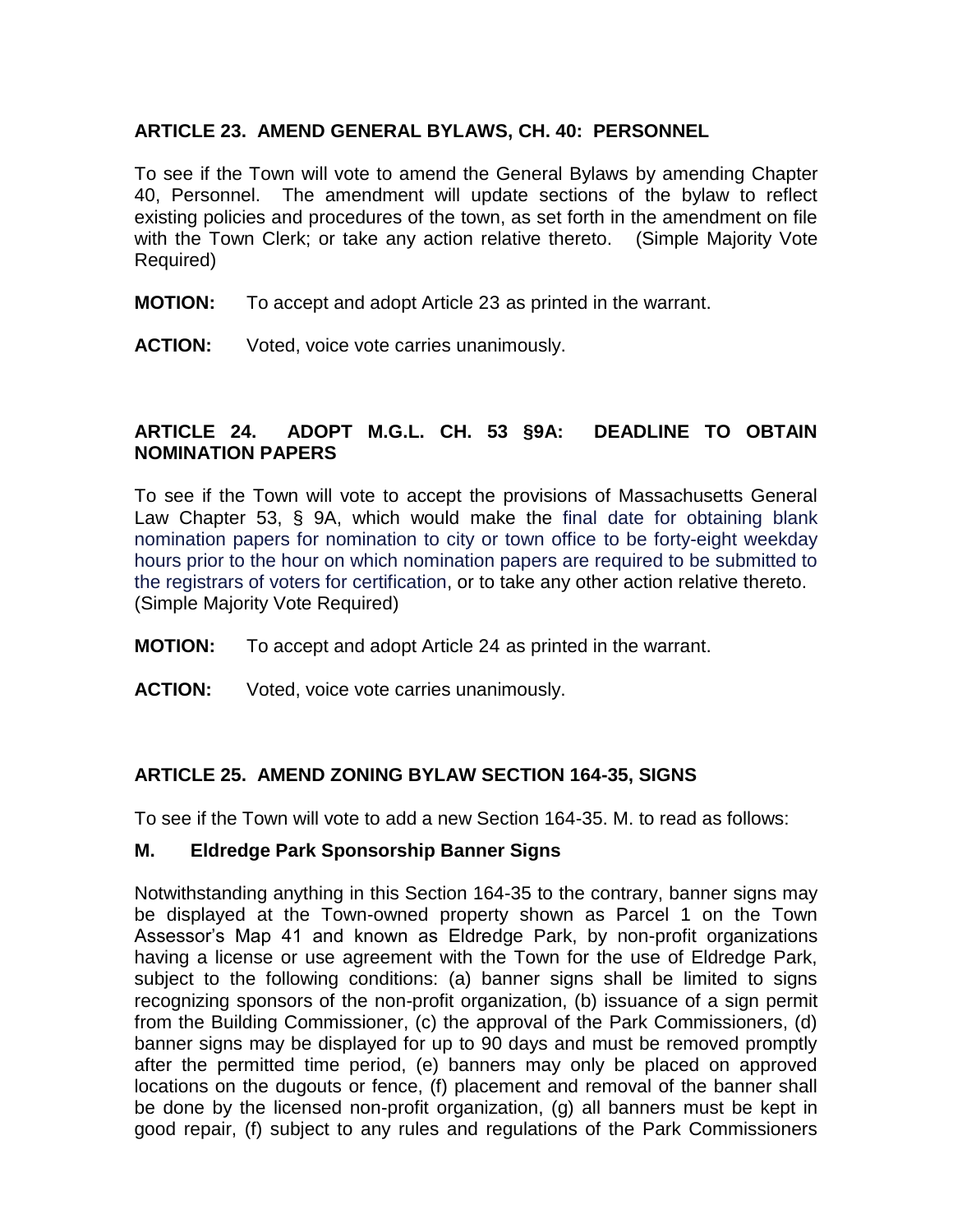and the Park Commissioners are authorized to promulgate rules and regulations as they deem necessary to carry out the provisions of this section. The Town is the owner of Eldredge Park located on the corner of Eldredge Parkway and South Orleans Road (Route 28) in Orleans, MA. Or to take any other action relative thereto. (2/3 vote required) **MOTION:** To accept and adopt Article 25 as printed in the warrant.

# PLANNING BOARD REPORT

The Planning Board held a public hearing on this article and several others on February 8, 2011. 15 people were in attendance. The Board heard several comments from the Orleans Athletic Association and one comment from a member of the Chamber of Commerce, all of which were favorable. No one spoke in opposition to the article. The Planning Board voted 4-0-0 to recommend approval of the article.

This article would allow off-premises signs by sponsors of non-profit organizations that use Eldredge Park to hang banner signs around the park. At present, off-premises signs are prohibited throughout the town. The bylaw sets basic limitations and authorizes the Park Commissioners to adopt regulations to carry out the provisions of the section. Basic rules are:

- a) Signs are only for sponsors of the non-profit org.
- b) Sign permit required
- c) Time limit is 90 days, after which the signs must be removed
- d) Approved locations only
- e) Placement by the non-profit organization, not individual sponsors
- f) Banners kept in good repair

Park Commissioners would adopt regulations in the usual manner, after holding a public hearing.

**ACTION:** Voted, Voice vote carries by the necessary 2/3 majority.

# **ARTICLE 26. AMEND ZONING BYLAW SECTION 164-35, SIGNS**

To see if the Town will vote to amend 164-35. K. to read as follows:

K. Notwithstanding anything else contained in Section 164-35 to the contrary banners advertising **Town sponsored events or any other events which the Board of Selectmen determine after due consideration provide significant**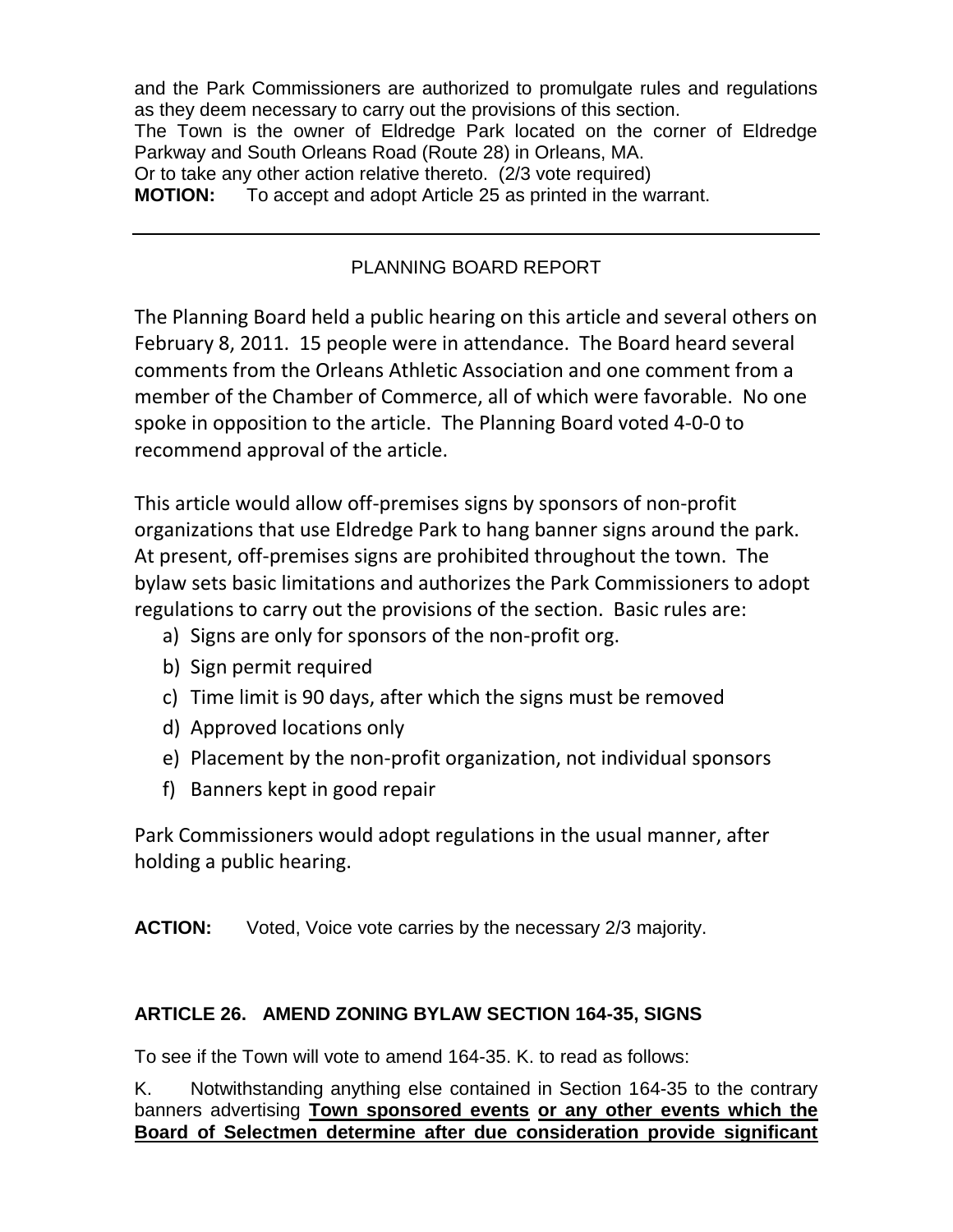**public benefit** civic, cultural and/or athletic events conducted by non-profit entity, may be placed at a location across Main Street and or Eldredge Park Way provided that any such banner and its location is approved by the Board of Selectmen or, if designated by the Board of Selectmen, the Town Administrator. In the event multiple requests are made for common time period the Board of Selectmen or the Town Administrator, as the case may be, may give preference in scheduling and location to Town sponsored events. Banner(s) shall be no more than twenty feet in length and two feet in height and shall be strung in such a manner so the bottom of the banner is fifteen feet off the road surface. Any such banner shall be temporary in nature and removed as soon as practicable after the event to which it refers has ended. The Board of Selectmen is hereby authorized to promulgate rules and regulations as they deem necessary to carry out the provisions of this paragraph.

Or to take any other action relative thereto. (2/3 vote required)

**MOTION:** To accept and adopt Article 26 as printed in the warrant.

# PLANNING BOARD REPORT

The Planning Board held a public hearing on this article and several others on February 8, 2011. 15 people were in attendance. There were no public comments. The Planning Board voted 5-0-0 to recommend approval of the article.

The Town has two locations where they permit banners to be hung over the road to advertise certain events. Those locations are over Main Street and Eldredge Park Way. Currently, the regulations only allow such banners for events that are "civic or cultural and/or athletic events conducted by a nonprofit entity." This language is limiting, and does not allow banners for events unless they are by a non-profit. The proposal would allow Townsponsored events and other events that the Selectmen determine to provide a public benefit, regardless of whether they are a non-profit entity. Crafts shows and art shows are an example of positive community events that are not by non-profit agencies.

**ACTION:** Voted, voice vote carries unanimously.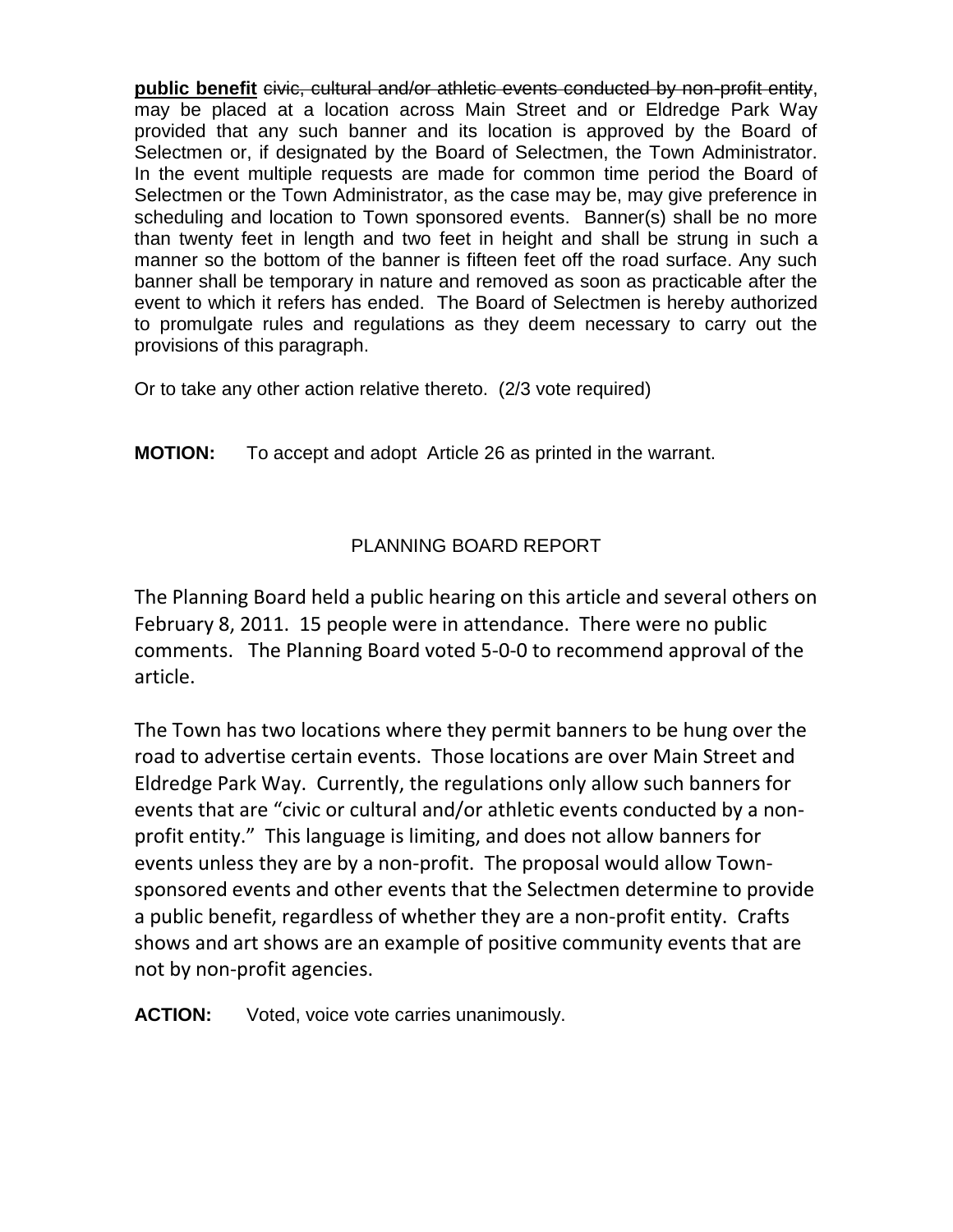#### **ARTICLE 27. AMEND ZONING BYLAW SECTIONS 164-6, LOCATION OF DISTRICTS, ZONING MAP and 164-17, GROUNDWATER PROTECTION DISTRICTS.**

To see if the Town will vote to amend Section 164-6. B. Overlay Districts to read as follows:

- B. **Overlay Districts**
	- **B. Groundwater Protection Districts.** The Town of Orleans is hereby divided into fourthree Groundwater Protection Districts which shall be considered to be superimposed over any other districts established by the Town Zoning Bylaws. Land in each Groundwater Protection District shall be subject to the requirements of this Section 164-17 as well as all other requirements of the Town By-laws which apply to the underlying zoning districts. A map entitled "Zoning and Proposed Groundwater Protection Districts MapTown of Orleans Proposed groundwater Protection districts" dated June 7, 1991 December 21, 2011 showing the locations of the threefour Groundwater Protection Districts is on file for public reference in the offices of the Town Clerk, Town Planner and Water Department. The threefour Groundwater Protection Districts are defined as follows:

**District 1** consists of Town Watershed properties #15 and #91 as showndelineated on the above referenced map entitled "Zoning and Proposed Groundwater Protection Districts MapTown of Orleans Proposed Groundwater Protection Districts" dated June 7, 1991. December 21, 2011. District 1 includes those properties shown as parcels 54-1, 68-5, 68-7, 75- 119, 81-5, 81-9, 81-10, and 87-5 81-05, 81-09, 75-119, 75-87, 68-05 and 68-07 on the Town of Orleans Assessor's maps as of December 31, 2010January 24, 2001.

**District 2** consists of all land located in the Zones of Contribution for Town public water supply wells as determined by the Cape Cod Commission in accordance with Massachusetts Department of Environmental Protection regulations, except those portions of the Zones located within District 1, as delineated on the above-referenced map entitled "Zoning and Proposed Groundwater Protection Districts Mapof Orleans Proposed Groundwater Protection Districts" dated December 21, 2011 June 7, 1991.

**District 3** consists of areas formerly established by the Town as part of the Water Resource District as delineated on the above-referenced map entitled "Town of Orleans Proposed Groundwater Protection Districts" dated June 7, 1991.

**District 4** consists of all the areas of the Town except those within Districts 1or 2-or 3, as delineated on the above-referenced map entitled "Zoning and Proposed Groundwater Protection Districts MapTown of Orleans Proposed Groundwater Protection Districts" dated December 21, 2011 June 7, 1991.

And further to see if the Town will vote to amend Section 164-17 as follows: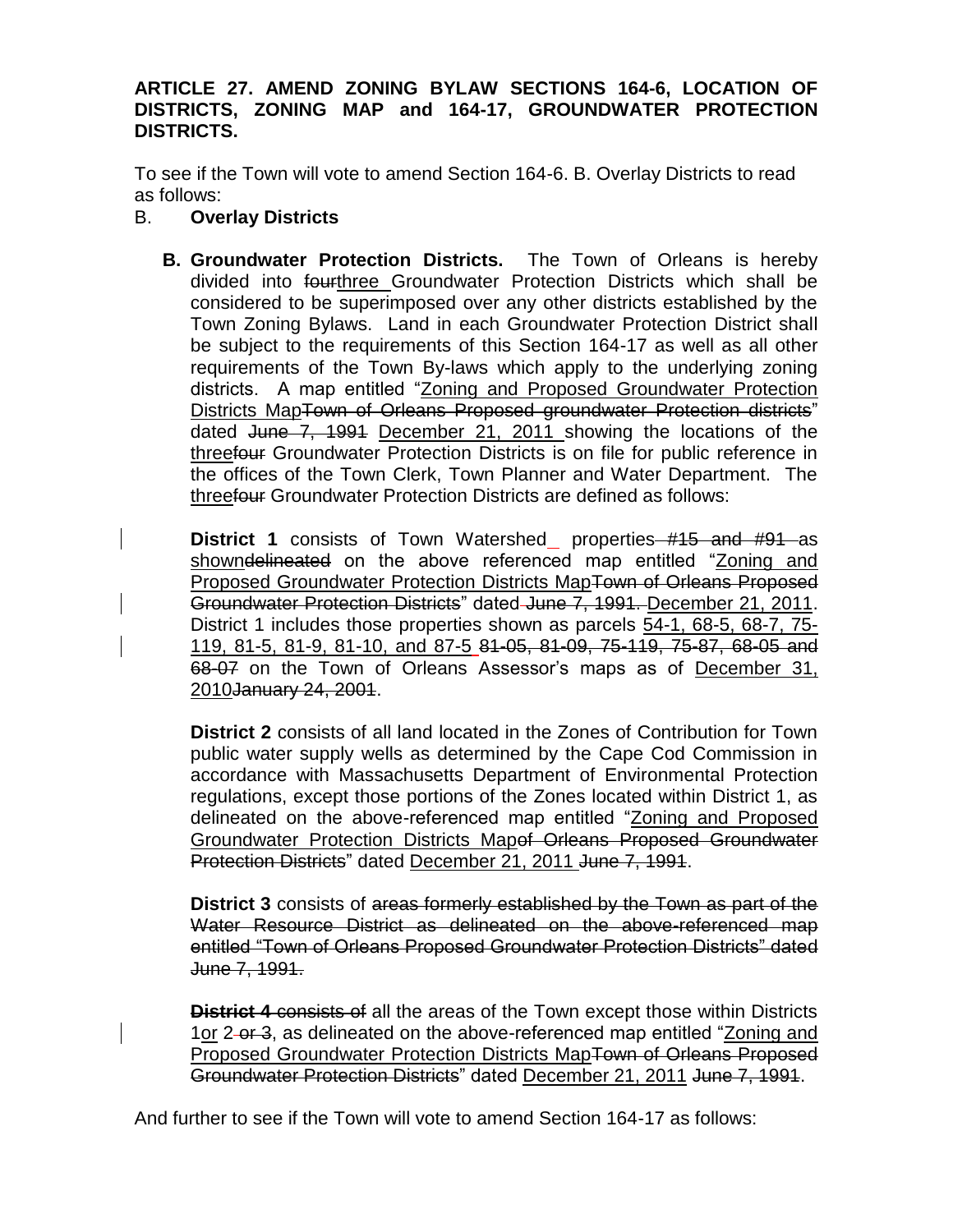## **§164-17 Groundwater Protection Districts**

## **B. Definitions**

- 1. **Aquifer:** A porous water-bearing geologic formation generally restricted to material capable of yielding an appreciable supply of water.
- 2. **Groundwater Protection District:** One of four such areas which together comprise the entire Town of Orleans and for which there are specified lot requirements and use restrictions.
- 3. **Zone of Contribution:** That portion of an aquifer which contributes water to a well and through which contaminants are likely to move and reach the well; it is represented on the surface by the area whose land uses can affect the well's water quality. Zones of Contribution for Orleans public water supply wells have been determined by the Cape Cod Commission in accordance with Massachusetts Department of Environmental Protection regulations.

**C. Scope of Authority/District Delineation:** The Town of Orleans is hereby divided into four three Groundwater Protection Districts which shall be considered to be superimposed over any other districts established by the Town Zoning By-laws. Land in each Groundwater Protection District shall be subject to the requirements to this Section 164-17 as well as all other requirements of Town By-laws which apply to the underlying zoning districts. A map entitled "Town of Orleans Proposed Groundwater Protection DistrictsZoning and Proposed Groundwater Protection Districts Map" dated June 7, 1991 December 21, 2011 showing the locations of the four three Groundwater Protection Districts is on file for public reference in the offices of the Town Clerk, Town Planner and Water Department. The threefour Groundwater Protection Districts are defined as follows:

**District 1** consists of Town Watershed Properties #15 and #91 as delineated on the above-referenced map entitled "Zoning and Proposed Groundwater Protection Districts MapTown of Orleans Proposed Groundwater Protection Districts," dated June 7, 1991December 21, 2011. District 1 also includes those properties shown as parcels 54-1, 68-5, 68-7, 75-119, 81-5, 81-9, 81-10, and 87-5 on the Town of Orleans Assessor's maps as of January 24, 2004 December 31, 2010.

**District 2** consists of all land located in the Zones of Contribution for Town public water supply wells as determined by the Cape Cod Commission in accordance with Massachusetts Department of Environmental Protection regulations, except those portions of the Zones located within District 1, as delineated on the above-referenced map entitled "Zoning and Proposed Groundwater Protection Districts MapTown of Orleans Proposed Groundwater Protection Districts" dated June 7, 1991December 21, 2011.

**District 3**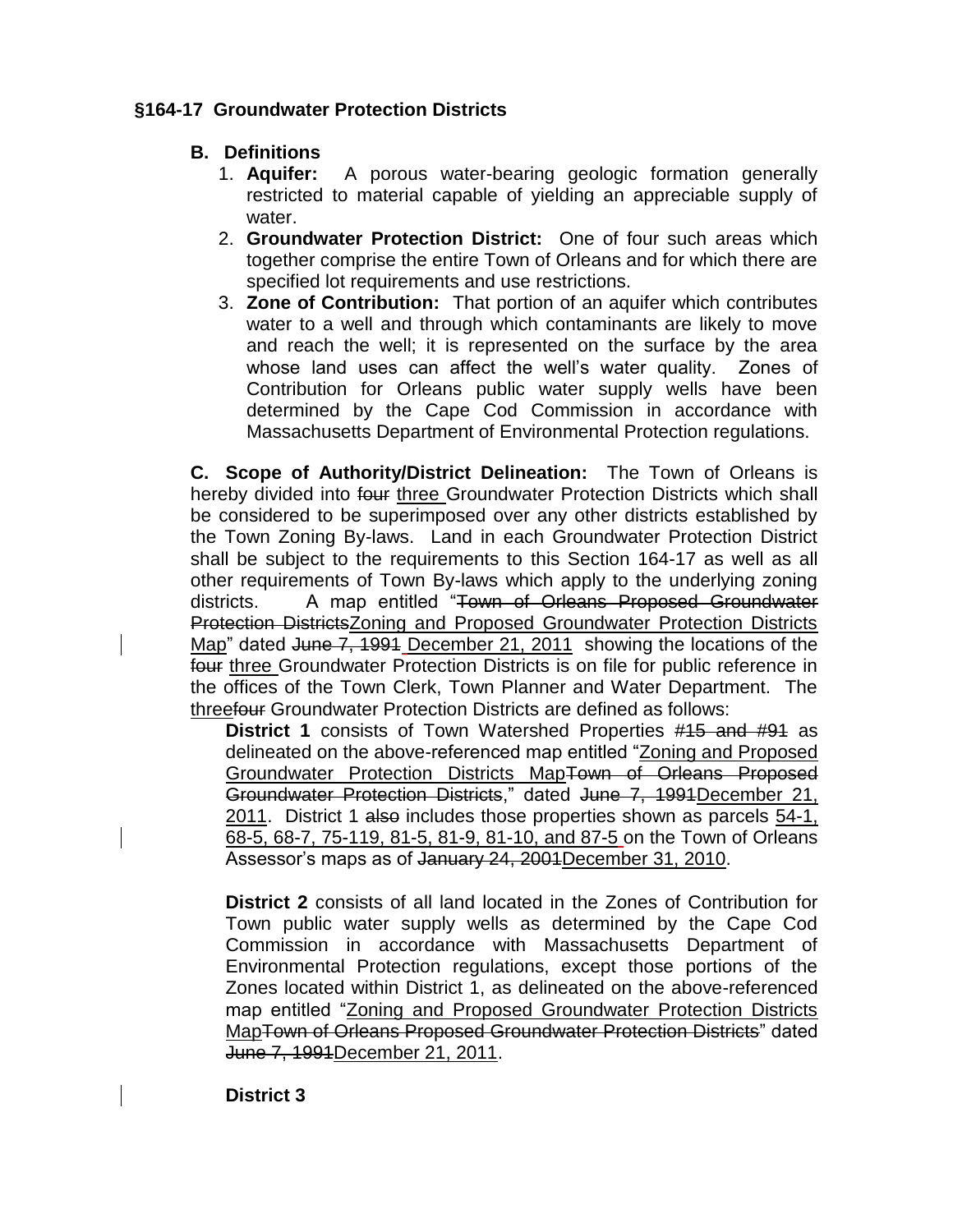consists of areas formerly established by the Town as part of the Water Resource District as delineated on the above-referenced map entitled "Town of Orleans Proposed Groundwater Protection Districts" dated June 7, 1991.

**District 4** consists of all the areas of the Town except those within Districts 1 and, 2-and 3, as delineated on the above-referenced map entitled "Zoning and Proposed Groundwater Protection Districts MapTown of Orleans Proposed Groundwater Protection Districts" dated June 7, 1991December 21, 2011.

If a Groundwater Protection District boundary passes through a lot which cannot be subdivided, such entire lot shall be deemed to be within the District providing the higher level of groundwater protection. If a Groundwater Protection District boundary passes through a lot which may be subdivided, such lot shall be comprised of portions of two Groundwater Protection Districts as delineated by the District boundary; and if such a lot is subsequently subdivided, any created lots will be treated in the same way as a lot which cannot be subdivided.

## **D. District Regulations**

- **3. District 3:**
	- **a. Lot Requirements:** All lots are required to meet the following conditions, and a site plan showing compliance with these conditions must be approved by the Building Inspector prior to the commencement of any site clearing or construction.
		- **1)** At least 30% of a lot area shall be retained in its natural state except for minor removal of existing trees and ground vegetation.
		- **2)** No more than 40% of a lot area may be rendered impervious.
	- **b.** The Board of Appeals may grant a Special Permit allowing a lot requirement contained in Section 164-17D-3-a to be reduced, provided the Board of Appeals makes the findings required under sections164-17E and 164-44.

### **a. Land Uses**

- **1)Allowed:** All uses permitted in the underlying zoning districts except those specifically listed as Special Permit or prohibited uses.
- **2)**By Special Permit, provided the Board of Appeals makes the findings required under Section 164-17E and 164-44:
	- **a.** Sales, storage or transportation of fuel oil or gasoline as a principal use.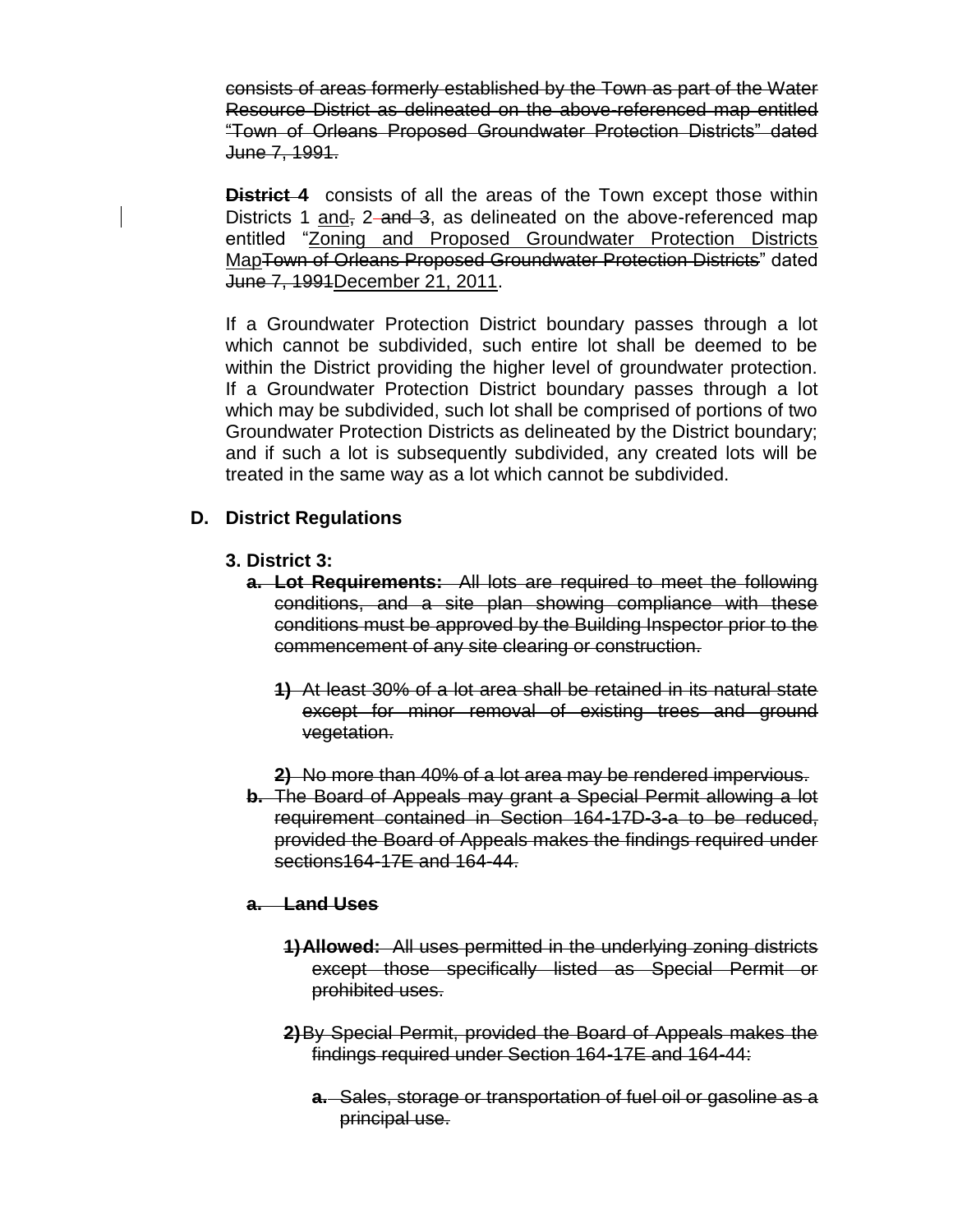- **b.** Any use which involves on-site disposal of process wastes from operations other than personal hygiene and food for residents, patrons and employees.
- **c.** Any use, other than a single-family dwelling, with a sewage flow, as determined by Title V of the State Environmental Code, exceeding 110 gallons per day per 10,000 square feet of lot area of lot area or exceeding 15,000 gallons per day regardless of lot area.
- **d.** Any use involving generation, use or disposal of toxic or hazardous materials in quantities greater than associated with normal household use.

#### **3) Prohibited:**

- **a)** Sanitary landfills, open dumps and junkyard.
- **b)** Municipal sewage treatment facilities with on-site disposal of secondary-treated effluent.
- **c)** Road salt stockpiles.
- **d)** Car washes, laundries, dry cleaning and metal plating facilities.
- **e)** Boat and motor vehicle service and repair.
- **f)** Chemical and biological laboratories.
- **g)** Any other use which involves as its principal activity the manufacture, use, storage, transportation or disposal of toxic or hazardous materials.
- **d.** Within District 3 the following design and operations guidelines shall be observed, except for lots containing single family dwellings:
	- **1) Safeguards:** Provisions shall be made to protect against toxic or hazardous materials discharge or loss through corrosion, accidental damage, spillage or vandalism through such measures as provision for spill control in the vicinity of chemical or fuel delivery points, secure storage areas for toxic or hazardous materials and indoor storage provision for corrodible or dissolvable materials.
	- **2) Location:** Where a lot is partially in both Districts 3 and 4, such potential pollution sources as on-site waste disposal systems shall, to the degree feasible, be located in District 4.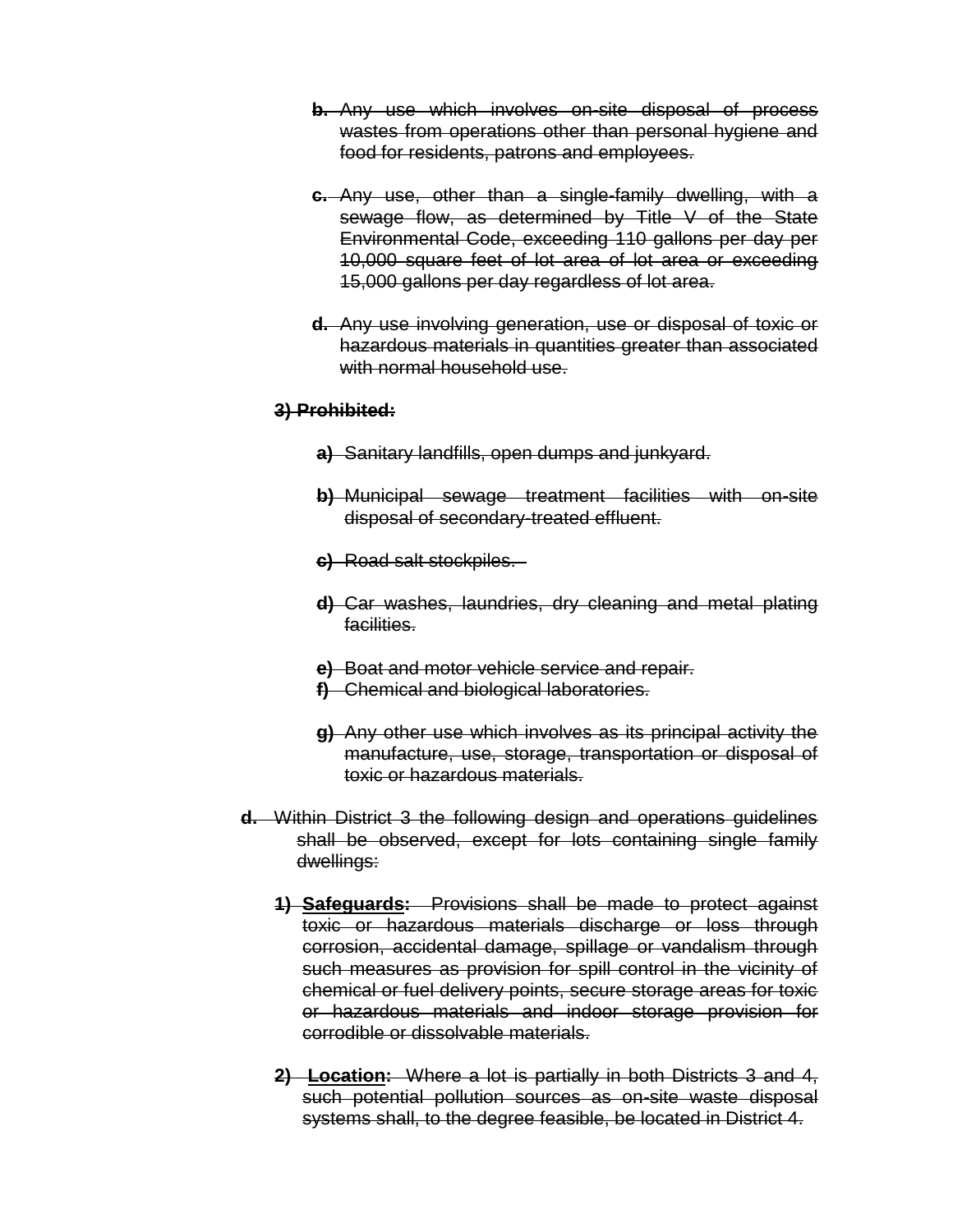- **3) Disposal:** For any toxic or hazardous wastes to be produced in quantities greater than those associated with normal household use, the availability and feasibility of safe disposal must be demonstrated.
- **4) Drainage:** All runoff from impervious surfaces of a lot shall be recharged on that lot and diverted towards areas covered with vegetation for surface infiltration to the extent possible. Dry wells shall be used only where other methods are not feasible and shall be preceded by oil, grease and sediment traps to facilitate removal of contamination.
- **e.** The cultivation, propagation and harvesting of cranberries will not be subject to the restrictions of this Section 164-17D-3).

## **4. District 4:**

- **a.** No lot requirements in addition to those existing for the underlying zoning districts are applied to District 4 **3**.
- **b.** All land uses permitted in the underlying zoning districts are permitted in District 43.

Or to take any other action relative thereto. (2/3 vote required)

**MOTION:** To accept and adopt Article 27 as printed in the warrant.

# PLANNING BOARD REPORT

The Planning Board held a public hearing on this article and several others on February 8, 2011. 15 people were in attendance. There were no public comments. The Planning Board voted 5-0-0 to recommend approval of the article.

The proposed amendment would update the references to the groundwater protection districts in the town. There are presently 4 groundwater protection districts. They include:

District 1 – 400 ft perimeter around public wells District 2 – the theoretical "zone of contribution" to the public wells, approved by the state DEP.

District 3 – "areas formerly part of a water resource district"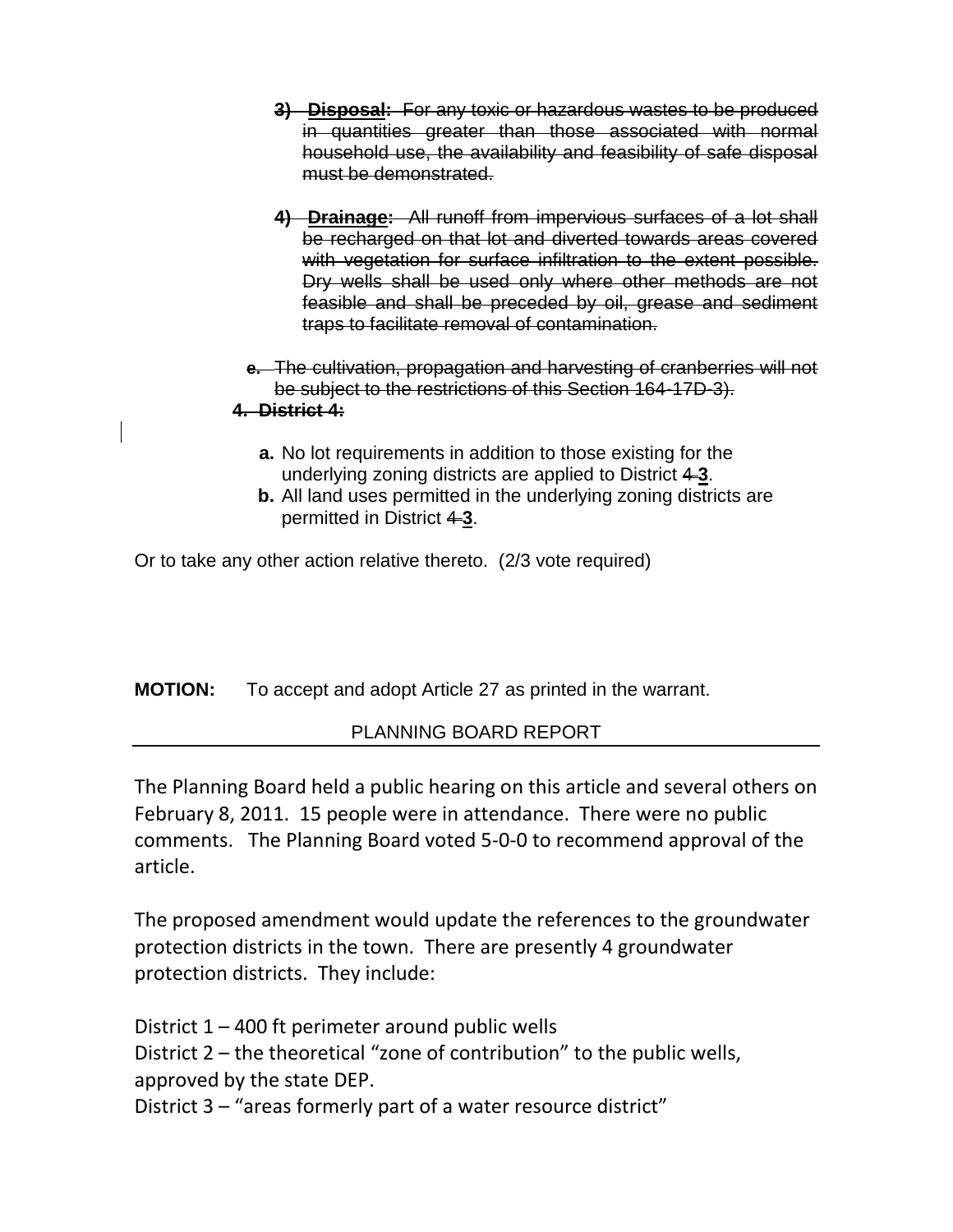District 4 – all other areas of the town

This article proposes to delete district 3, "areas formerly part of a water resource district", as it is a district that was created before groundwater movement and impacts were modeled and understood. District 3 does not contribute to the public water supply. It is proposed that District 3 be eliminated because it no longer serves a groundwater protection purpose.

**ACTION:** Voted, voice vote carries unanimously.

### **ARTICLE 28. AMEND THE ZONING BYLAWS SECTION 164-13, SCHEDULE OF USE REGULATIONS**

To see if the Town will vote to amend the Orleans Zoning Bylaws by changing section 164-13 to read as follows:

P= Use Permitted O= Use Prohibited A= Use allowed: A, under Special Permit by

Board of Appeals as provided in §

164-44

| <b>AGRICULTURAL</b>                                                                                                                                                        |  | R | $\sqrt{C^5}$ |  |  |
|----------------------------------------------------------------------------------------------------------------------------------------------------------------------------|--|---|--------------|--|--|
| Display and sale from roadside stands or<br>otherwise of natural products, Roadside<br>stand for display and<br>sale of<br>natural<br>products, 100 s.f. in area or larger |  |   | ם            |  |  |

| <b>OMMERCIAL</b><br>l CO       | '' | OP | LΒ             | GB             | VC <sub>2</sub> |   | $\sim$ n $\circ$ | r c<br>ںں | <b>MB</b> |
|--------------------------------|----|----|----------------|----------------|-----------------|---|------------------|-----------|-----------|
| fitness center<br>Health club, |    | m4 | m4             | D <sup>4</sup> | D <sup>4</sup>  | D |                  |           |           |
| Museum                         |    |    | D <sup>4</sup> | D <sup>4</sup> | D <sup>4</sup>  | D |                  |           |           |

| <b>ACCESSORY USE</b>                       |  | <b>GB</b> | $\sqrt{C^2}$ |  | <b>MB</b> |
|--------------------------------------------|--|-----------|--------------|--|-----------|
| Roadside stand, for products raised on the |  |           |              |  |           |
| premises, less than 100 s.f. in area       |  |           |              |  |           |

(2) Total retail business floor area, exclusive of storage and office space, shall be limited to 1,500 sq. ft. per business. No parking within the Front and Side yard setbacks is permitted.

(4) Except "A" if creating more than 2,500 square feet of gross floor area in commercial use whether through new construction, addition, or change of use. Such special permits are subject to §164-38 and §164-39.

Or to take any other action relative thereto. (2/3 vote required)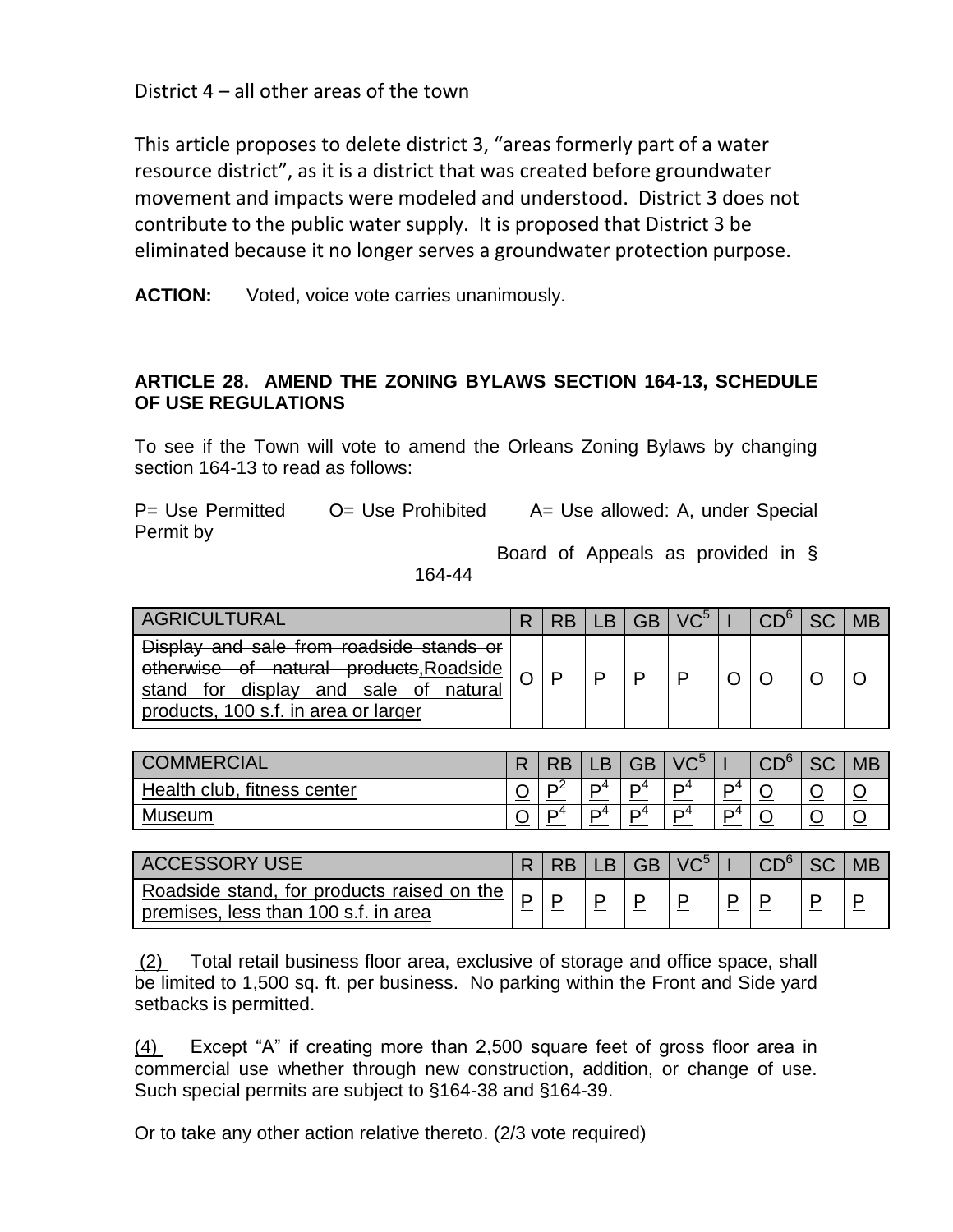**MOTION:** I move this article be accepted and adopted as printed in the warrant.

# PLANNING BOARD REPORT

The Planning Board held a public hearing on this article and several others on February 8, 2011. 15 people were in attendance. One positive comment was received. The Planning Board voted 5-0-0 to recommend approval of the article.

This article proposes to clarify the allowance of farm stands, and to add health clubs and museums to the use table.

Currently, the "display and sale from roadside stands or otherwise of natural products", is permitted in the Town's business districts, RB, LB, GB, and VC. The use is not allowed in the Res District.

There are some small roadside stands which commence in summertime in the Residential District. Under zoning, they are either lawfully commenced nonconforming uses, or are technically not permitted. Farm stands appear to be a positive thing in the community, provided they are not so large that they bring excessive commercial activity into a Residential District. Therefore, the Planning Board has proposed that a roadside stand for products raised on the premises be permitted in all zoning districts. They must be less than 100 s.f. in area. If larger, the stand is regulated by existing limitations and is not allowed in the Res. District.

Health club and fitness center are not currently listed in the use table. They have been regulated as a "place of amusement" in the past, but should be classified in the table so that there is a consistency in the way they are regulated.

Museum is also added to the table, and would be permitted in any business district.

**ACTION:** Voted, voice vote carries unanimously.

## **ARTICLE 29. AMEND FEES - BUILDING DEPARTMENT**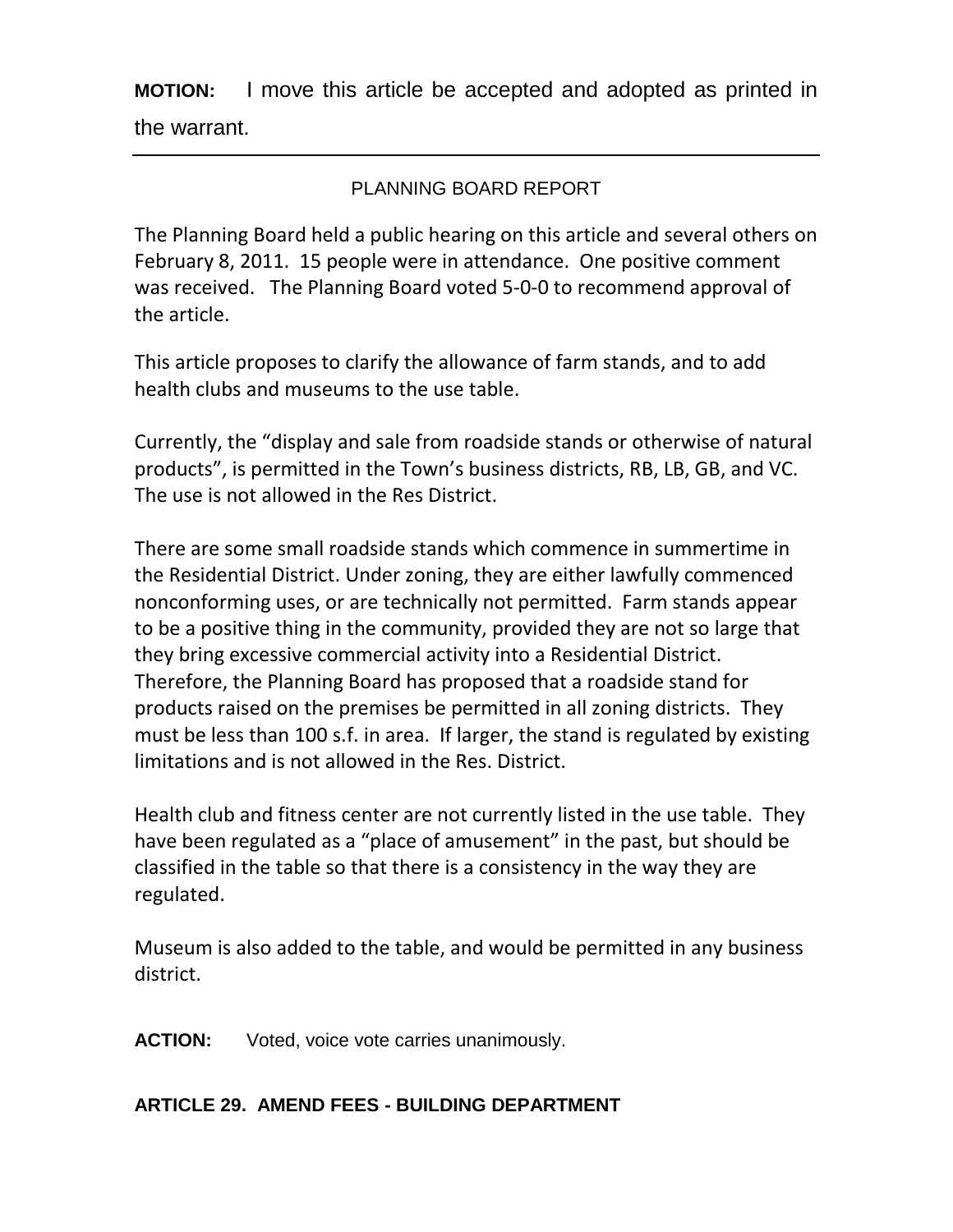To see if the Town will vote to authorize the Board of Selectmen to amend the fees for the Building Department, as outlined in the amended fees and implementation schedule on file with the Town Clerk, or take any other action relative thereto. (Board of Selectmen)

(Simple Majority Vote Required)

**MOTION:** To accept and adopt Article 29 as printed in the warrant and the Building Department fees be so authorized.

**ACTION:** Voted, voice vote carries unanimously.

### **ARTICLE 30. AMEND FEES - TOWN CLERK AND TREASURER/COLLECTOR**

To see if the Town will vote to increase the fees entitled "Town Clerk Fees" and "Treasurer/Collector Fees" as outlined in the amended fee schedule on file with the Town Clerk, or to take any other action relative thereto. (Simple Majority Vote Required)

**MOTION:** To accept and adopt Article 30 as printed in the warrant and the Town Clerk and Treasurer/Collector fees be so authorized.

**ACTION:** Voted, voice vote carries unanimously.

### **ARTICLE 31. ADOPT FEES – RECREATION PROGRAMS**

To see if the Town will vote to adopt the fee schedule entitled "Recreation Fees" as outlined in the amended fee schedule on file with the Town Clerk, or to take any other action relative thereto. (Simple Majority Vote Required)

**MOTION:** To accept and adopt Article 31 as printed in the warrant and the Recreation fees be so authorized.

**ACTION:** Voted, voice vote carries unanimously.

## **ARTICLE 32. AUTHORIZE BOARD OF SELECTMEN TO LEASE FORMER HUBLER PROPERTY MOTEL**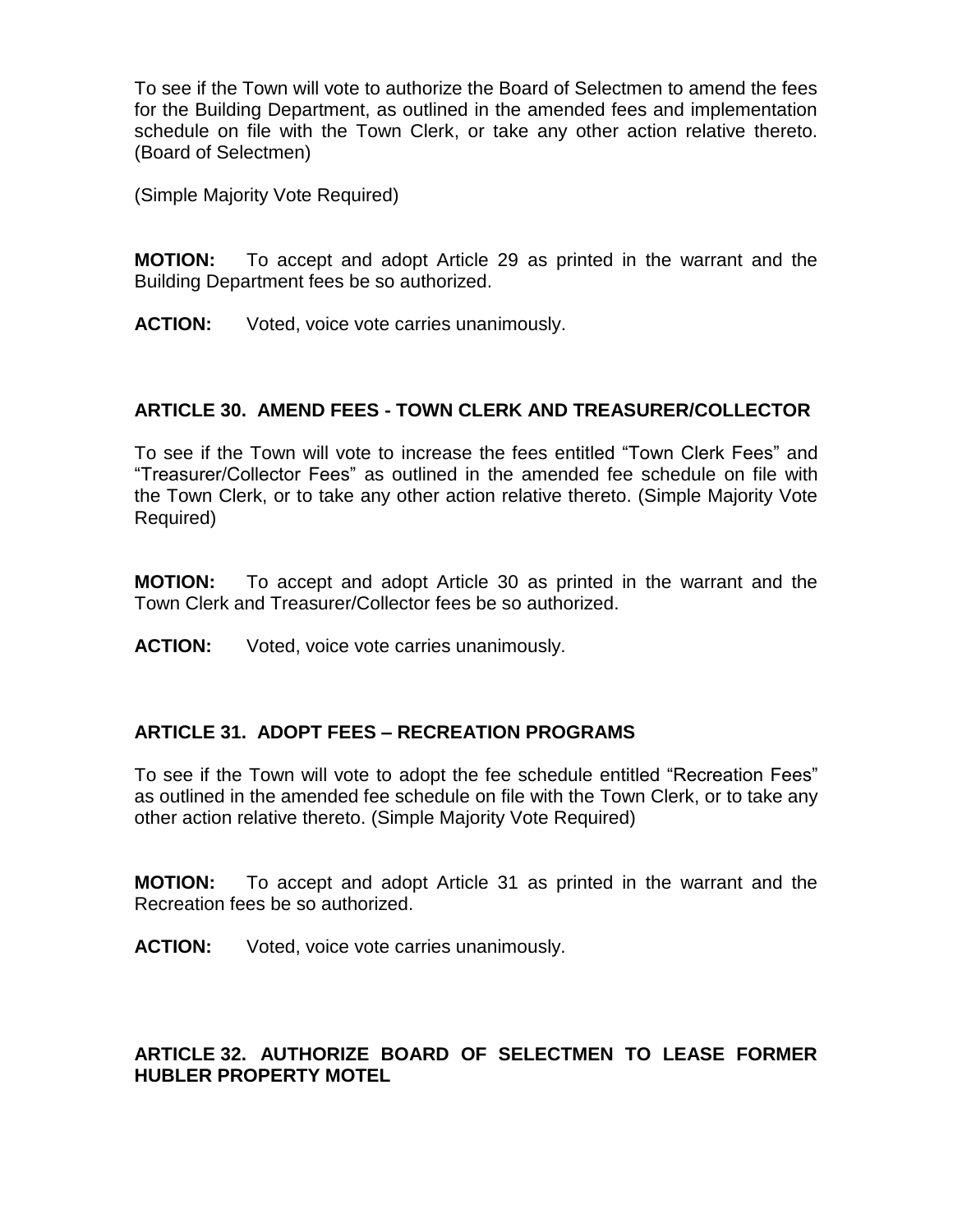To see if the Town will vote to authorize the Board of Selectmen to lease or enter into an operating agreement for the real property or a portion(s) thereof, together with the buildings thereon, located on Beach Road in East Orleans, Massachusetts, acquired by the Town under the action taken under Article 7 of the Orleans Special Town Meeting held on May 10, 2010 (the so-called Hubler property), for motel purposes on such terms and conditions as the Board of Selectmen deem appropriate. The Hubler property consists of Lots A, 1, 2, 3, and 4, together with a portion of thirty-foot wide way, all as shown on a Plan of Land recorded in the Barnstable County Registry of Deeds in Plan Book 576, Page 5 and title was vested in the Town under a deed recorded in the Barnstable County Registry of Deeds in Book 24886, Page 263. Provided, however, that the terms and conditions of such lease or operating agreement shall be consistent with the terms and conditions of the bond(s) issued by the Town in acquiring the property and provided, further, that, if needed, the Board of Selectmen are further authorized to petition the Great and General Court for special legislation to authorize the Town to enter into any such lease or operating agreement to conduct the said use on the property or to take any other action relative thereto. (Simple Majority Vote Required)

- **MOTION:** To accept and adopt Article 32 as printed in the warrant.
- **ACTION:** Voted, voice vote carries unanimously.

## **ARTICLE 33. AUTHORIZE CONSERVATION COMMISSION TO LEASE PUTNAM PROPERTY FOR AGRICULTURAL USE**

To see if the Town will vote to authorize the Conservation Commission to lease the property, or a portion(s) thereof, located at 50 Bridge Road, Orleans, Massachusetts, acquired by the Town under the vote taken under Article 8 of the Orleans Special Town Meeting held on May 10, 2010, which property is shown on a Plan recorded in the Barnstable County Registry of Deeds in Plan Book 638, Page 27, (the so-called Putnam property) for agricultural purposes, on such terms and conditions as the Conservation Commission deems appropriate. The deed to the Town is recorded in the Barnstable County Registry of Deeds in Book 25134, Page 302. Provided, however, that the terms and conditions of such lease shall be consistent with the terms and conditions of the bond(s) issued by the Town in acquiring the property and provided, further, that any such lease shall be consistent with the terms and conditions of the Project Agreement between the Town and the Executive Office of Energy and Environmental Affairs, Division of Conservation Services, dated Dec. 9, 2010, to which the Putnam property is subject, or to take any other action relative thereto. (Simple Majority Vote Required)

- **MOTION:** To accept and adopt Article 33 as printed in the warrant.
- **ACTION:** Voted, voice vote carries by the necessary majority.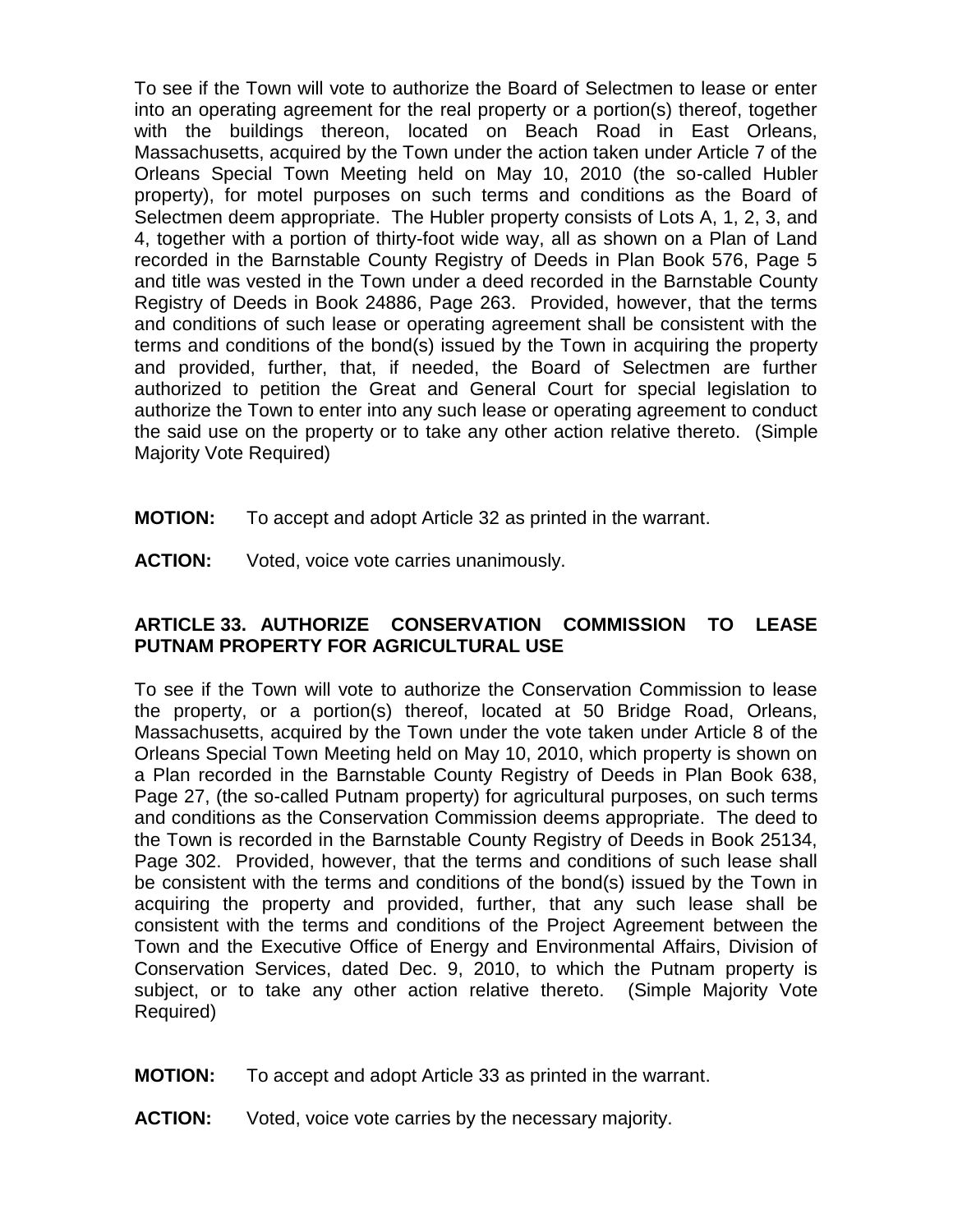### **ARTICLE 34. RESOLUTION – ALLOW CONGRESS TO REVOKE CONDITIONS OF CORPORATE AND UNION CAMPAIGN FUNDING – BY PETITION**

To see if the Town will vote to pass the following resolution:

We, the voters of the Orleans Town Meeting, affirm our belief that the First Amendment to the United States Constitution was designed to protect the free speech rights of people, not corporations.

We believe that the United States Supreme Court's ruling in Citizens United v. FEC, which allows corporations and unions to pay advocacy groups unlimited funds to influence elections, threatens democracy by allowing corporations to cause the election of candidates who will serve themselves, not ordinary citizens. The people of the United States through their legislators have previously amended the Constitution to regulate elections and federal officeholding nine times.

NOW, THEREFORE, BE IT RESOLVED THAT WE, THE VOTERS OF THE ORLEANS TOWN MEETING, CALL UPON THE UNITED STATES CONGRESS TO PASS AND SEND TO THE STATES FOR RATIFICATION A CONSTITUTIONAL AMENDMENT TO RESTORE THE FIRST AMENDMENT AND FAIR ELECTIONS TO THE PEOPLE, AND FURTHER, WE CALL UPON THE MASSACHUSETTS GENERAL COURT TO PASS ONE OR MORE RESOLUTIONS ASKING THOSE ACTIONS.

We ask Orleans officials to send a copy of this resolution to the state and federal representatives and senators serving Orleans, and to the Governor of the Commonwealth of Massachusetts and the President of the United States. (By Petition) (Simple Majority Vote Required)

- **MOTION:** To accept and adopt Article 34 as printed in the warrant.
- **MOTION:** To move the question.
- **ACTION:** On the motion to move the question, voted, voice vote carries by the necessary 4/5 vote.
- **ACTION:** On the main motion, standing vote, YES = 105, NO = 40, motion passes.

### **ARTICLE 35. FUND WASTEWATER TREATMENT ALTERNATIVES STUDY – BY PETITION**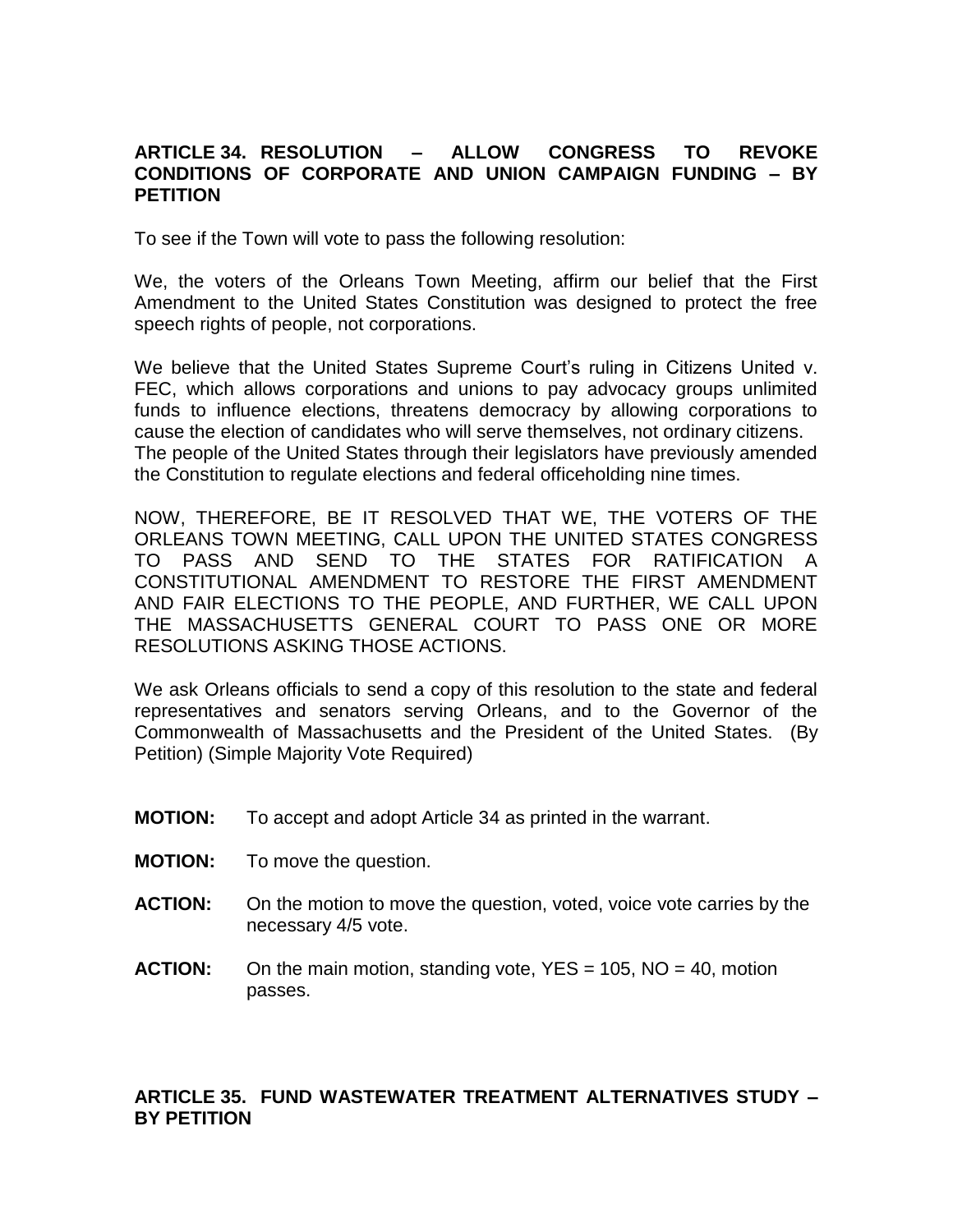To see if the Town will vote to raise and appropriate, borrow and/or transfer from available funds the sum of \$150,000 for the purpose of conducting a comparison cost study of the Orleans CWMP centralized system and a decentralized alternative (septic tank effluent) wastewater management system. The study shall be conducted as follows:

**OBJECTIVE:** The objective of the study is to compare preliminary cost estimates for the following two wastewater management scenarios:

**Scenario #1**: Develop Town-wide preliminary conceptual designs with capital, operating and maintenance cost estimates for two alternatives to address nitrogen issues in Orleans as outlined in the current CWMP core program.

**ALTERNATIVE 1:** The present CWMP concept, which uses conventional gravity drain sewage collection (big pipe) and centralized treatment and disposal as described in the CWMP core program.

**ALTERNATIVE 2:** Decentralized treatment and disposal systems employing septic tank effluent (STE) collection (small pipe).

**Scenario #2:** Develop preliminary conceptual designs for the same two alternatives listed in Scenario #1 with capital, operating and maintenance cost estimates for wastewater collection, treatment and disposal to serve only the Phase 1 (Village Center) area as defined in the current CWMP.

## **REQUIREMENTS:**

- 1. The Alternative 1 designs (conventional centralized system) developed in response to the Town-wide and Phase 1 (Village Center) scenarios shall be developed by an environmental engineering firm with demonstrated experience in centralized wastewater management.
- 2. The Alternative 2 designs (decentralized system) developed in response to the Town-wide and Phase 1 (Village Center) scenarios shall be developed by a second environmental engineering firm, unaffiliated with the first firm, which has demonstrated experience with the engineering design of decentralized wastewater systems including septic tank effluent collection systems.
- 3. After acceptance by the Town, the four preliminary conceptual designs will be provided to an independent Professional Cost Estimator, unaffiliated with the engineering firms, who shall estimate the capital, operating and maintenance costs for each design.

### **IMPLEMENTATION:**

The entirety of the study described in this article shall be managed by a committee of five (5) persons to be selected and appointed by the Board of Selectmen. None of the committee members may be members of current Town or County committees, boards or commissions at the time of Town Meeting approval of this study. Because the study requires the committee to understand and evaluate detailed engineering solutions and major project financial analysis, at least three of the committee members selected by the Board of Selectmen shall hold bachelor level or higher degrees in chemical, civil, environmental or mechanical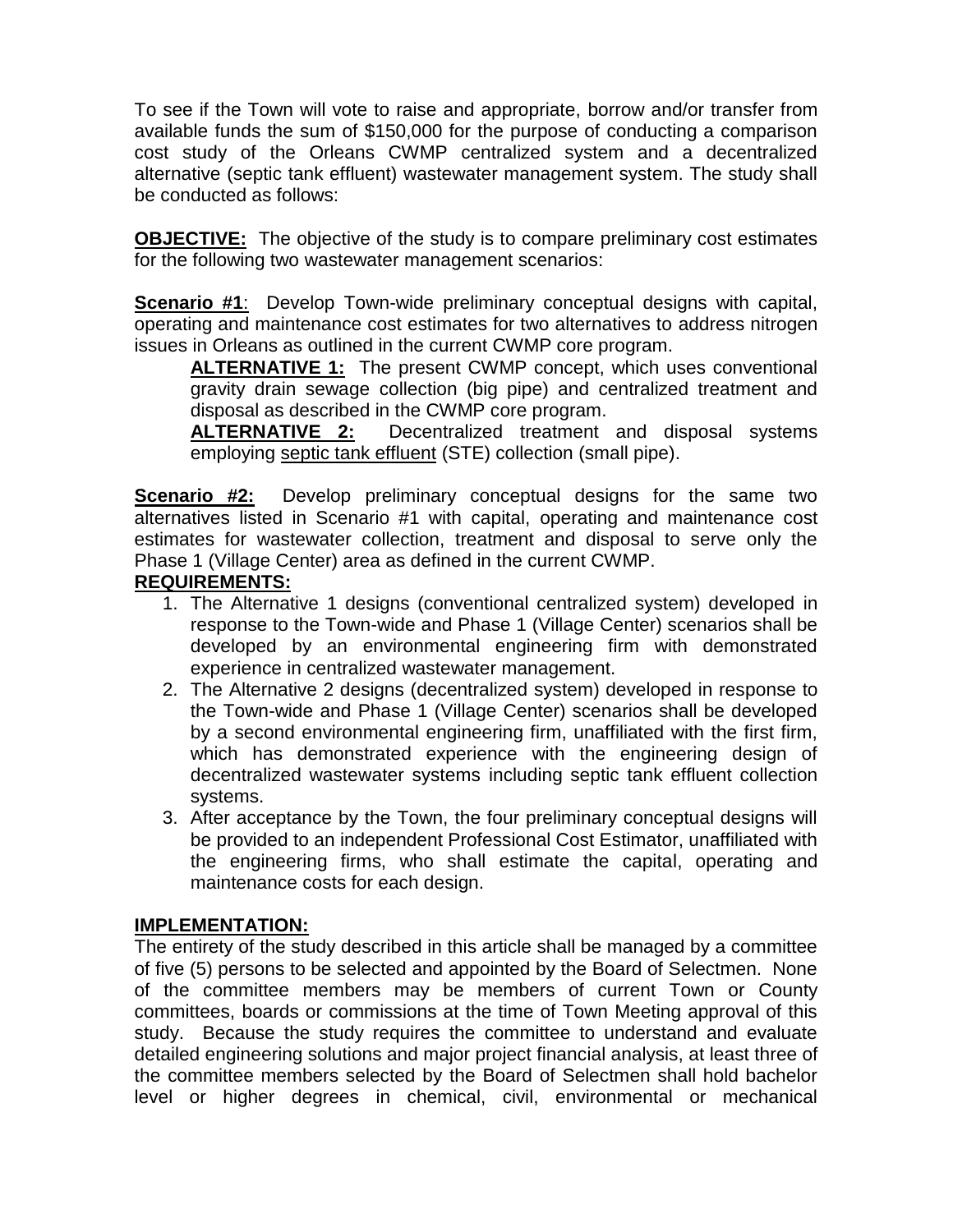engineering. In addition, at least one committee member shall have educational qualification and professional experience in large project financial analysis.

**STUDY SCHEDULE AND COST:** It is estimated that the study will cost \$150,000. At least three (3) months prior to any Town Meeting during which approval will be sought for design and engineering funds for any wastewater remediation project, the full report of the completed study, including supporting documentation, shall be made public. At least one (1) month prior to such Town Meeting a Public Hearing shall be held to hear public comments on the study, or take any other action thereto. (By Petition) (3/4 Vote Required)

- **MOTION:** To indefinitely postpone Article 35.
- **ACTION:** Voted, voice vote carries unanimously.

## **ARTICLE 36. FREE CASH**

To see if the Town will vote to transfer from Free Cash in the Town's Treasury a sum of money to be used for the reduction of taxes, or to take any other action relative thereto. (Simple Majority Vote Required)

**MOTION:** To accept and adopt Article 36 and that the sum of Two Hundred Eighty-six Thousand Five Hundred and 00/100 Dollars (\$286,500.00) be transferred from available funds for this purpose for FY12.

**ACTION:** Voted, voice vote carries unanimously.

## **ARTICLE 37. CLOSING ARTICLE**

And to act on any other business that may legally come before the meeting. (Simple Majority Vote Required)

- **MOTION:** To adjourn this meeting.
- **ACTION:** Voted, voice vote carries unanimously.

**Town Meeting was adjourned at 11:23 p.m.**